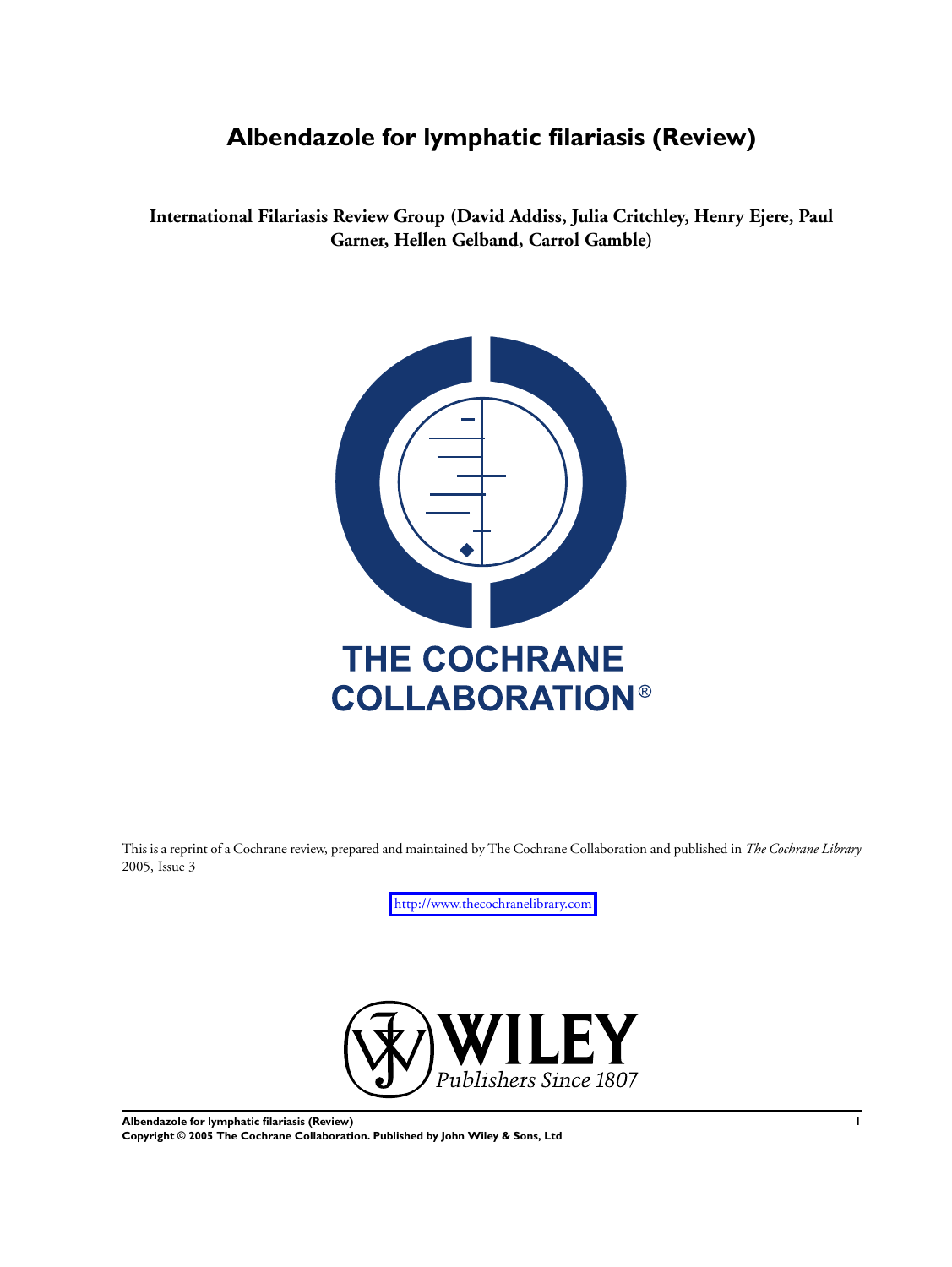# **TABLE OF CONTENTS**

| ABSTRACT                                                                                                                                                                                                                       |  | $\mathbf{1}$   |
|--------------------------------------------------------------------------------------------------------------------------------------------------------------------------------------------------------------------------------|--|----------------|
|                                                                                                                                                                                                                                |  | $\overline{c}$ |
| <b>OBJECTIVES</b><br><u>. In the second terms of the second terms of the second terms of the second terms of the second terms of the second</u>                                                                                |  | 3              |
|                                                                                                                                                                                                                                |  | 3              |
|                                                                                                                                                                                                                                |  | 4              |
|                                                                                                                                                                                                                                |  | 4              |
|                                                                                                                                                                                                                                |  | 5              |
|                                                                                                                                                                                                                                |  | 6              |
|                                                                                                                                                                                                                                |  | 6              |
|                                                                                                                                                                                                                                |  | $\overline{Q}$ |
|                                                                                                                                                                                                                                |  | 10             |
|                                                                                                                                                                                                                                |  | 10             |
|                                                                                                                                                                                                                                |  | 10             |
|                                                                                                                                                                                                                                |  | 11             |
|                                                                                                                                                                                                                                |  | 11             |
| <b>TABLES</b>                                                                                                                                                                                                                  |  | 14             |
|                                                                                                                                                                                                                                |  | 14             |
|                                                                                                                                                                                                                                |  | 16             |
|                                                                                                                                                                                                                                |  |                |
|                                                                                                                                                                                                                                |  | 16             |
|                                                                                                                                                                                                                                |  | 18             |
|                                                                                                                                                                                                                                |  | 18             |
|                                                                                                                                                                                                                                |  | 18             |
|                                                                                                                                                                                                                                |  | 20             |
| Table 04. Microfiliarial density resources and contact the contract of the contact of the contact of the contact of the contact of the contact of the contact of the contact of the contact of the contact of the contact of t |  | 21             |
|                                                                                                                                                                                                                                |  | 22             |
|                                                                                                                                                                                                                                |  | 23             |
|                                                                                                                                                                                                                                |  | 25             |
|                                                                                                                                                                                                                                |  | 25             |
|                                                                                                                                                                                                                                |  | 25             |
|                                                                                                                                                                                                                                |  | 25             |
|                                                                                                                                                                                                                                |  | 26             |
|                                                                                                                                                                                                                                |  | 26             |
| INDEX TERMS Indian and a strategies of the strategies and the strategies of the strategies of the strategies of the strategies of the strategies of the strategies of the strategies of the strategies of the strategies of th |  | 26             |
| a de la caractería de la caractería de la caractería de la caractería de la caractería de la caractería<br><b>COVER SHEET</b>                                                                                                  |  | 26             |
|                                                                                                                                                                                                                                |  | 27             |
| Comparison 05. 01 Microfilaraemia in all participants (both microfilariae positive or negative at baseline)                                                                                                                    |  | 27             |
|                                                                                                                                                                                                                                |  | 28             |
| Comparison 05.03 Pre-existing clinical disease resources and control of the second section of the section of the section of the section of the section of the section of the section of the section of the section of the sect |  | 28             |
|                                                                                                                                                                                                                                |  | 28             |
| Comparison 05. 05 Microfilaraemia in participants microfilariae positive at baseline (microfilariae negative excluded)                                                                                                         |  | 29             |
| Comparison 05. 01 Microfilaraemia in all participants (both microfilariae positive or negative at baseline)                                                                                                                    |  | 29             |
|                                                                                                                                                                                                                                |  | 29             |
| Comparison 05.03 Pre-existing clinical disease recovers and contract to contact the comparison 05.03 Pre-existing clinical disease                                                                                             |  | 30             |
|                                                                                                                                                                                                                                |  |                |
|                                                                                                                                                                                                                                |  | 30             |
| Comparison 05. 05 Microfilaraemia in participants microfilariae positive at baseline (microfilariae negative excluded)                                                                                                         |  | 31             |
| Comparison 05. 01 Microfilaraemia in all participants (both microfilariae positive or negative at baseline)                                                                                                                    |  | 31             |
|                                                                                                                                                                                                                                |  | 31             |
| Comparison 05.03 Pre-existing clinical disease recovers and contract the second section of the comparison 05.03 Pre-existing clinical disease recovers and contract the comparison of the comparison of the comparison of the  |  | 32             |
|                                                                                                                                                                                                                                |  | 32             |
| Comparison 05. 05 Microfilaraemia in participants microfilariae positive at baseline (microfilariae negative excluded)                                                                                                         |  | 33             |
|                                                                                                                                                                                                                                |  | 33             |

**Albendazole for lymphatic filariasis (Review) i**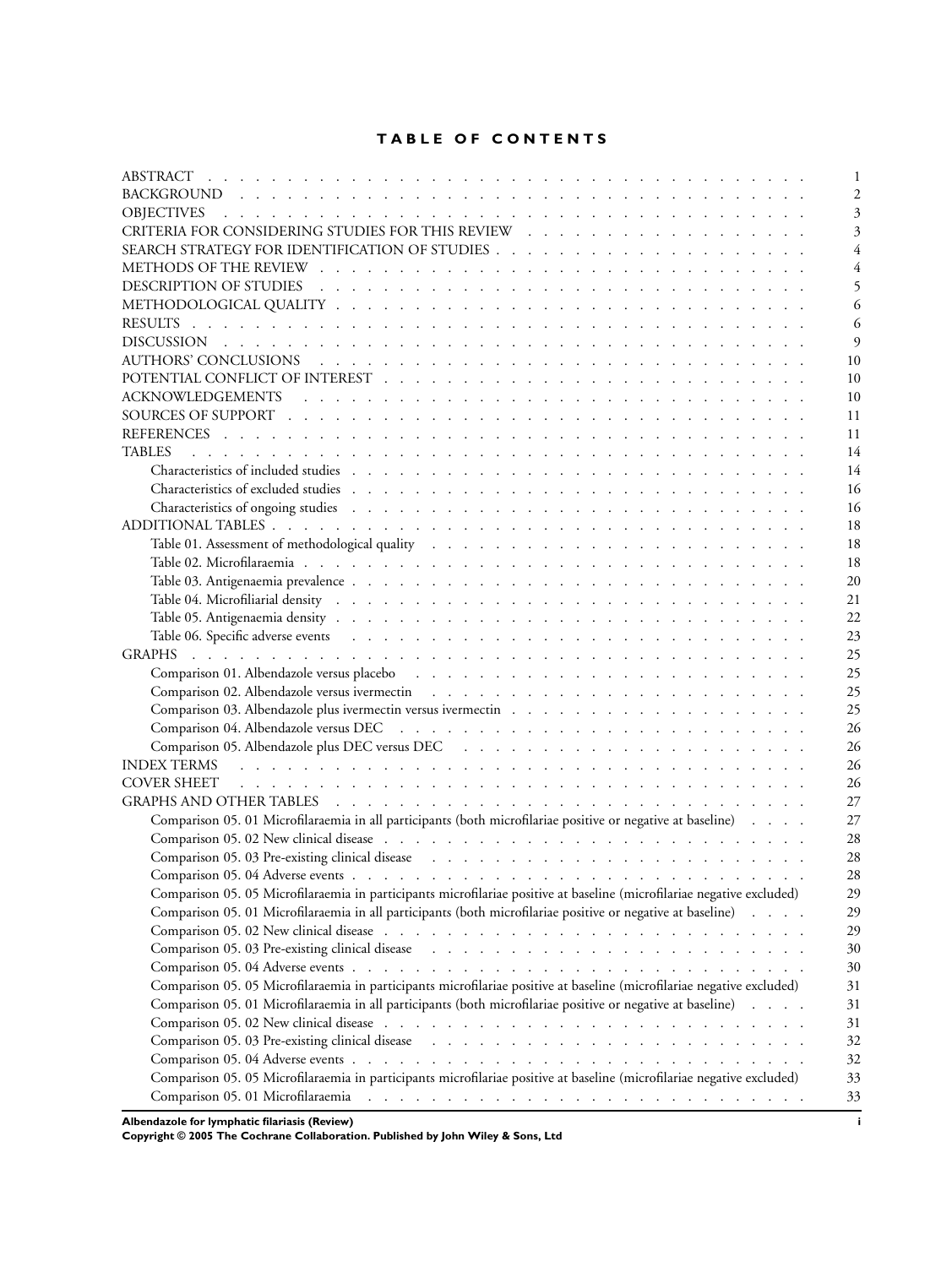| Comparison 05. 03 Adverse events: scrotal syndrome (a) and a series and a series of the series of the series of the series of the series of the series of the series of the series of the series of the series of the series o |  |  |  |  |  |  |  |  |  |  |  |
|--------------------------------------------------------------------------------------------------------------------------------------------------------------------------------------------------------------------------------|--|--|--|--|--|--|--|--|--|--|--|
| Comparison 05.01 Microfilaraemia et al., et al., et al., et al., et al., et al., et al., et al., et al., 34                                                                                                                    |  |  |  |  |  |  |  |  |  |  |  |
|                                                                                                                                                                                                                                |  |  |  |  |  |  |  |  |  |  |  |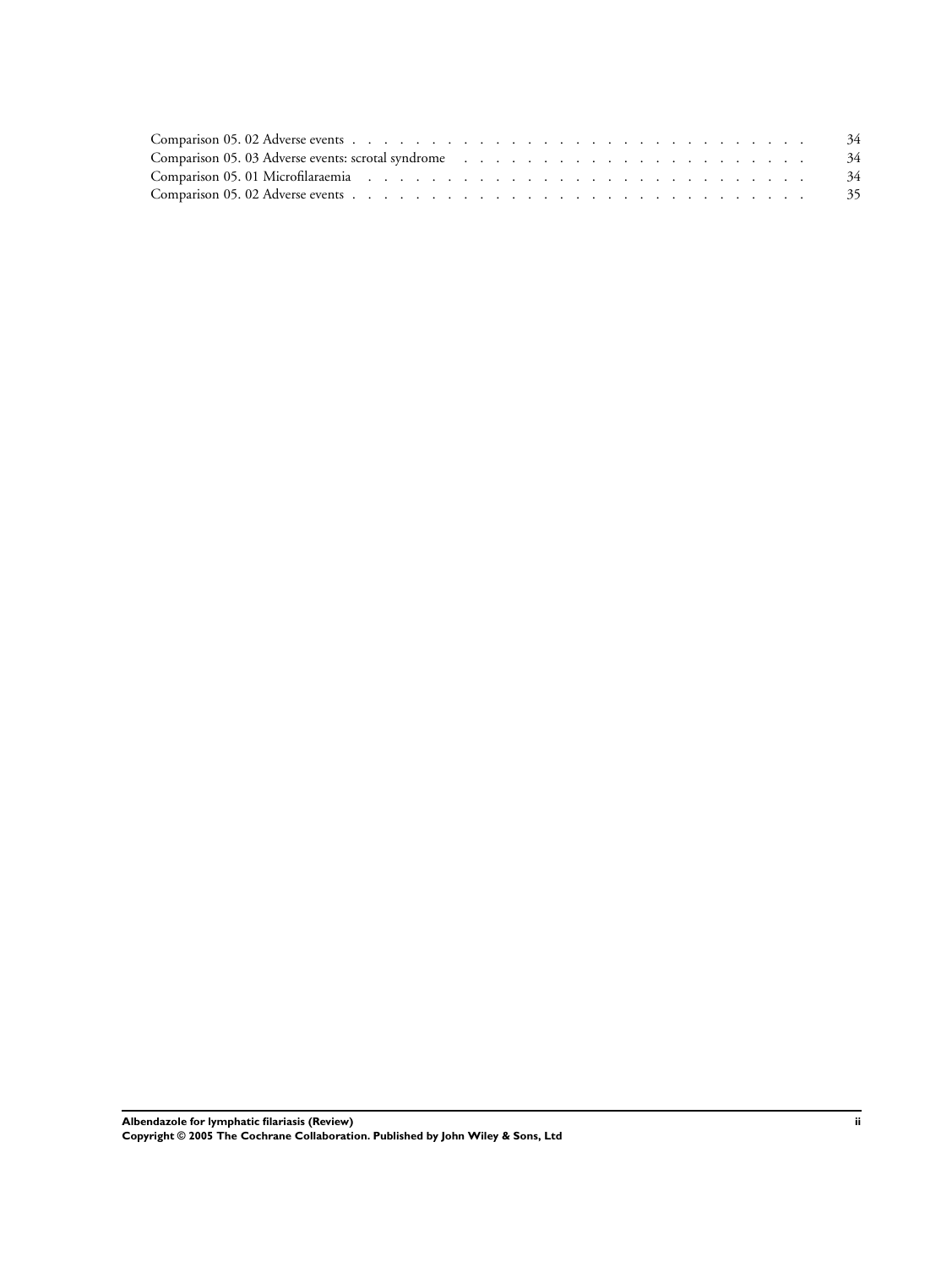# **Albendazole for lymphatic filariasis (Review)**

# **International Filariasis Review Group (David Addiss, Julia Critchley, Henry Ejere, Paul Garner, Hellen Gelband, Carrol Gamble)**

#### **This record should be cited as:**

International Filariasis Review Group (David Addiss, Julia Critchley, Henry Ejere, Paul Garner, Hellen Gelband, Carrol Gamble). Albendazole for lymphatic filariasis. *The Cochrane Database of Systematic Reviews* 2004, Issue 1. Art. No.: CD003753. DOI: 10.1002/14651858.CD003753.pub2.

**This version first published online:** 26 January 2004 in Issue 1, 2004. **Date of most recent substantive amendment:** 24 October 2003

# **A B S T R A C T**

#### **Background**

Mass treatment with albendazole, co-administered with another antifilarial drug, is being promoted as part of a global programme to eliminate lymphatic filariasis.

#### **Objectives**

To assess the effects of albendazole on patients or populations with filarial infection, and on morbidity in patients with filarial infection; and to assess the frequency of adverse events for albendazole both given singly or in combination with another antifilarial drug (diethylcarbamazine or ivermectin).

#### **Search strategy**

We searched the Cochrane Infectious Disease Group's trial register (September 2003), the Cochrane Central Register of Controlled Trials (*The Cochrane Library* Issue 3, 2003), MEDLINE (September 2003), EMBASE (September 2003), LILACS (September 2003); and checked the reference lists and contacted experts, international organizations, and a pharmaceutical company.

#### **Selection criteria**

Randomized and quasi-randomized controlled trials of albendazole singly or in combination with anti-filarial drugs in people or populations with lymphatic filariasis.

#### **Data collection and analysis**

Two reviewers assessed eligibility and trial methodological quality. We calculated relative risks (RR) with 95% confidence intervals (CI) for binary outcomes, and where appropriate, combined them in a meta-analysis using the fixed effect model or random effects model.

#### **Main results**

Four small studies met the inclusion criteria (a total of 2473 children and adults, of whom 536 had detectable microfilariae). No effect of albendazole on microfilaraemia was demonstrated in two studies (placebo controlled, RR 0.97, 95% CI 0.87 to 1.09, n = 195). When compared to ivermectin, albendazole performed worse (RR 0.84, 95% CI 0.72 to 0.98, 2 studies of patients initially microfilariae positive, n = 198). When compared to diethylcarbamazine, no statistically significant difference was detected, but numbers were small  $(n = 56)$ .

Two studies compared albendazole plus ivermectin to ivermectin alone on the presence of microfilaraemia. Results were mixed: one study showed the combination to be more effective (RR 0.27, 95% CI 0.11 to 0.70, n = 52), but the other did not demonstrate a statistically significant difference (RR 1.04, 95% CI 0.87 to 1.25, n = 145). A further study compared albendazole plus diethylcarbamazine to diethylcarbamazine alone and did not demonstrate a difference on microfilaraemia prevalence. No study examined the effects of the drugs on adult worms.

#### **Authors' conclusions**

There is insufficient reliable research to confirm or refute whether albendazole alone, or co-administered with diethylcarbamazine or ivermectin, has an effect on lymphatic filariasis.

#### **Albendazole for lymphatic filariasis (Review) 1**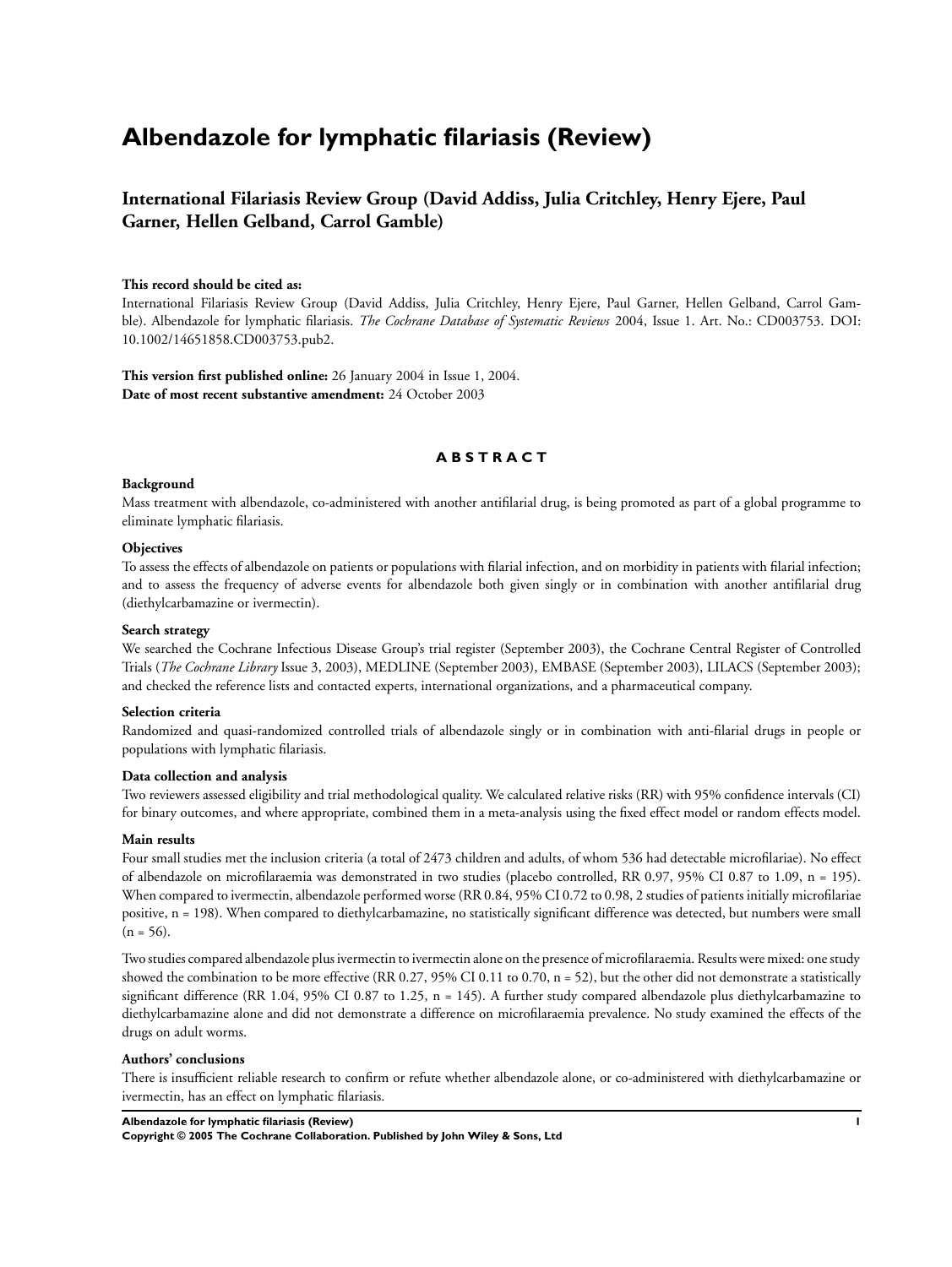## **B A C K G R O U N D**

#### **Epidemiology**

Lymphatic filariasis is a parasitic infection of threadlike, filarial worms, affecting about 120 million people in more than 80 countries (Michael 1996; WHO 2000). Bancroftian filariasis, caused by infection with *Wuchereria bancrofti* occurs in tropical regions of Asia, Africa, China, the Pacific islands, and in parts of the Caribbean and South America. Brugian filariasis is less common, with *Brugia malayi* occurring in parts of Asia, and *Brugia timori* in Indonesia (FGN 1996).

Filariasis is transmitted by mosquitoes from a number of genera (including *Culex*, *Anophelines*, *Mansonia*, *Ochlerotatus,* and *Aedes*) (Burkot 2002). Female mosquitoes transmit the disease. They are infected when they take blood meals from people with microfilariae, early stage larvae. The larvae develop for about 12 to 15 days in the mosquito to a mature larval stage (Scott 2000), which can establish itself after entering the skin and the lymphatic vessels following a subsequent blood meal. When the mosquito infects the human host, the larvae migrate to the lymph vessels and develop into adult worms, where male and female worms pair. They later produce microfilariae that migrate to the blood and cause microfilaraemia, that is, microfilariae in the blood. The time between being infected and adult worms producing microfilaraemia is estimated to be about 12 months (Mahoney 1971).

Microfilariae move in and out of circulating peripheral blood according to a daily cycle. In most species, microfilarial levels peak during the night between 10 pm to 4 am (Simonsen 1997)  $-$  a time when mosquito vectors are actively feeding. In Fiji, Polynesia, and the Philippines, some strains of *W. bancrofti* microfilariae peak during the day (Scott 2000).

#### **Clinical features**

Many people with filariasis may be asymptomatic most of the time. However, even people without clinical symptoms often have lymphatic changes, including lymphangiectasia (widening of the lymphatic vessels), and thickening of the spermatic cord (Addiss 2000; Dreyer 2000), which can be detected through imaging studies. Clinical symptoms and signs include hydrocoele (excess fluid inside the scrotal sac), lymphoedema (swelling and enlargement of affected areas of the body), and elephantiasis (long standing enlargement and swelling of the limbs, scrota, or breasts associated with skin thickening).

Historically, filarial infection has been diagnosed by examining a blood smear for microfilariae. But even if blood is taken at night, not all infections are detected because microfilarial levels are very low in many people. Antigen assays, which became available for field use during the 1990s, are more sensitive and can be used for blood collected during the day or night (Weil 1997) because they indicate the presence of the adult worm and do not depend on the temporal presence of microfilariae. Ultrasound imaging can demonstrate the presence of live adult worms (Dreyer 1995).

How the filarial worm causes disease is not well understood. The following have been proposed: adult worms living in and damaging lymph vessels; immunologic reactions to the presence and death of filarial worms; secondary infections of affected areas, which contribute significantly to both acute and chronic disease manifestations (Dreyer 2000). Researchers have also suggested that toxins released by *Wolbachia* (endosymbiotic bacteria found within the cells of filarial worms) cause disease (Taylor 2001). Some or all of these processes may be important.

#### **Control**

Control strategies aim to reduce microfilariae in the community to levels that prevent transmission (Ottesen 1997; Ottesen 1999). Treatment of individuals with clinical disease is generally only partially effective (at least in part because there is no drug that reliably kills the 'macrofilariae', the adult worms). Mass drug administration programmes therefore aim for a sustainable reduction in community microfilarial loads below a critical threshold, or a complete clearance of microfilariae, to have an appreciable impact on transmission. The 'Global Alliance to Eliminate Lymphatic Filariasis' recommend yearly, single-dose, two-drug regimens (either albendazole plus diethylcarbamazine (DEC); or albendazole plus ivermectin), for at least five years (corresponding to the reproductive lifespan of the adult worm) to prevent transmission. However, the critical threshold below which no further transmission will take place is unclear, and may depend on the vector species in the locality. Some mosquitoes (for example, *Aedes polynesiensis*, some culicine mosquitoes in India and the Americas) may be more efficient at lower microfilarial densities (a process known as limitation). Higher treatment coverage for longer periods, or other strategies such as vector control, may be required in areas where these vectors are responsible for a high proportion of transmission (Burkot 2002; Pichon 2002).

Ivermectin and DEC both kill microfilariae, and DEC may have some temporary sterilizing effect or actually kill adult worms, so one treatment with either drug can affect microfilarial levels for many months. Reductions of 90% from pre-treatment microfilarial levels have been seen after single dose DEC or ivermectin, even one year after treatment (Ottesen 1999). The impact on transmission can be enhanced, if currently available antifilarial drugs demonstrate a killing or sterilizing effect on adult worms, in addition to their effect on microfilariae. There are concerns that over reliance on a limited range of drugs may eventually cause resistance, although there is little direct evidence that this is currently a problem in filariasis (Barat 1997; Geerts 2001).

It has been observed that some infected people lose their microfilariae in the absence of treatment (Vanamail 1990). However, overall microfilarial prevalence rates are believed to be relatively stable over time in endemic communities in the absence of community treatment (Meyrowitsch 1995), with new, microfilaraemic infections replacing those whose microfilaraemia subsides (Vanamail 1990; Weil 1999). Nevertheless, lymphatic filariasis has been

**Albendazole for lymphatic filariasis (Review) 2**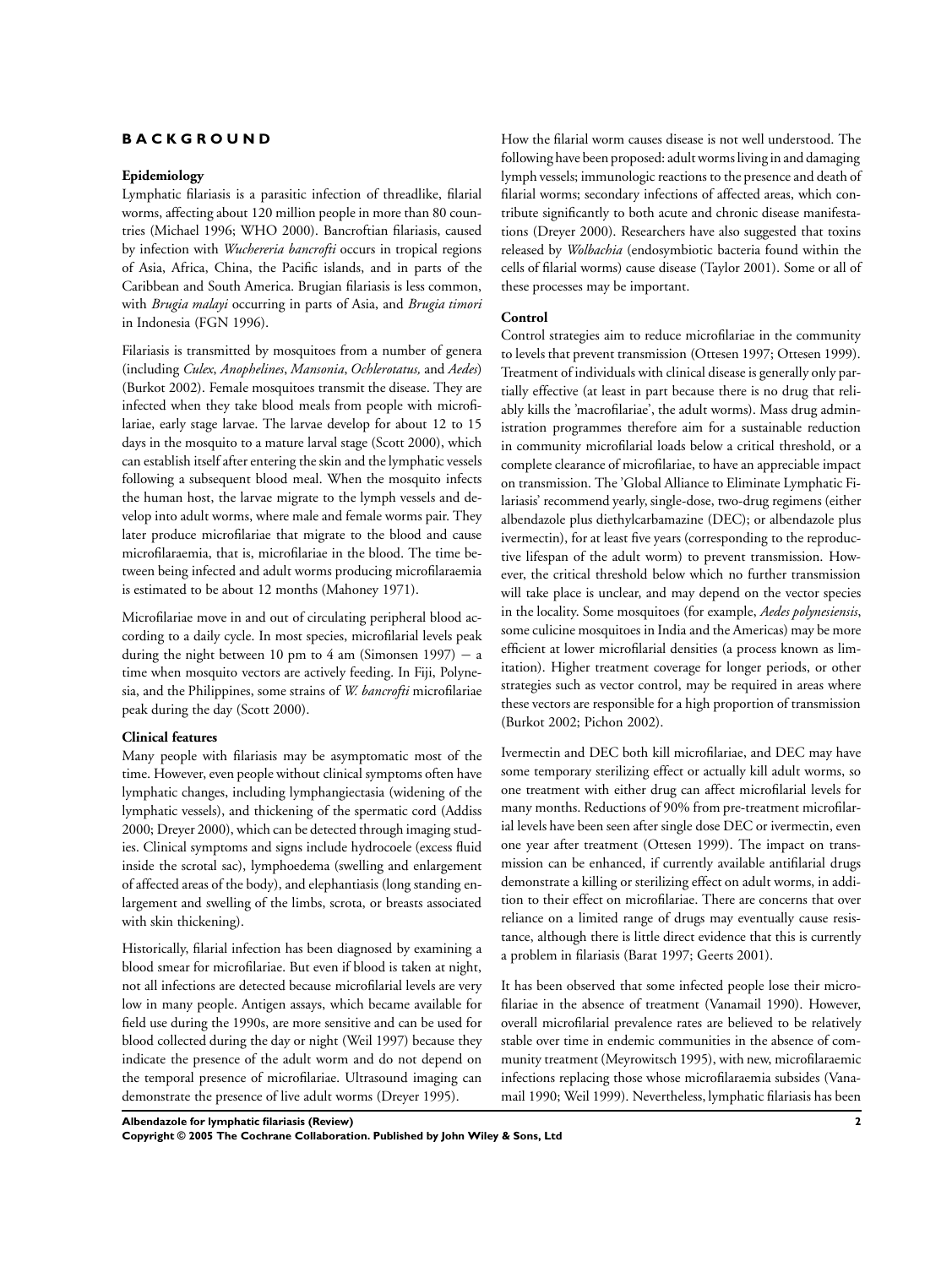eliminated from some areas such as the Choiseul Island (Solomon Islands) and Australia using vector control methods (Pichon 2002; Burkot 2002), and parts of China using DEC-medicated salt and other DEC regimens (Gelband 1994).

#### **Diethylcarbamazine and ivermectin**

DEC has been in use for filariasis for more than 50 years. In the early years of control the recommended regimen for DEC was 6 mg/kg daily for 12 days (WHO 1984). Later, clinical and community trials determined that single doses given at various intervals –weekly, monthly, annually, and biannually – were equally effective (Eberhard 1989; Andrade 1995; Simonsen 1995). There is reasonable evidence from ultrasound and clinical observations that DEC kills some adult worms (macrofilariae) after single doses (Figueredo-Silva 1996; Noroes 1997; Addiss 2000).

Ivermectin is used for the treatment and community control of onchocerciasis (which is caused by another filarial worm, *Onchocerca volvulus*) and more recently has been effective in community control programs for lymphatic filariasis (Cartel 1990; Coutinho 1994; Cao 1997). It can be used in many places, but is particularly important in areas where both onchocerciasis and lymphatic filariasis coexist, because DEC can cause eye damage if given to individuals with onchocerciasis. However, recent ultrasound studies suggest that adult worms are not killed by ivermectin, even at high doses over a period of six months (Dreyer 1996; Addiss 2000).

Adverse effects of antifilarial drugs can be serious (though almost never fatal) and prevent people from completing treatment. The most serious appear to be due to a host immunologic reaction to the dying worms (WHO 1984; Dreyer 1994). These effects include fever, headache, malaise, muscle pain, and blood in urine. Local effects include localized pain, tender nodules, lymphadenitis (inflammation of the lymph nodes), and lymphangitis (inflammation of lymph vessels) (Addiss 2000).

## **Albendazole**

Albendazole has been used widely to treat intestinal parasites since the late 1980s and may have a potential role in lymphatic filariasis control (Ottesen 1999). A report from an informal consultation organized by the World Health Organization suggests that albendazole in repeated high doses has a killing or sterilizing effect on adults of *W. bancrofti* (CDS/FIL 1998; Sri Lanka (Jaya1993)). However, the data in the report are scanty and it remains unclear whether adding albendazole to either DEC or ivermectin improves cure, prevents further transmission, or influences the occurrence of adverse events. A narrative review by Horton 2000 from the company that manufactures albendazole did not demonstrate that adding albendazole to either drug increased the frequency or severity of adverse events. The company manufacturing albendazole state that this drug does not have a role in morbidity management − it will not treat the symptoms in people already affected by filariasis (GSK 2003)  $-$  but at least one trial has considered the effectiveness of albendazole in reducing both disease progression and incidence of new symptoms (such as hydrocoele) (Ghana (Dunyo 2000)). We therefore include this as a secondary outcome.

In this review, we aim to summarize the evidence for the effects of albendazole alone or in combination with DEC or ivermectin in both the individual treatment and transmission control of lymphatic filariasis.

# **O B J E C T I V E S**

(1) To assess the effects of albendazole on patients or populations with filarial infection.

(2) To assess the effects of albendazole on morbidity among patients with filarial infection (incidence of new disease or progression of existing symptoms)

(3) To assess the frequency of adverse events for albendazole both given singly or in combination with another antifilarial drug (DEC or ivermectin).

# **CRITERIA FOR CONSIDERING STUDIES FOR THIS REVIEW**

#### **Types of studies**

- Randomized controlled trials.
- Cluster randomized controlled trials.
- Quasi-randomized controlled trials (controlled clinical trials with non-randomized methods of treatment allocation such as alternate allocation).

#### **Types of participants**

- Adults or children with filarial infection defined by (1) the presence of microfilariae parasites in the blood, (2) filarial antigens in the blood, or (3) ultrasound detection of adult worms in lymphatic vessels.
- Populations normally resident in endemic communities and who are eligible for treatment regardless of microfilaraemia status (community trials).

#### **Types of intervention**

- Albendazole alone versus placebo.
- Albendazole alone versus DEC.
- Albendazole alone versus ivermectin.
- Albendazole plus DEC versus DEC (DEC dose and regimen same in both arms).
- Albendazole plus ivermectin versus ivermectin (ivermectin dose and regimen same in both arms).

#### **Types of outcome measures**

#### *Primary*

**Albendazole for lymphatic filariasis (Review) 3**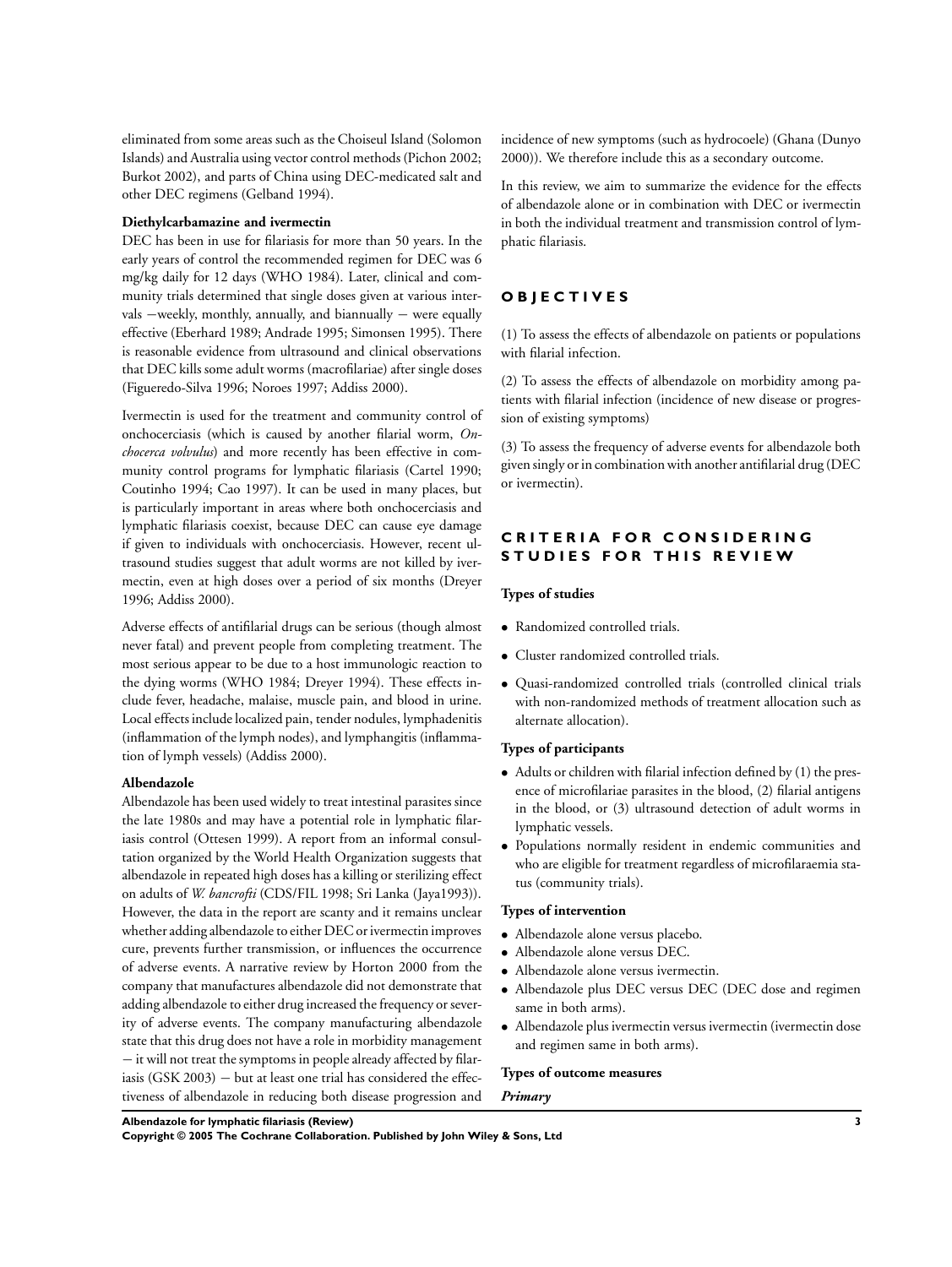- Microfilaraemia (detectable microfilariae).
- Macrofilaria viability (live adult worms detected by ultrasound).
- Microfilarial density.
- Community microfilarial density (in mass treatment trials).
- Antigenaemia prevalence or density.

#### *Secondary (clinical disease)*

- Acute filariasis (fever combined with clinical evidence of inflammation of the lymphatic system, as defined by trial authors).
- Appearance of hydrocoele or lymphoedema.
- Reduction in size of hydrocoele or lymphoedema.

#### *Adverse events*

- Any adverse events that prevent daily activities or require hospitalization.
- Systemic adverse events (for example, fever, headache, malaise, myalgia, or haematuria).
- Local adverse events (for example, localized pain and inflammation, tender nodules, lymphadenitis, or lymphangitis).

# **S E A R C H S T R A T E G Y F O R IDENTIFICATION OF STUDIES**

#### See: search strategy

We attempted to identify all relevant studies regardless of language or publication status (published, unpublished, in press, and in progress).

We used the following search terms for all trial registers and databases: filariasis; lymphatic filariasis; elephantiasis; lymphoedema; *Wuchereria bancrofti*; *Brugia malayi*; *Brugia timori*; filaricides; diethylcarbamazine; banocide; carbamazine; hetrazan; luxuran; ivermectin; mectizan; benzimidazole; albendazole; metiazol; and valbazen.

We searched the Cochrane Infectious Diseases Group's trials register up to September 2003 (full details of the Cochrane Infectious Diseases Group's methods are published in *The Cochrane Library* in the section on Collaborative Review Groups) and the Cochrane Central Register of Controlled Trials (CENTRAL) (*The Cochrane Library* Issue 3, 2003).

We searched the following electronic databases using the search strategy defined by The Cochrane Collaboration (Clarke 2003): MEDLINE (1966 to September 2003); EMBASE (1980 to September 2003); and LILACS (www.bireme.br; 1982 to September 2003).

To help identify unpublished and ongoing trials, we held meetings with representatives of the World Health Organization and GlaxoSmithKline (the company producing albendazole), and contacted experts including David Molyneux, Janis Lazdins, Vasanthapura Kumaraswami, and Graham White.

We checked the reference lists of existing reviews and of all identified trials for further reports.

# **METHODS OF THE REVIEW**

#### **Study selection**

One reviewer (Henry Ejere (HE) or Julia Critchley (JC)) screened titles and abstracts identified from the search strategy. We retrieved hard copies of the published or unpublished trial reports potentially relevant to the review for further assessment. We used a predesigned eligibility form to select studies and included trials that met the inclusion criteria (HE or JC and Paul Garner (PG)). We resolved disagreements through discussion.

# **Assessment of the methodological quality**

Two reviewers (HE or JC and PG) independently assessed trials according to predefined quality criteria in relation to generation of allocation sequence; concealment of allocation; blinding of participants, investigators, and outcome assessors; and completeness of follow up (less than 10% loss to follow up defined as adequate). We assessed each criterion (except blinding) as adequate, inadequate, or unclear according to Juni 2001. We assessed blinding as double blind (trial uses a placebo or a double dummy technique such that neither the participant or care provider/assessor knows which treatment is given), single blind (participant or care provider/assessor is aware of the treatment given), or open (all parties are aware of treatment).

## **Data collection**

One reviewer extracted data (HE or JC), and a second reviewer checked them (PG). Where studies reported the same outcomes in different ways, we attempted to contact the trial authors for further information, which might allow us transform and therefore pool data. HE entered data into Review Manager 4.1. We extracted data relating to trial and participant characteristics, and outcomes reported. We intended to extract data to allow an intentionto-treat analysis (all the participants analysed according to the intervention to which they were originally allocated whether they received it or not). This was not possible but may be attempted in future updates. Where the numbers randomized and the numbers analysed for each outcome were inconsistent, we calculated the percentage loss to follow up and recorded this information in a table for methodological quality (Table 01). For binary outcomes, we recorded the number of participants experiencing the event in each group of the trial. For continuous outcomes, we extracted arithmetic means and standard deviations. Where geometric means were reported, we extracted and recorded this information. We also tried to extract confidence intervals or standard deviations on the log scale.

**Albendazole for lymphatic filariasis (Review) 4**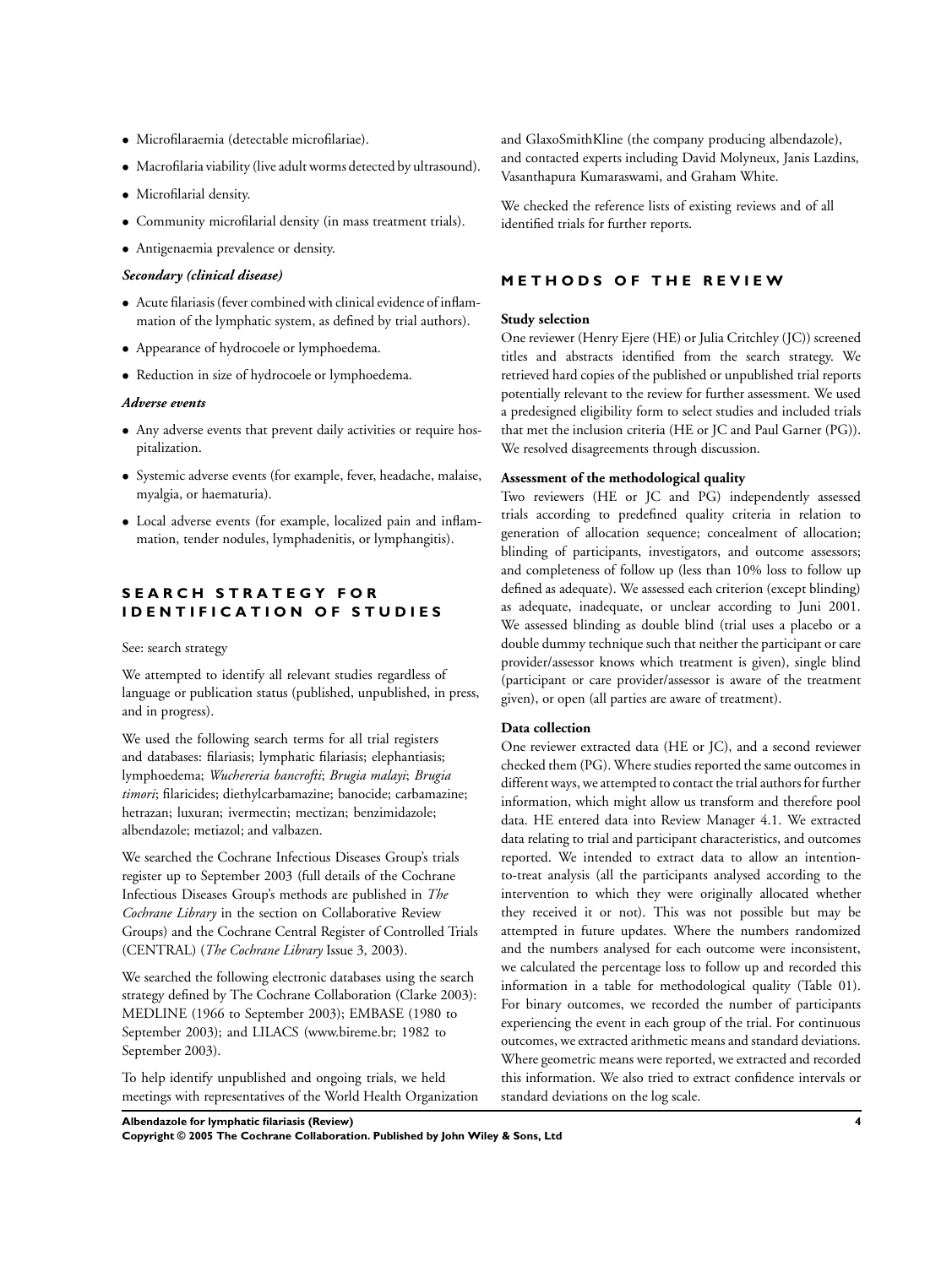#### **Data analysis**

We grouped studies by the main comparator interventions, for example, albendazole versus placebo. Within comparator groups, we stratified trials into studies of treatment in individuals and studies of mass treatment in communities. Within individual and cluster randomized groups, we combined trials in a meta-analysis, if appropriate, using a fixed effect model and Review Manager 4.2. We calculated relative risks (RR) for binary outcomes and used 95% confidence intervals.

We report medians and ranges in tables only. We assessed heterogeneity by visually inspecting forest plots and carrying out a chi-squared test for heterogeneity (statistical significance at 10% level). We used the random effects model to pool data where we detected heterogeneity. If no heterogeneity was detected we used a fixed effect model. Too few trials were available to examine heterogeneity in any more detail, but this might be possible in future updates.

#### **DESCRIPTION OF STUDIES**

#### **Study selection**

We identified 146 papers from the search strategies. Seven were published trials. Of these, we included four, which are described below and detailed in the 'Characteristics of included studies' (Sri Lanka (Jaya1993); Haiti (Beach 1999); Ghana (Dunyo 2000); India (Pani 2002)), and excluded three (Ismail 1998; Shenoy 1999; Shenoy 2002) (five publications, *see* 'Characteristics of excluded studies'). We excluded two trials because the comparison groups did not address this question, and one because it was a safety study carried out only in patients with no detectable microfilariae.

#### **Study design**

All studies were randomized, and the unit of randomization for each trial was the individual.

The length of the follow up varied from 4 months (Haiti (Beach 1999)) to 12 months (Ghana (Dunyo 2000); India (Pani 2002)) to 19 months (Sri Lanka (Jaya1993)).

#### **Participants**

A total of 2473 children and adults were randomized in the four trials, of whom 536 had detectable microfilariae. Sri Lanka (Jaya1993) and India (Pani 2002) enrolled people who were microfilariae positive and asymptomatic, Ghana (Dunyo 2000) and Haiti (Beach 1999) enrolled people who were microfilariae positive or negative at baseline. One study specifically excluded children less than six years old and pregnant women (Ghana (Dunyo 2000)).

#### **Intervention**

The trials addressed all the pre-specified comparisons: albendazole alone versus placebo (Haiti (Beach 1999); Ghana (Dunyo 2000)), albendazole alone versus DEC (Sri Lanka (Jaya1993); India (Pani

2002)), albendazole alone versus ivermectin (Haiti (Beach 1999); Ghana (Dunyo 2000)), albendazole plus DEC versus DEC (India (Pani 2002)), and albendazole plus ivermectin versus ivermectin (Haiti (Beach 1999); Ghana (Dunyo 2000)).

The dose of albendazole (400 mg) was same in all the trials. The ivermectin doses varied from 200 to 400 µg/kg in Haiti (Beach 1999) to 150 to 200µg/kg in Ghana (Dunyo 2000). Both India (Pani 2002) and Sri Lanka (Jaya1993) used the same DEC dose of 6 mg/kg.

All but one trial gave the drugs as a single treatment; Sri Lanka (Jaya1993) gave DEC daily and albendazole twice daily for 21 days.

# **Outcomes**

All studies reported on microfilariae. Methods of measurement varied, including prevalence in 20 µl of blood (Haiti (Beach 1999)), and prevalence and density in 50 µl of blood (India (Pani 2002)), in 1 ml of blood using membrane filtration (Sri Lanka (Jaya1993)), or in 100 µl using a counting chamber (Ghana (Dunyo 2000)). The studies also expressed outcomes differently (*see* Characteristics of included studies). All four trials reported adverse events; none of the included studies determined the effect of treatment on adult worms by ultrasound scan.

#### **Reported statistical analysis**

Standard deviations or confidence intervals were not reported for microfilarial density outcomes. For this reason, we could not pool results for changes in microfilarial density; results quoted in this review are the trial authors' calculations.

Two of the trials did not clearly describe the method of calculating reductions in geometric mean microfilarial density (Sri Lanka (Jaya1993); India (Pani 2002)), but India (Pani 2002) provided further details on request. This study calculated a William's mean (a modification of the geometric mean to include zero counts; Basanez 1994) on the pretreatment and post-treatment microfilarial densities. Ghana (Dunyo 2000) calculated change in microfilarial density using both the Williams mean and 'area under the curve' analysis (an average intensity over the whole 12 month posttreatment period).

Haiti (Beach 1999) calculated the geometric mean microfilarial density reduction by dividing the difference between densities before and after treatment by the pretreatment microfilarial density and log-transforming the results. If pretreatment microfilarial density was less than the density after treatment, the reduction was deemed to be zero. The authors performed this adjustment to eliminate the problem of log transforming a negative value, but this method may bias estimates of treatment effectiveness as increases in microfilarial density after treatment are set to zero. For this reason, we present the pretreatment and post-treatment geometric means for each arm of their study, and percentage change using these group means.

**Albendazole for lymphatic filariasis (Review) 5**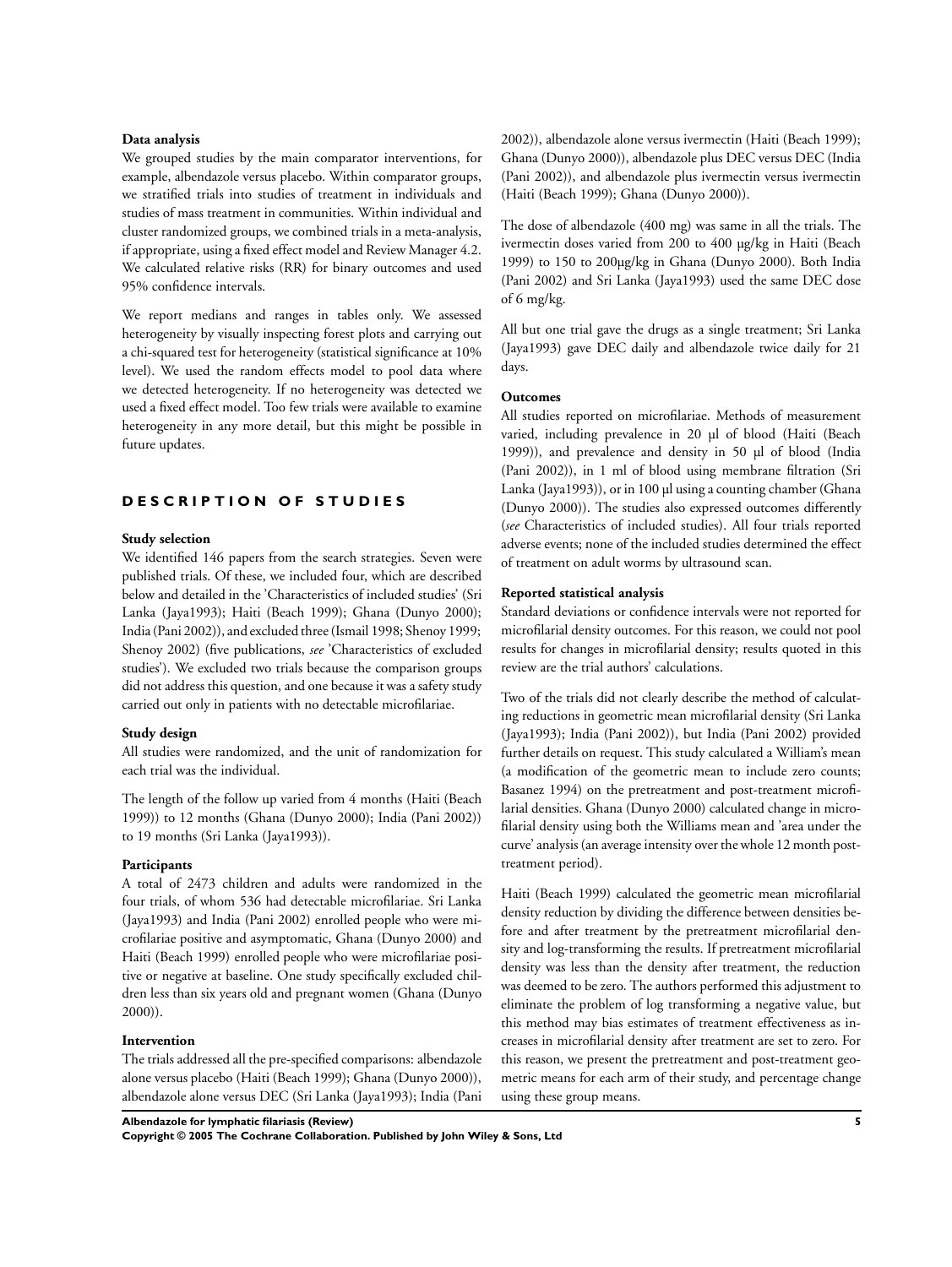## **M E T H O D O L O G I C A L Q U A L I T Y**

The details of the methodological quality assessment are available in Table 01.

#### **Generation of allocation sequence**

All trials were described as randomized, but India (Pani 2002) did not describe a method of randomization, and Sri Lanka (Jaya1993) only stated that the list was predetermined and restricted.

#### **Allocation concealment**

Allocation was concealed in Haiti (Beach 1999) and India (Pani 2002) by using a third party in the allocation process, but was unclear in the other trials.

#### **Blinding**

Three of the trials were double blind (Ghana (Dunyo 2000); Haiti (Beach 1999); India (Pani 2002)), but blinding was not mentioned in the fourth study (Sri Lanka (Jaya1993)).

#### **Completeness of follow up**

Losses to follow up were significant in three of the studies. In Ghana (Dunyo 2000), 1181 (82.9%) of the 1425 participants were re-examined at 12 months. Losses were similar in the 340 microfilariae-positive participants enrolled in this study, 67 of these (20%) were lost to follow up. Haiti (Beach 1999) excluded 380 out of 965 randomized participants (39%) who did not have both pretreatment and post-treatment blood examinations. However, there were few losses  $(n = 3)$  among the 113 microfilariae-positive participants at baseline. In Sri Lanka (Jaya1993), 6 of 16 men allocated to albendazole (37.5% lost to follow up), and 3 of 13 to DEC (23% lost to follow up) were lost to follow up by 15 to 19 months. India (Pani 2002) reported no losses to follow up.

#### **R E S U L T S**

## **Albendazole versus placebo**

# *In all participants (both microfilariae positive or negative at baseline)*

#### *Microfilaraemia*

Haiti (Beach 1999) did not detect a statistical difference in prevalence of microfilaraemia for albendazole (22/145) versus placebo (20/139) (RR 1.05, 95% CI 0.60 to 1.84; Graph 01-01).

#### *Antigenaemia prevalence*

Ghana (Dunyo 2000) reported no statistical difference in the numbers circulating filarial antigen positive at baseline or 12 months (albendazole 105 at baseline, 110 at 12 months; placebo 103 at baseline, 102 at 12 months).

#### *Clinical disease*

At 12 months post-treatment Ghana (Dunyo 2000) detected no statistical difference in the development of hydrocoele between albendazole (1/129) and placebo (1/126) (RR 0.98, 95% CI 0.06 to

15.45; Graph 01-02). No new cases of acute filariasis and leg lymphoedema were observed. Similarly, there were no differences in improvement of symptoms in lymphoedema between the albendazole group (3/13) and placebo group (2/9) (RR 1.04, 95% CI 0.22 to 5.01; Graph 01-03), or in hydrocoele between the albendazole group (3/8) and placebo group (5/10) (RR 0.75, 95% CI 0.25 to 2.23; Graph 01-03). No statistically significant differences were detected, but the studies lacked power for clinical outcomes, so clinically important differences cannot be ruled out.

#### *Adverse events*

Ghana (Dunyo 2000) did not detect a difference in systemic adverse events between the albendazole group (31/336) compared to placebo group (33/314) (RR 0.88, 95% CI 0.55 to 1.40; Graph 01-04). No local or severe adverse events were reported. Table 06 displays frequency of specific adverse events.

#### *In participants microfilariae positive at baseline (microfilariae negative excluded)*

#### *Microfilaraemia*

Haiti (Beach 1999) found no difference in prevalence between albendazole (22/29) and placebo (20/29) at four months (RR 1.10, 95% CI 0.80 to 1.51). Similarly, Ghana (Dunyo 2000) found no difference in prevalence at 12 months (62/71 albendazole, 62/66 placebo) (RR 0.93, 95% CI 0.83 to 1.04). A combined estimate from these two trials shows no difference in microfilaraemia between albendazole and placebo (RR 0.97, 95% CI 0.87 to 1.09, n = 195; Graph 01-05).

#### *Microfilarial density (percentage reduction)*

Haiti (Beach 1999) estimated the reduction in geometric mean microfilarial density. The reductions were 63.8% (14.1 to 5.1) in the albendazole group, and 43.0% (9.3 to 5.3) in the placebo group at four months (not statistically significant). Ghana (Dunyo 2000) reported geometric mean microfilarial density at baseline and 12 months (with percentage reduction). The density decreased from 798 to 251 (68.5%) in the albendazole group compared to 971 to 845 (13.0%) in the placebo group, but this was not statistically significant ( $P = 0.10$ ). An 'area under the curve' analysis from this study found an increase in microfilariae geometric mean intensity in the placebo group from 2536 to 2740 (8.4% increase), and a decrease in the albendazole group from 1535 to 1233 (19.7%); again this was not statistically significant ( $P = 0.12$ ). The latter analysis was limited to those with complete data collection and microfilarial density of over 100 microfilariae/µl at baseline (*see*Table 04).

#### *Antigen density (percentage change)*

Ghana (Dunyo 2000) reported that reported that unit geometric mean microfilarial density (measured by circulating filarial antigen) had increased by 47.5% of the pretreatment level in the placebo group, but decreased to 83.1% of the pretreatment level in the albendazole group, but this difference was not statistically significant ( $P = 0.11$ ) (Table 05).

**Albendazole for lymphatic filariasis (Review) 6**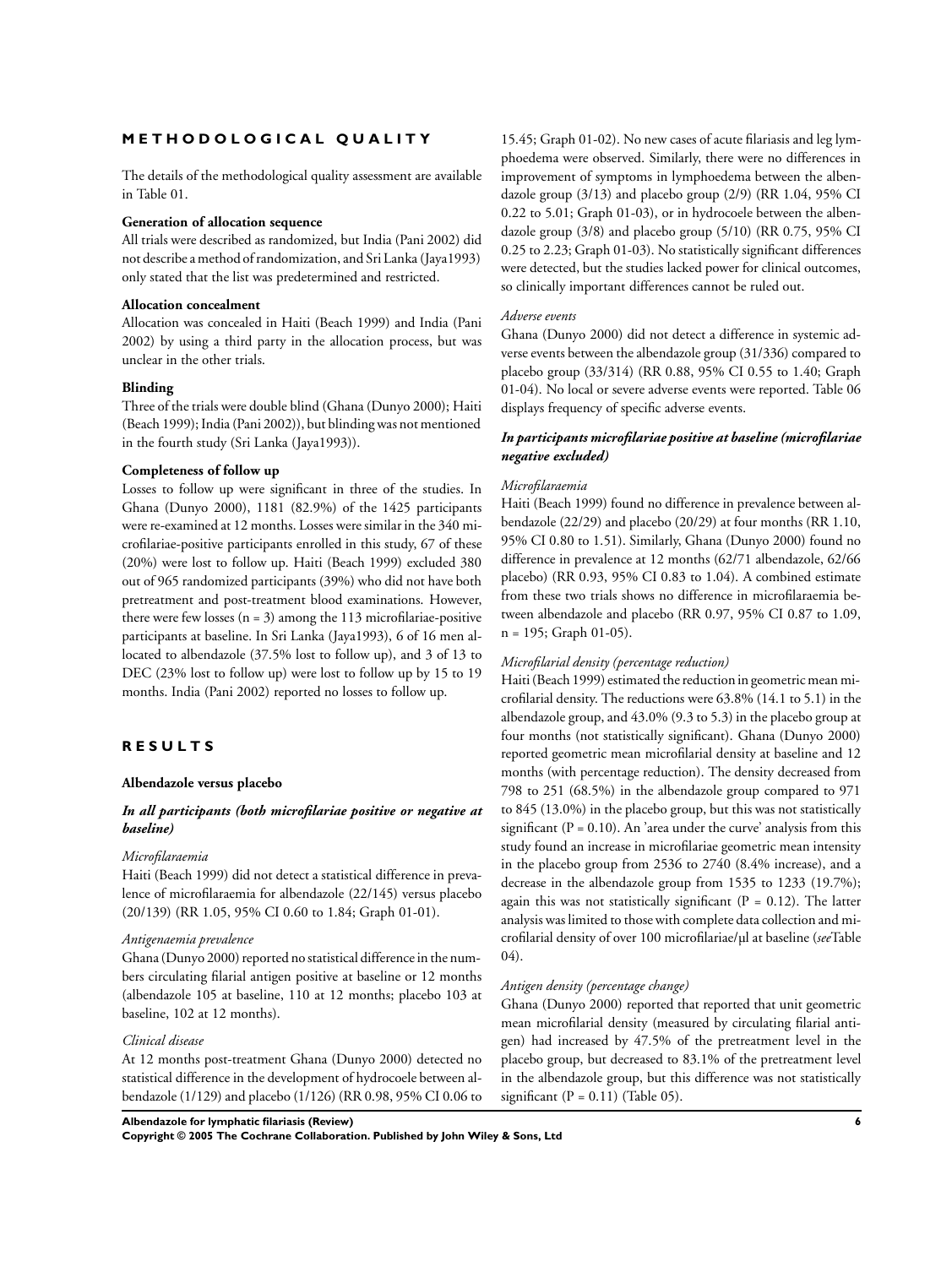#### **Albendazole versus ivermectin**

## *In all participants (both microfilariae positive or negative at baseline)*

#### *Microfilaraemia*

Haiti (Beach 1999) did not demonstrate a difference in microfilarial prevalence at follow up between groups allocated to albendazole (22/145) or ivermectin (20/150) (RR 1.14, 95% CI 0.65 to 1.99; Graph 02-01).

#### *Antigenaemia prevalence*

Ghana (Dunyo 2000) reported no difference in the numbers circulating filarial antigen positive at baseline or 12 months (albendazole: 105 at baseline, 110 at 12 months; ivermectin: 99 at baseline, 101 at 12 months).

# *Clinical disease*

Ghana (Dunyo 2000) found no differences in (1) the risk of developing hydrocoele in the albendazole (1/129) and ivermectin (1/133) groups (RR 1.03, 95% CI 0.07 to 16.31; Graph 02-02); (2) improvements in lymphoedema in the albendazole (3/13) and ivermectin (2/13) groups (RR 1.50, 95% CI 0.30 to 7.55; Graph 02-03); and (3) improvements in hydrocoele in the albendazole (3/8) and ivermectin (2/9) groups (RR 1.69, 95% CI 0.37 to 7.67; Graph 02-03). However, sample sizes were small and confidence intervals wide.

#### *Adverse events*

Ghana (Dunyo 2000) detected no difference in systemic adverse events between the albendazole (31/336) and ivermectin (36/295) groups (RR 0.76, 95% CI 0.48 to 1.19; Graph 02-04).

#### *In participants microfilariae positive at baseline (microfilariae negative excluded)*

# *Microfilaraemia*

Haiti (Beach 1999) reports microfilarial prevalence at 4 months follow up: 22/29 in the albendazole group and 17/28 in the ivermectin group (RR 0.80, 95% CI 0.56 to 1.15; Graph 02-05). Ghana (Dunyo 2000) also reported this outcome: 62/71 in the albendazole group and 52/70 in the ivermectin group (RR 0.85, 95% CI .72 to 1.00; Graph 02-05). Pooling the two studies, albendazole was slightly worse at clearing microfilariae, but this only just reached statistical significance (RR 0.84, 95% CI 0.72 to 0.98; Graph 02-05).

#### *Microfilarial density (percentage reduction)*

Haiti (Beach 1999) reported on the percentage reduction in geometric mean microfilarial density. The values at baseline and four months follow up (with percentage reductions) were 14.1 and 5.1 (63.8% reduction) for albendazole, and 15.5 to 1.5 (90.2% reduction) for ivermectin. No test of statistical significance was applied. Ghana (Dunyo 2000) measured mean values at baseline and 12 months follow up (with percentage reductions). For albendazole, this was from 798 to 251 (68.5% reduction); and for ivermectin, from 640 to 124 (80.6% reduction); no statistical significance test was reported. An 'area under the curve' analysis from this study found a decrease in the albendazole group (from 1535 to 1233, 19.7%) and in the ivermectin group (from 1731 to 759, 56.2%). The latter analysis was limited to those with complete data collection and microfilarial density of over 100 microfilariae/µl at baseline (*see* Table 04).

#### *Antigenaemia density (percentage reduction)*

Ghana (Dunyo 2000) reported that unit geometric mean microfilarial density (measured by circulating filarial antigen) had decreased to 83.1% of the pretreatment level in the albendazole group, and 70.3% in the ivermectin group (no statistical test applied) (Table 05).

# **Albendazole plus ivermectin versus ivermectin**

#### *In all participants (both microfilariae positive or negative at baseline)*

#### *Microfilaraemia*

Haiti (Beach 1999) estimated a statistically significant 65% reduction in microfilarial prevalence for the combination (7/151) compared to ivermectin alone (20/150) (RR 0.35, 95% CI 0.15 to 0.80; Graph 03-01).

#### *Antigen prevalence*

Ghana (Dunyo 2000) reported no difference in the numbers of participants positive for circulating filarial antigen at baseline or 12 months (albendazole plus ivermectin:  $n = 121$  at baseline,  $n =$ 122 at 12 months; ivermectin  $n = 99$  at baseline,  $n = 101$  at 12 months).

#### *Clinical disease*

Ghana (Dunyo 2000) found no difference in new cases of hydrocoele between the combination treatment (2/147) compared to ivermectin (1/133) (RR 1.81, 95% CI 0.17 to 19.73; Graph 03-02). This study also observed no differences in improvement in lymphoedema between the combination (2/13) and ivermectin (2/13) (RR 1.00, 95% CI 0.16 to 6.07; Graph 03-03), and no differences between combination treatment (4/10) and ivermectin (2/9) in hydrocoele (RR 1.80, 95% CI 0.43 to 7.59; Graph 03- 03). Again, the studies were not designed to detect changes in clinical outcomes, therefore confidence intervals are very wide.

#### *Adverse events*

Ghana (Dunyo 2000) recorded more adverse events with the combination treatment (47/332) compared to ivermectin (36/295), but this was not statistically significant (RR 1.16, CI 0.77 to 1.74; Graph 03-04). Table 06 displays the occurrence of specific adverse events.

# *In participants microfilariae positive at baseline (microfilariae negative excluded)*

#### *Microfilaraemia*

Haiti (Beach 1999) reported a 73% reduction in microfilariae for the combination of albendazole and ivermectin (4/24) compared to ivermectin alone (17/28) at four months (RR 0.27, 95%

**Albendazole for lymphatic filariasis (Review) 7**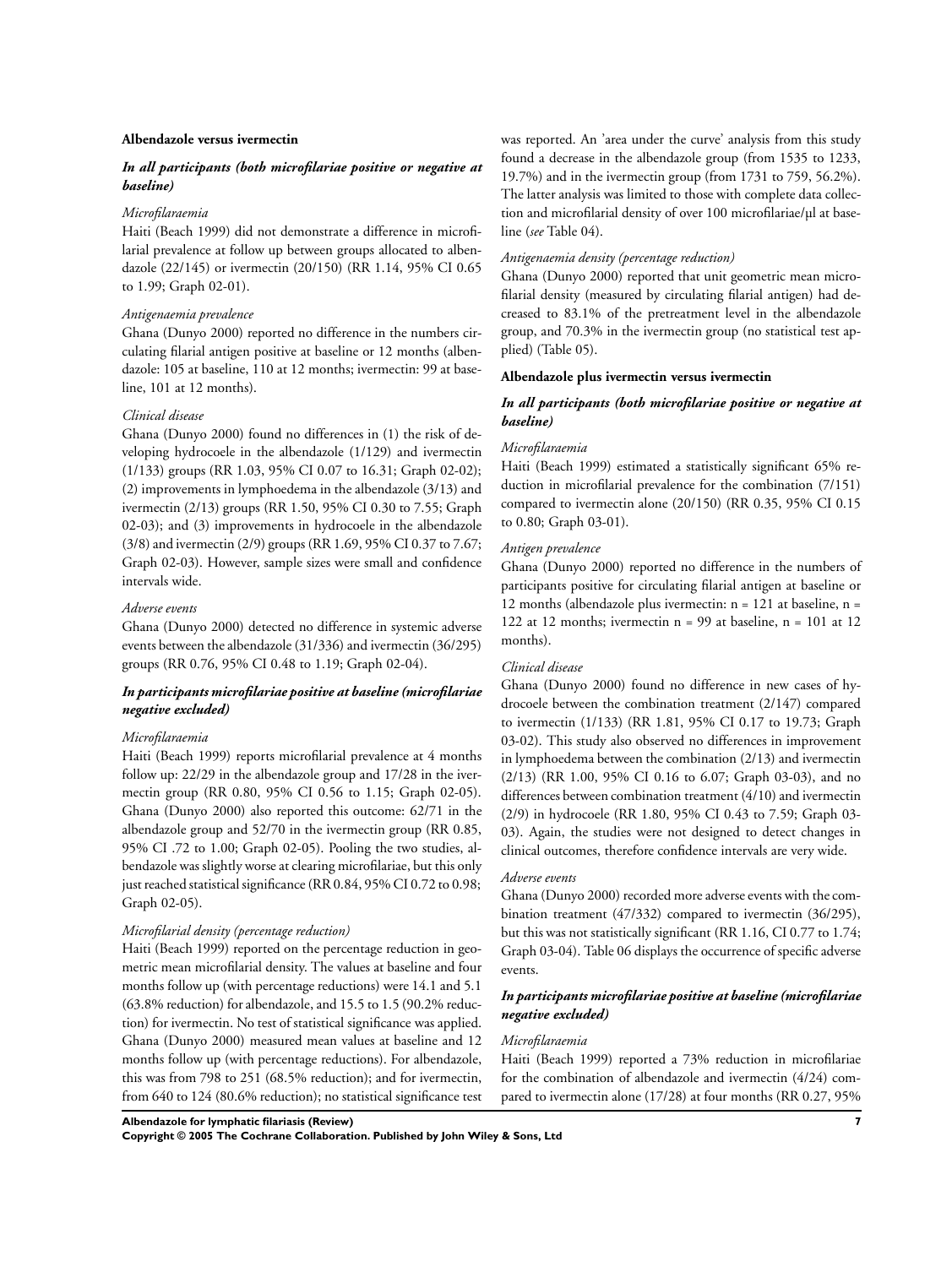CI 0.11 to 0.70, random effects model; Graph 03-05). However, Ghana (Dunyo 2000) found no difference between the combination (58/75) and ivermectin (52/70) (RR 1.04, 95% CI 0.87 to 1.25, random effects model; Graph 03-05). The pooled RR indicated no significant difference for the combination compared to ivermectin alone, but the confidence intervals are wide. The RR is 0.57 (95% CI 0.13 to 2.48) using the random effects model and 0.87 (95% CI 0.71 to 1.06) using the fixed effect model (Graph 03-05).

#### *Microfilarial density (percentage reduction)*

Haiti (Beach 1999) reported a reduction in geometric mean microfilarial density in the combination group from 13.7 to 0.3 (97.8%) compared to 15.5 to 1.5 (90.2%) in the ivermectin group at four months (P < 0.05). Ghana (Dunyo 2000) reported a reduction in geometric mean microfilarial density in both groups after 12 months: from 614 to 78 (87.3% reduction) in the combination group compared to a change from 640 to 124 (80.6% reduction) in the ivermectin group. This was not statistically significant (P = 0.80). An 'area under the curve' analysis from this study found a decrease in the combination group (from 1280 to 393, 69.3%) and the ivermectin group (from 1731 to 759, 56.2%); this difference was not statistically significant ( $P = 0.26$ ). The latter analysis was limited to those with complete data collection and microfilarial density of over 100 microfilariae/µl at baseline (*see* Table 04).

#### **Albendazole versus DEC**

Two very small studies compared albendazole to DEC. Sri Lanka (Jaya1993) compared albendazole (n = 16) to DEC (n = 13) and attempted to follow up participants for up to 19 months. They reported that all participants in this extended follow up lived nearby and had received treatment in addition to the study intervention, but the nature of this is unclear. India (Pani 2002) compared albendazole alone ( $n = 19$ ) and DEC ( $n = 17$ ), with albendazole and DEC co-administered (n = 18). All participants were microfilariae positive at baseline.

#### *Microfilaraemia*

India (Pani 2002) reported no statistically significant difference in microfilarial prevalence at 360 days (14/19 on albendazole compared to 14/17 on DEC). Sri Lanka (Jaya1993) stated that 85% of the participants treated with albendazole (numerator and denominator unclear) and 67% of the participants treated with DEC (8/12) still had detectable microfilariae at six months. At the extended follow up of 15 to 19 months, 50% of participants in both groups were microfilariae positive (5/10 on both albendazole and DEC), but a substantial proportion of participants had been lost to follow up. The data are displayed graphically but should be viewed with caution (Graph 04-01).

#### *Antigenaemia prevalence*

India (Pani 2002) reported no statistically significant difference in prevalence of filarial antigenaemia at any point during the study (P > 0.05). The percentage reduction was 83% on albendazole and 87% on DEC (by immuno-chromatographic card test), and 83% albendazole and 80% DEC (by Og4C3 (ELISA test kit)) (Table 03).

#### *Microfilarial density (percentage reduction)*

India (Pani 2002) reported no statistically significant difference in percentage reductions in geometric mean microfilarial density at any of the time points when this was measured (days 3, 7, and 360). The percentage reductions at 360 days compared to pretherapy values were 97.4% for albendazole and 89.6% for DEC. However, microfilarial density appeared to fall faster during the first 7 days on DEC compared to albendazole (Table 03).

Sri Lanka (Jaya1993) also found large reductions in microfilarial density at six months for both treatment groups; the geometric mean microfilarial density had fallen to 1.91% of its initial value for those treated with albendazole and 0.81% for those treated with DEC. At the extended follow up (15 to 19 months), there was no statistically significant difference in the geometric mean microfilarial densities (3 for albendazole and 2 for DEC) (Table 03). Similarly to India (Pani 2002), microfilarial density appeared to fall faster during the first 28 days on DEC compared to albendazole.

#### *Antigenaemia density*

India (Pani 2002) reported statistically significant reductions in mean optical antigen density by Og4C3 assay in both groups at 360 days (reduction of 0.41 on albendazole, P < 0.0001 for the preintervention value compared to the post-intervention value, 0.32 on DEC; P < 0.0001 for pre-intervention versus post-intervention value) (Table 05).

#### *Adverse events*

India (Pani 2002) reported no severe adverse events in any group. Those observed were transient (not lasting beyond 6 days) and included fever, myalgia, and headache. There was no difference in the proportion reporting any systemic adverse events between albendazole (8/19, 42.1%) and DEC (9/17, 52.9%) (RR 0.80, 95% CI 0.40 to 1.59; Graph 04-02). The authors used a score for assessing adverse reactions. The mean score of adverse reaction intensity was lower for albendazole (1.8, standard deviation 3.0) compared to DEC (5.6, standard deviation 7.1) ( $P < 0.05$ ). However, the validity and clinical significance of this scoring system is uncertain. In Sri Lanka (Jaya1993), 11 of 15 participants receiving the full treatment regiment for albendazole developed "scrotal syndrome"; this was classified as 'severe' for two men, moderate for two, and mild for the other 7. None of the participants on DEC developed similar symptoms (RR 12.19, 95% CI 0.77 to 194.03; Graph 04-03). One participant on DEC had fever, right hypochondrial pain, and repeated vomiting, and was withdrawn from the study. However, the drug doses were much higher in this trial than in the other three. Participants were given albendazole twice a day, or DEC once a day for three weeks. All other trials tested a single dose of albendazole plus DEC or ivermectin.

#### **Albendazole plus DEC versus DEC**

**Albendazole for lymphatic filariasis (Review) 8**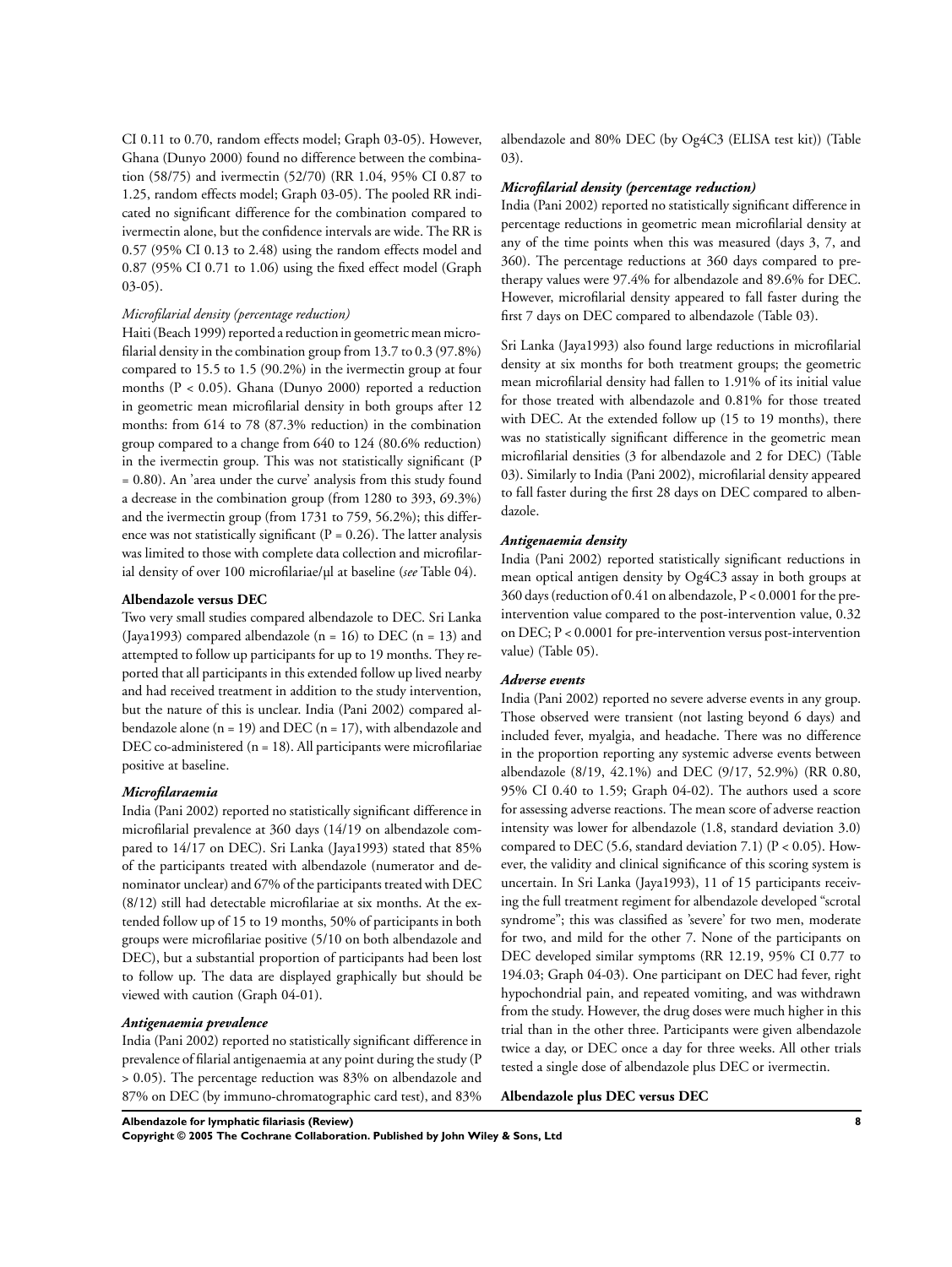#### *Microfilaraemia*

India (Pani 2002) found no statistically significant difference in microfilarial prevalence at 360 days (13/18 on albendazole plus DEC compared to 14/17 on DEC; Graph 05-01).

#### *Antigenaemia prevalence*

India (Pani 2002) reported no statistically significant difference in prevalence of filarial antigenaemia at any point during the study (P > 0.05). The percentage reduction was 75% on albendazole plus DEC compared to 87% on DEC (by immuno-chromatographic card test), and 81% on albendazole plus DEC compared to 80% on DEC (by Og4C3) (Table 03).

#### *Microfilarial density (percentage reduction)*

Again, there was no difference in percentage reductions in geometric mean microfilarial density. The percentage reductions at 360 days compared with pre-therapy values were 95.4% for albendazole and 89.6% for DEC (Table 04).

#### *Antigenaemia density*

There were statistically significant reductions in mean optical antigen density by Og4C3 assay in both groups at 360 days in India (Pani 2002) (reduction of 0.40 on albendazole plus DEC, P < 0.0001 for pre-intervention compared to post-intervention value, 0.32 on DEC; P < 0.0001 for pre-intervention versus post-intervention value) (Table 05).

#### *Adverse events*

India (Pani 2002) reported no difference in the proportion reporting any systemic adverse events between albendazole plus DEC (11/18, 61.1%) and DEC alone (9/17, 52.9%) (RR 1.15, 95% CI 0.65 to 2.06; Graph 05-02), or in the mean score of adverse reaction intensity for albendazole plus DEC (6.7, standard deviation 6.6) compared to DEC alone (5.6, standard deviation 7.1).

# **D I S C U S S I O N**

The review was designed to assess the effects of albendazole alone or in combination with currently recommended antifilarial drugs, ivermectin, or DEC. Although the review has considered the effects of albendazole alone, the main interest and strategy of the 'Global Alliance to Eliminate Lymphatic Filariasis' is in the effectiveness of combinations of different antifilarial drugs (Ismail 1998; Shenoy 1999). Of particular interest is the effectiveness of adding albendazole (thought to be macrofilaricidal) to single dose regimens of ivermectin (thought to be mainly microfilaricidal) or DEC (possibly both microfilaricidal and macrofilaricidal) (CDS/FIL 1998; Ottesen 1999).

All the included studies were designed primarily to assess the effectiveness of albendazole to treat individuals; none have explicitly considered its effects on transmission in whole communities. We identified only four studies, and most are small. All were described as randomized but had other important limitations. In particular, losses to follow up were very high (above 20%) in all studies except for India (Pani 2002), and this may lead to imbalances in the comparison groups. Differences in design (microfilariae-positive participants only versus microfilariae-positive and microfilariaenegative participants at baseline, variable outcome measurement and reporting, and length of follow up) made it difficult to compare the studies. In particular, some trials report outcomes mainly for those who are microfilariae positive at baseline (Ghana (Dunyo 2000)). Outcomes for all participants in the trial, regardless of baseline microfilarial status, would be preferable in assessing the community impact of mass treatment strategies. Only two of the studies report changes in antigenaemia prevalence or density in addition to microfilarial prevalence and density (Ghana (Dunyo 2000); India (Pani 2002)). However, there was broad agreement between changes in both these outcome measures in these two studies. None of the studies objectively examined the effects of antifilarial medication on the viability of adult worms. As adult worms are responsible for the production of microfilariae, the extent to which antifilarial drugs affect worm viability is an important outcome.

Albendazole alone was not effective in reducing microfilarial prevalence (Haiti (Beach 1999); Ghana (Dunyo 2000)), or circulating filarial antigens (Ghana (Dunyo 2000)), compared to placebo. Ivermectin appears more effective than albendazole in both these trials, and a meta-analysis indicates a marginal but statistically significant 16% reduction in the RR of microfilarial prevalence after treatment for those who were microfilariae positive at baseline in favour of ivermectin.

In one trial, the combination of albendazole and ivermectin was better than ivermectin alone after four months follow up (Haiti (Beach 1999)), but in the other trial in which this combination was examined they were about the same after 12 months follow up (Ghana (Dunyo 2000)). The lack of measurements at similar intervals made it impossible to know if the results were substantially alike. It is possible that by 12 months microfilariae levels had risen sufficiently to dampen the actual effect of the drugs in the Ghana (Dunyo 2000). The dose of ivermectin was also lower in Ghana (Dunyo 2000) than in Haiti (Beach 1999). Investigators in the two trials used different techniques to assess microfilariae: thick film method in 20 µl of blood with measurement at night in Haiti (Beach 1999); and the counting chamber method in 100 µl of blood with measurement during the day in Ghana (Dunyo 2000).

Two very small trials compared albendazole to DEC (India (Pani 2002); Sri Lanka (Jaya1993)). Neither found any statistically significant differences in microfilarial prevalence or density at any of the time points measured. Sri Lanka (Jaya1993) included an extended follow up at 15 to 19 months. There was no statistical difference in microfilarial prevalence or density between the two groups at this point, but the numbers were very small and a high proportion had been lost to follow up. India (Pani 2002) also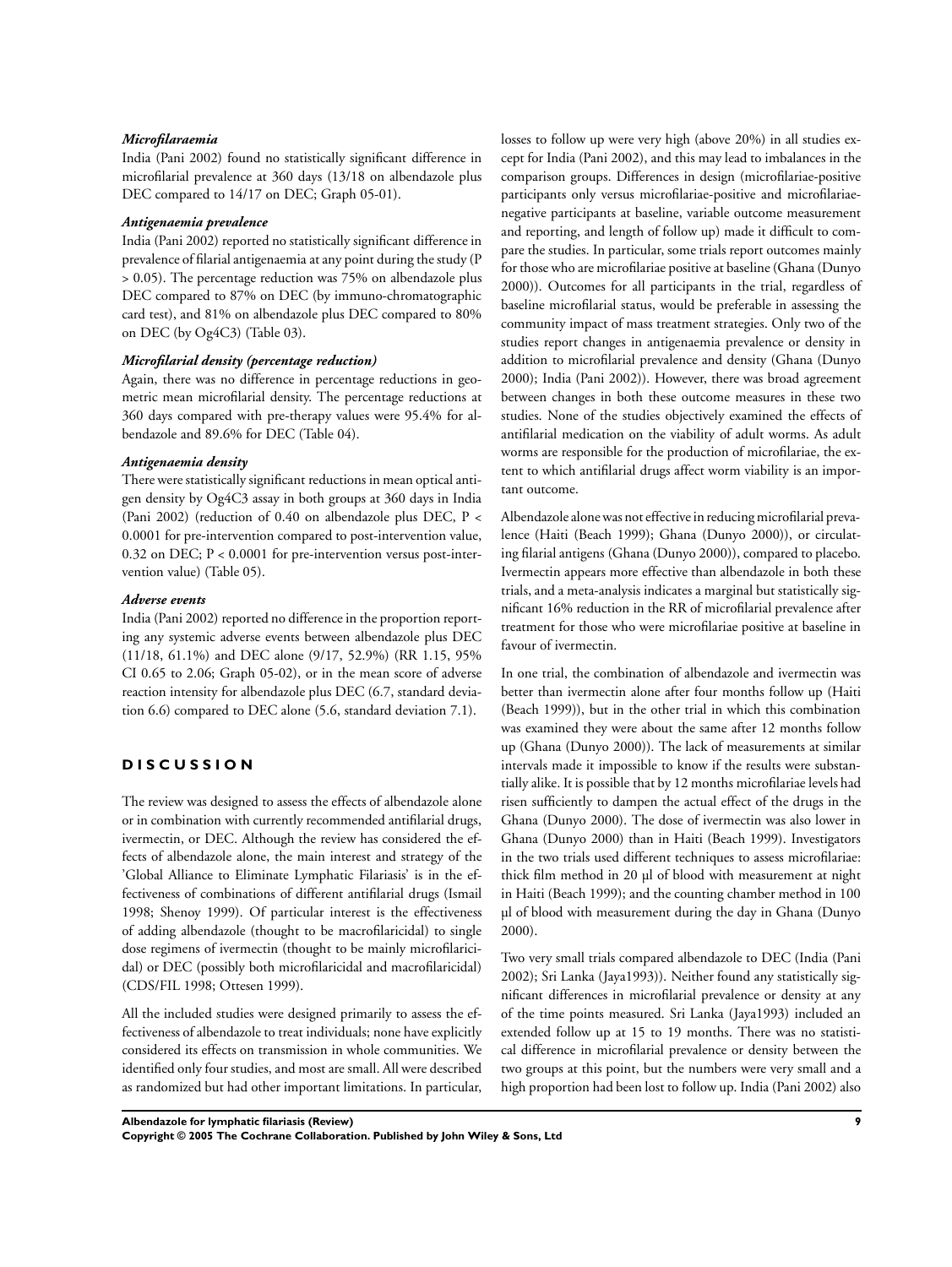found no statistically significant differences between albendazole alone, DEC alone, and albendazole plus DEC at one year follow up. Follow up was complete, but this trial lacked statistical power.

Although all trials provided data on geometric mean microfilarial density, lack of reporting of standard deviations or confidence intervals made it impossible to include these results in a metaanalysis. A reduction in geometric mean microfilarial density was observed for all treatments including placebo, and the reduction appeared greater for active treatments (albendazole, DEC, and ivermectin), but tests of statistical significance were not always carried out or reported.

The effect of treatment on clinical disease was not remarkable in any of the comparison groups. This is not surprising as effect sizes for clinical outcomes were small and the studies were not powered to detect small clinical benefits.

No severe adverse events or localized reactions were reported in three of the trials (Haiti (Beach 1999); Ghana (Dunyo 2000); India (Pani 2002)). Sri Lanka (Jaya1993) found a very high incidence of "scrotal syndrome" among those treated with albendazole, but the doses of both albendazole and DEC were very much higher than in the other trials. One trial reported that people in the ivermectin group were more likely to report any systemic adverse event compared to albendazole, but this was not significant (Ghana (Dunyo 2000)). One trial reported a significantly lower intensity of adverse events in the albendazole group, compared to DEC, or albendazole combined with DEC, but no statistical difference in the proportions reporting any adverse events (Ghana (Dunyo 2000)). The death of worms is associated with the development of adverse events, so differences in the reporting of adverse events between albendazole, ivermectin, or DEC groups may reflect differences in the macrofilaricidal properties of the drugs (Addiss 2000). However, the studies lack statistical power to identify differences in reporting of adverse events.

## **A U T H O R S ' C O N C L U S I O N S**

#### **Implications for practice**

Based on limited data, the evidence suggests that albendazole alone is not better than placebo, ivermectin, or DEC at clearing blood microfilariae. Results from two studies that compared albendazole plus ivermectin to ivermectin alone were inconsistent. There was little difference in the effects detected with albendazole alone, DEC alone, or albendazole co-administered with DEC from two very small studies. All the studies were underpowered to assess the effects of albendazole − alone or in combination − on morbidity or adverse events. Five ongoing trials are examining the benefits of adding albendazole to ivermectin or DEC.

The conclusions of this review are based on trials that have only randomized and treated individuals. Therefore they should be cau-

tiously extrapolated to large scale, population-based mass drug administration programmes.

#### **Implications for research**

We found only limited data. Further large well-designed studies are required. For example, studies to:

- compare the effects of albendazole alone, albendazole plus DEC, and albendazole plus ivermectin on treating and controlling lymphatic filariasis;
- measure the impact of albendazole in mass drug administration campaigns;
- evaluate other interventions (against the parasite or the vector) to augment mass drug administration.

Complete clearance of blood microfilariae theoretically represents the most reliable strategy for interrupting transmission. But this may be difficult to achieve in practice, as apart from DEC, currently available antifilarial drugs mainly act on microfilariae with no demonstrable macrofilaricidal activity. A drug that kills both microfilariae and adults is clearly ideal, and there is an argument for more research on the effects of antifilarial drugs on the adult worm. This could be assessed objectively, as with ultrasound detection, on a relatively small number of infected individuals.

It is also not known how low microfilarial densities need to fall in order to successfully interrupt transmission from the various vector species. As microfilaraemia is an intermediate outcome reflecting infectivity of the human host, it is important to assess comparative effectiveness of drugs that aim to interrupt transmission. Techniques for assessing microfilariae in blood and outcome measures for microfilarial densities need to be standardized with complete reporting of means and standard deviations.

# **POTENTIAL CONFLICT OF I N T E R E S T**

Henry Ejere: The Lymphatic Filariasis Support Centre based in the Liverpool School of Tropical Medicine paid Henry Ejere's salary. The Department for International Development, UK and Glaxo-SmithKline fund the Lymphatic Filariasis Support Centre. Dr Addiss is an author on one of the trials. Julia Critchley, Paul Garner, Hellen Gelband, Carrol Gamble: none known.

#### **A C K N O W L E D G E M E N T S**

None stated.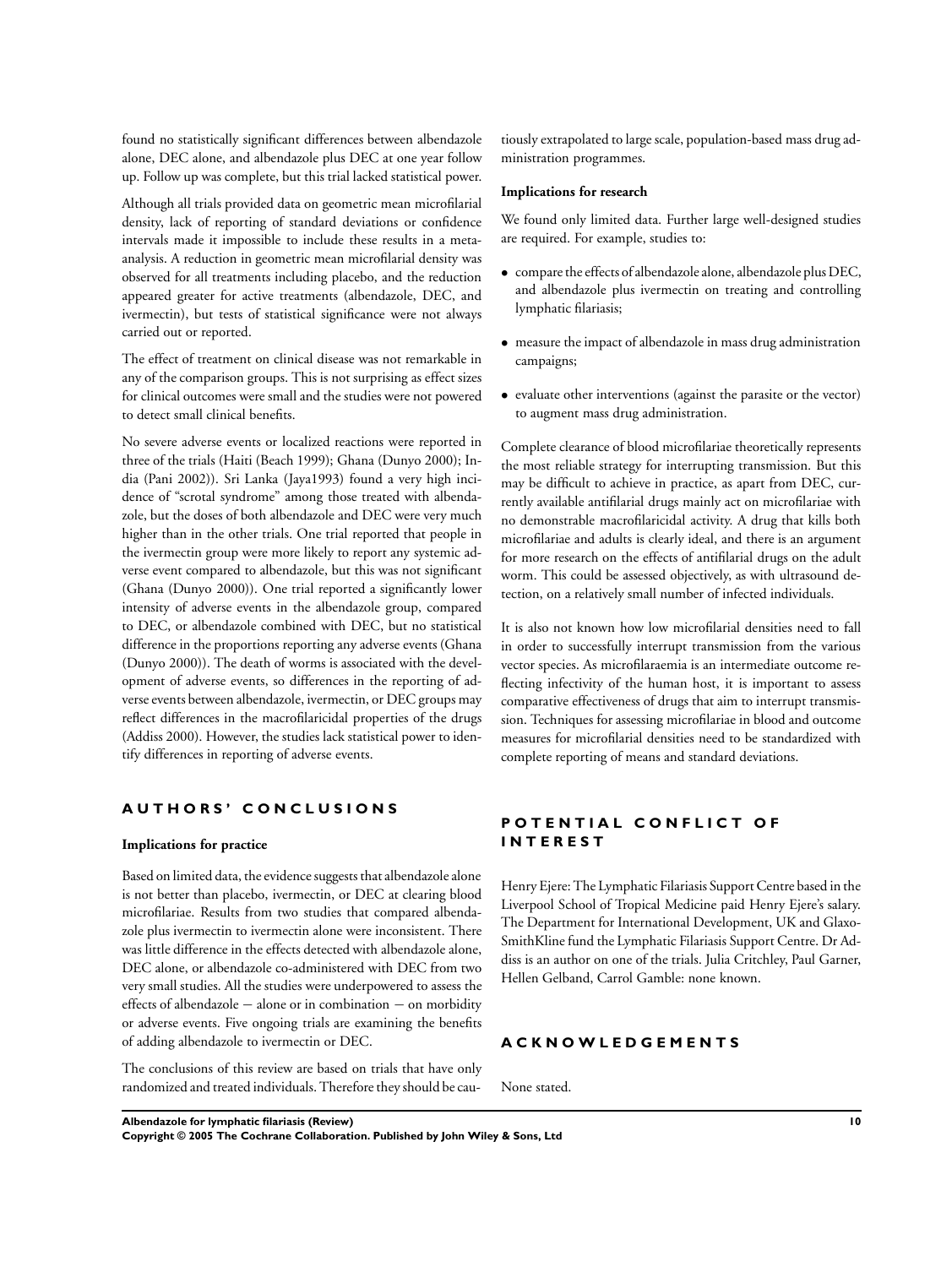#### **S O U R C E S O F S U P P O R T**

#### **External sources of support**

- Department for International Development UK
- GlaxoSmithKline UK

#### **Internal sources of support**

• Lymphatic Filariasis Support Centre, Liverpool School of Tropical Medicine UK

#### **R E F E R E N C E S**

#### **References to studies included in this review**

#### **Ghana (Dunyo 2000)** *{published data only}*

<sup>∗</sup>Dunyo SK, Nkrumah FK, Simonsen PE. Single-dose treatment of Wuchereria bancrofti infections with ivermectin and albendazole alone or in combination: evaluation of the potential for control at 12 months after treatment. *Transactions of the Royal Society of Tropical Medicine and Hygiene* 2000;**94**(4):437–43.

Dunyo SK, Nkrumah FK, Simonsen PE. A randomized double-blind placebo-controlled field trial of ivermectin and albendazole alone and in combination for the treatment of lymphatic filariasis in Ghana. *Transactions of the Royal Society of TropicalMedicine and Hygiene* 2000; **94**(2):205–11.

Dunyo SK, Simonsen PE. Ivermectin and albendazole alone and in combination for the treatment of lymphatic filariasis. *Transactions of the Royal Society for Tropical Medicine and Hygiene* 2002;**96**(2):189– 92.

#### **Haiti (Beach 1999)** *{published data only}*

Addiss DG, Beach MJ, Streit TG, Lutwick S, LeConte FH, Lafontant JG, et al. Randomised placebo-controlled comparison of ivermectin and albendazole alone and in combination for Wuchereria bancrofti microfilaraemia in Haitian children. *Lancet* 1997;**350**(9076):480–4.

<sup>∗</sup>Beach MJ, Streit TG, Addiss DG, Prospere R, Roberts JM, Lammie PJ. Assessment of combined ivermectin and albendazole for treatment of intestinal helminth and Wuchereria bancrofti infections in Haitian school children. *American Journal of Tropical Medicine and Hygiene* 1999;**60**(3):479–86.

#### **India (Pani 2002)** *{published data only}*

Pani SP, Reddy GS, Das LK, Vanamail P, Hoti SL, Ramesh J, et al. Tolerability and efficacy of single dose albendazole, diethylcarbamazxine citrate (DEC) or co-administration of albendazole with DEC in the clearance of Wucheria bancrofti in asymptomatic microfilaraemic volunteers in Pondicherry, South India: a hospital-base study. *Filaria Journal* 2002;**1**:1.

#### **Sri Lanka (Jaya1993)** *{published data only}*

Jayakody RL, De Silva CS, Weerasinghe WM. Treatment of bancroftian filariasis with albendazole: evaluation of efficacy and adverse reactions. *Tropical Biomedicine* 1993;**10**:19–24.

#### **References to studies excluded from this review Dunyo 2002**

Dunyo SK, Simonsen PE. Ivermectin and albendazole alone and in combination for the treatment of lymphatic filariasis in Ghana: follow-up after re-treatment with the combination. *Transaction of the Royal Society of Tropical Medicine and Hygiene* 2002;**96**(2):189–92.

## **Ismail 1998**

∗ Ismail MM, Jayakody RL, Weil GJ, Nirmalan N, Jayasinghe KS, Abeyewickrema W, et al. Efficacy of single dose combinations of albendazole, ivermectin and diethylcarbamazine for the treatment of bancroftian filariasis. *Transactions of the Royal Society of Tropical Medicine and Hygiene* 1998;**92**(1):94–7.

#### **Ismail 2001**

Ismail MM, Jayakody RL, Weil GJ, Fernando D, De Silva MSG, De Silva GAC, et al. Long-term efficacy of single-dose combinations of albendazole, ivermectin and diethylcarbamazine for the treatment of bancroftian filariasis. *Transactions of the Royal Society of Tropical Medicine and Hygiene* 2001;**95**(3):332–5.

#### **Shenoy 1999**

Shenoy RK, Dalia S, John A, Suma TK, Kumaraswami V. Treatment of the microfilaraemia of asymptomatic brugian filariasis with single doses of ivermectin, diethylcarbamazine or albendazole, in various combinations. *Annals of Tropical Medicine and Parasitology* 1999;**93** (6):643–51.

#### **Shenoy 2000**

Shenoy RK, John A, Babu BS, Suma TK, Kumaraswami V. Twoyear follow-up of the microfilaraemia of asymptomatic brugian filariasis, after treatment with two, annual, single doses of ivermectin, diethylcarbamazine and albendazole, in various combinations. *Annals of Tropical Medicine and Parasitology* 2000;**94**(6):607–14.

#### **Shenoy 2002**

Shenoy RK, Suma TK, John A, Arun SR, Kumaraswami V, Fleckenstein LL, et al. The pharmacokinetics, safety and tolerability of the co-administration of diethylcarbamine and albendazole. *Annals of Tropical Medicine and Parasitology* 2002;**96**(6):603–14.

#### **References to studies awaiting assessment**

#### **Simonsen 2004**

Simonsen PE, Magesa SM, Dunyo SK, Malecela-Lazaro MN, Michael E. The effect of single dose ivermectin alone or in combination with albendazole on Wuchereria bancrofti infection in primary

**Albendazole for lymphatic filariasis (Review) 11**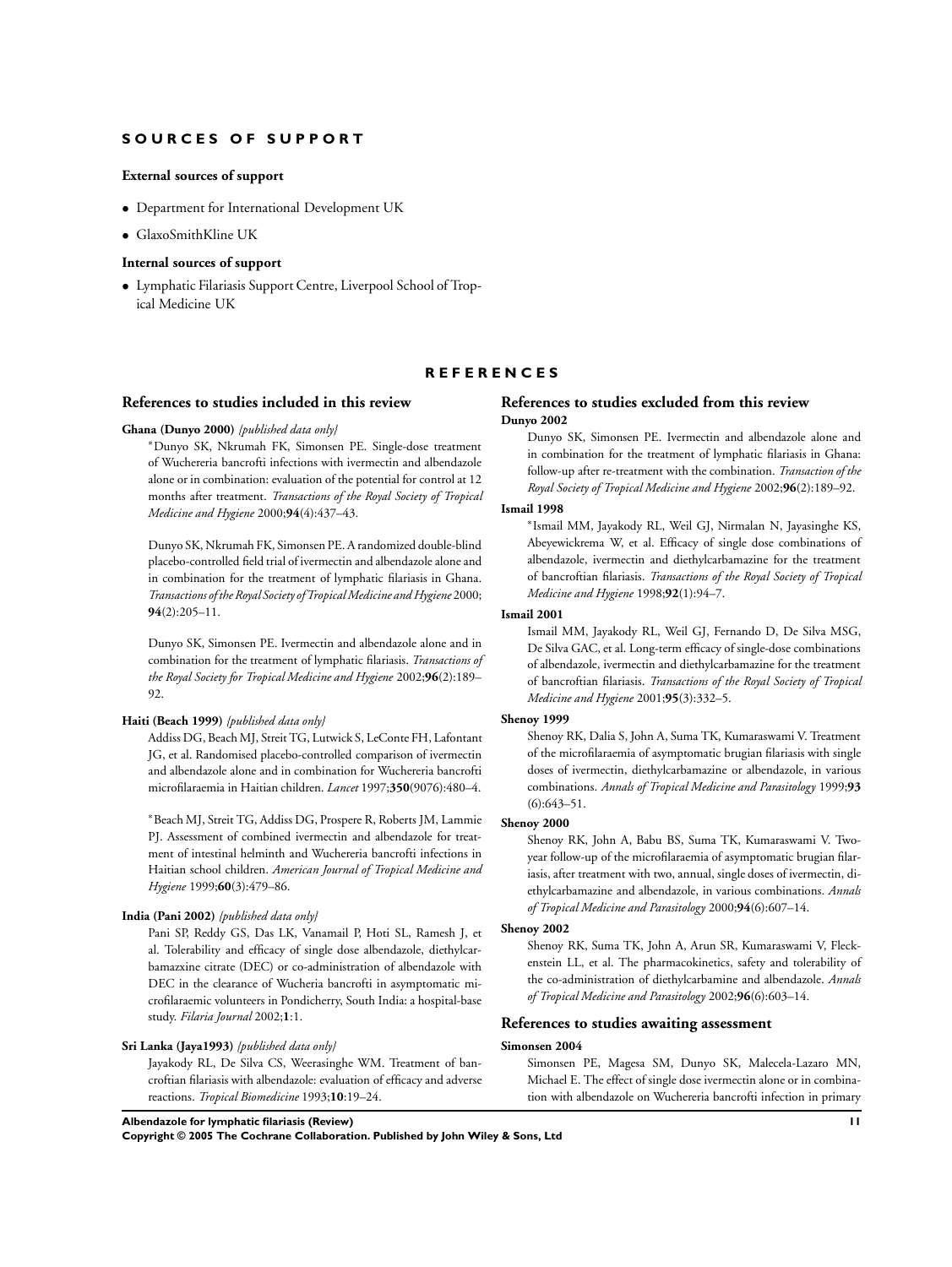school children in Tanzania. *Transactions of the Royal Society of Tropical Medicine and Hygiene* 2004;**98**(8):462–72.

### **References to ongoing studies**

#### **Beach (ongoing)**

No details.. Ongoing study No details..

Beach MJ.

#### **Dahoma (ongoing)**

Assessment of safety and efficacy of ivermectin and albendazole coadministration.. Ongoing study No details..

#### **Das (ongoing)**

Cluster randomized trial of ivermectin, DEC, and albendazole.. Ongoing study No details..

#### **Kshirsagar (ongoing)**

Assessment of safety, tolerability, efficacy, and population pharmacokinetics of diethylcarbamazine and albendazole co-administration in a field study in India.. Ongoing study No details..

#### **Makunde (ongoing)**

Assessment of safety, tolerability, and efficacy of albendazole alone or in combination with ivermectin in Tanzania.. Ongoing study No details..

Makunde WH, Kamugisha LM, Massaga JJ, Salum FM, Makunde RW, Savael ZX, Akida J, Salum FM, Taylor MJ. Treatment of coinfection with bancroftian filariasis and onchocerciasis: a safety and efficacy study of albendazole with ivermectin compared to treatment of single infection with bancroftian filariasis. *Filaria Journal* In press.

#### **Additional references**

#### **Addiss 2000**

Addiss D, Dreyer G. Treatment of lymphatic filariasis. In: Nutman BT, editor(s). *Lymphatic filariasis*. London: Imperial College Press, 2000:151–99.

#### **Andrade 1995**

Andrade LD, Medeiros Z, Pires ML, Pimentel A, Rocha A, Figueredo-Silva J, et al. Comparative efficacy of three different diethylcarbamazine regimens in lymphatic filariasis. *Transactions of the Royal Society of Tropical Medicine and Hygiene* 1995;**89**(3):319–21.

#### **Barat 1997**

Barat LM, Bloland PB. Drug resistance among malaria and other parasites. *Infectious Disease Clinics of North America* 1997;**11**:969– 87.

#### **Basanez 1994**

Basanez MG, Boussinesq M, Prod'hon J, Frontado H, Villamizar NJ, Medley GF, et al. Density-dependent processes in the transmission of human onchocerciasis: intensity of microfilariae in the skin and their uptake by the simuliid host. *Parasitology* 1994;**108**(Pt 1):115–27.

#### **Burkot 2002**

Burkot TR, Taleo G, Toeaso V, Ichimoir K. Progress towards, and challenges for, the elimination of filariasis from Pacific-island communities. *Annals of Tropical Medicine and Parasitology* 2002;**96 Suppl 2**:61–9.

#### **Cao 1997**

Cao WC, Van der Ploeg CP, Plaisier AP, van der Sivera Sluijs IJ, Habbema JD. Ivermectin for the chemotherapy of bancroftian filariasis: a meta-analysis of the effect of single treatment. *Tropical Medicine and International Health* 1997;**2**(4):393–403.

#### **Cartel 1990**

Cartel JL, Sechan Y, Boutin JP, Celerier P, Plichart R, Roux JF. Ivermectin for treatement of bancroftian filariasis French Polynesia: efficacy in man, effect on transmission by vector Aedes polynesiensis. *Tropical Medicine and Parasitology* 1990;**41**(3):241–4.

#### **CDS/FIL 1998**

Filariasis Elimination Programme (CDS/FIL) Division of Control of Tropical Diseases, Communicable Diseases. *Report from informal consultation on albendazole research findings in lymphatic filariasis (closed document)*. Geneva: World Health Organization, 1998.

#### **Clarke 2003**

Clarke M, Oxman A, editors. Optimal search strategy. Cochrane Reviewers' Handbook 4.2 [updated March 2003]; Appendix 5C. In: The Cochrane Library. The Cochrane Collaboration. Chichester, UK: John Wiley & Sons, Ltd; 2003, issue 3

#### **Coutinho 1994**

Coutinho AD, Dreyer G, Medeiros Z, Lopes E, Machado G, Galdino E, et al. Ivermectin treatment of bancroftian filariasis in Recife, Brazil. *American Journal of Tropical Medicine and Hygiene* 1994;**50**(3):339– 48.

#### **Dreyer 1994**

Dreyer G, Pires ML, Andrade LD, Lopes E, Medeiros Z, Tenorio J, et al. Tolerance of diethylcarbamazine by microfilaraemic and amicrofilaraemic individuals in an endemic area of Bancroftian filariasis, Recife, Brazil. *Transactions of the Royal Society of Tropical Medicine Hygiene* 1994;**88**(2):232–6.

# **Dreyer 1995**

Dreyer G, Amaral F, Noroes J, Medeiro Z, Addiss D. A new tool to assess in vivo the adulticidal efficacy of antifilarial drugs for bancroftian filariasis. *Transactions of the Royal Society of Tropical Medicine and Hygiene* 1995;**89**(2):225–6.

#### **Dreyer 1996**

Dreyer G, Addiss D, Noroes J, Amaral F, Rocha A, Coutinho A. Ultrasonographic assessment of the adulticidal efficacy of repeat highdose ivermectin in bancroftian filariasis. *Tropical Medicine and International Health* 1996;**1**(4):427–32.

## **Dreyer 2000**

Dreyer G, Noroes J, Figueredo-Silva, Piessens WF. Pathogenesis of lymphatic disease in bancroftian filariasis: a clinical perspective. *Parasitology Today* 2000;**16**(12):544–8.

#### **Eberhard 1989**

Eberhard ML, Lammie PJ, Roberts JM, Lowrie RC Jr. Effectiveness of spaced doses of diethylcarbamazine citrate for the control of bancroftian filariasis. *Tropical Medicine and Parasitology* 1989;**40**(2): 111–3.

#### **FGN 1996**

The Filarial Genome Network. Biology and epidemiology of filarial nematodes. http://www.industrial.com/ //www.math.smith.edu/~sawlab/fgn/pnb/filbio.html 1996 (accessed 3 September 2001).

#### **Figueredo-Silva 1996**

Figueredo-Silva J, Jungmann P, Noroes J, Piessens WF, Coutinho A, Brito C, et al. Histological evidence for adulticidal effect of low

## **Albendazole for lymphatic filariasis (Review) 12**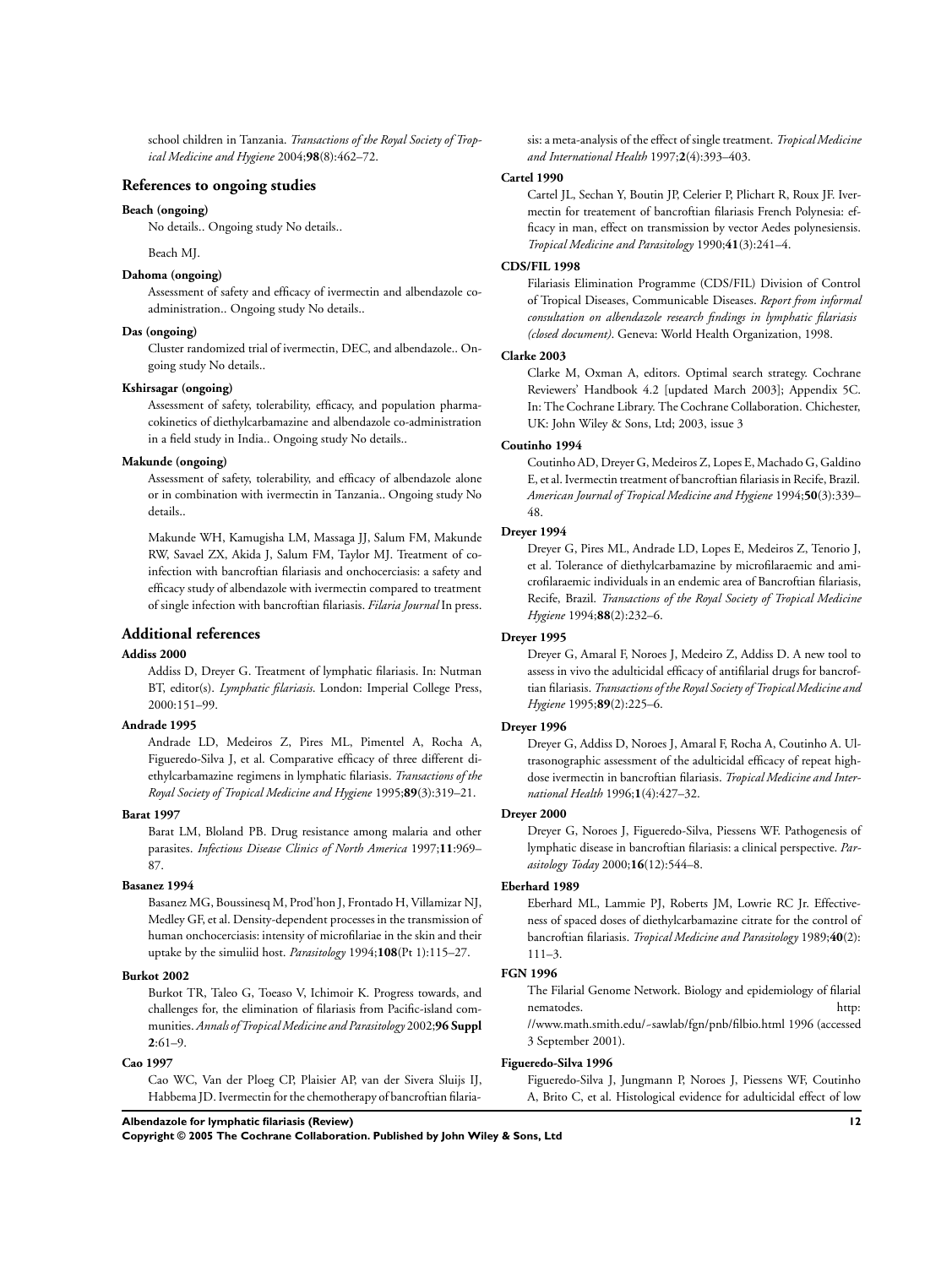doses of diethylcarbamazine in bancroftian filariasis. *Transactions of the Royal Society of Tropical Medicine and Hygiene* 1996;**90**(2):192–4.

#### **Geerts 2001**

Geerts S, Gryseels B. Anthelmintic resistance in human helminths: a review. *Tropical Medicine and International Health* 2001;**6**(11):915– 21.

#### **Gelband 1994**

Gelband H. Diethylcarbamazine salt in the control of lymphatic filariasis. *American Journal of Tropical Medicine* 1994;**50**(6):655–62.

#### **GSK 2003**

GlaxoSmithKline. Lymphatic filariasis programme: eliminating lymphatic filariasis. www.gsk.com/filariasis/eliminating.htm (accessed October 2002).

#### **Horton 2000**

Horton J. Albendazole: a review of anthelmintic efficacy and safety in humans. *Parasitology* 2000;**121 Suppl**:113–32.

#### **Juni 2001**

Juni P, Altman DG, Egger M. Systematic reviews in health care: Assessing the quality of controlled clinical trials. *BMJ* 2001;**323**(7303): 42–6.

#### **Mahoney 1971**

Mahoney LE, Kessel JF. Treatment failure in filariasis mass treatment programmes. *Bulletin of the World Health Organization* 1971;**45**(1): 35–42.

#### **Meyrowitsch 1995**

Meroywitsch DW, Simonsen PE, Makunde WH. A 16-year followup study on bancroftian filariasis in three communities of northeastern Tanzania. *Annals of Tropical Medicine and Parasitology* 1995; **89**(6):665–75.

#### **Michael 1996**

Michael E, Bundy DAP, Grenfell BT. Re-assessing the global prevalence and distribution of lymphatic filariasis. *Parasitology* 1996;**112** (Pt 4):409–28.

#### **Noroes 1997**

Noroes J, Dreyer G, Santos A, Mendes VG, Medeiros Z, Addiss D. Assessment of the efficacy of diethylcarbamazine on adult Wuchereria bancrofti in vivo. *Transactions of the Royal Society Tropical Medicine and Hygiene* 1997;**91**(1):78–81.

#### **Ottesen 1997**

Ottesen EA, Duke BOL, Karam M, Behbehani K. Strategies and tools for the control/elimination of lymphatic filariasis. *Bulletin of the World Health Organization* 1997;**75**(6):491–503.

#### **Ottesen 1999**

Ottesen EA, Ismail MM, Horton J. The role of albendazole in programmes to eliminate lymphatic filariasis. *Parasitology Today* 1999; **15**(9):382–6.

#### **Pichon 2002**

Pichon G. Limitation and facilitation in the vectors and other aspects of the dynamics of filarial transmission: the need for vector control against Anopheles-transmitted filariasis. *Annals of Tropical Medicine and Parasitology* 2002;**96 Suppl 2**:143–52.

#### **Review Manager 4.1**

. Review Manager (RevMan). 4.1 for Windows Edition. Oxford, England: The Cochrane Collaboration, 2000. CD-ROM and Internet.

#### **Review Manager 4.2**

. Review Manager (RevMan). 4.2 for Windows Edition. Oxford, England: The Cochrane Collaboration, 2002. CD-ROM and Internet.

#### **Scott 2000**

Scott AL. Lymphatic-dwelling filariae. In: Nutman BT, editor(s). *Lymphatic filariasis*. London: Imperial College Press, 2000:5–39.

#### **Simonsen 1995**

Simonsen PE, Meyrowitsch DW, Makunde WH, Magnussen P. Selective diethylcarbamazine chemotherapy for control of bancroftian filariasis in two communities of Tanzania: compared efficacy of a standard dose treatment and two semi-annual single dose treatments. *American Journal of Tropical Medicine and Hygiene* 1995;**53**(3):267– 72.

#### **Simonsen 1997**

Simonsen PE, Niemann L, Meyrowitsch DW. Wuchereria bancrofti in Tanzania: microfilarial periodicity and effect of blood sampling time on microfilarial intensities. *Tropical Medicine and International Health* 1997;**2**(2):153–8.

# **Taylor 2001**

Taylor MJ, Cross HF, Ford L, Makunde W, Prasad GBKS, Bilo K. Wolbachia bacteria in filarial immunity and disease. *Parasite immunology* 2001;**23**(7):401–9.

#### **Vanamail 1990**

Vanamail P, Subramanian S, Das PK, Pani SP, Rajagopalan PK. Estimation of fecundic life span of Wuchereria bancrofti from longitudinal study of human infection in an endemic area of Pondicherry (south India). *Indian Journal of Medical Research* 1990;**91**:293–7.

#### **Weil 1997**

Weil GJ, Lammie PJ, Weis N. The ICT filariasis test: a rapid-format antigen test for diagnosis of bancroftian filariasis. *Parasitology Today* 1997;**13**(10):401–4.

#### **Weil 1999**

Weil GJ, Ramzy RM, El Setouhy M, Kandil AM, Ahmed ES, Faris R. A longitudinal study of Bancroftian filariasis in the Nile Delta of Egypt: baseline data and one-year follow-up. *American Journal of Tropical Medicine and Hygiene* 1999;**61**(1):53–8.

#### **WHO 1984**

WHO Expert Committee on Filariasis. *Lymphatic filariasis: fourth report of the WHO Expert Committee on Filariasis [meeting held in Geneva from 31 October to 8 November 1983]*. Geneva: World Health Organization, 1984.

#### **WHO 2000**

World Health Organization. Lymphatic filariasis. Fact sheet 102. www.who.int/inf-fs/en/fact102.html 2000 (accessed 3 September 2001).

∗ *Indicates the major publication for the study*

**Albendazole for lymphatic filariasis (Review) 13**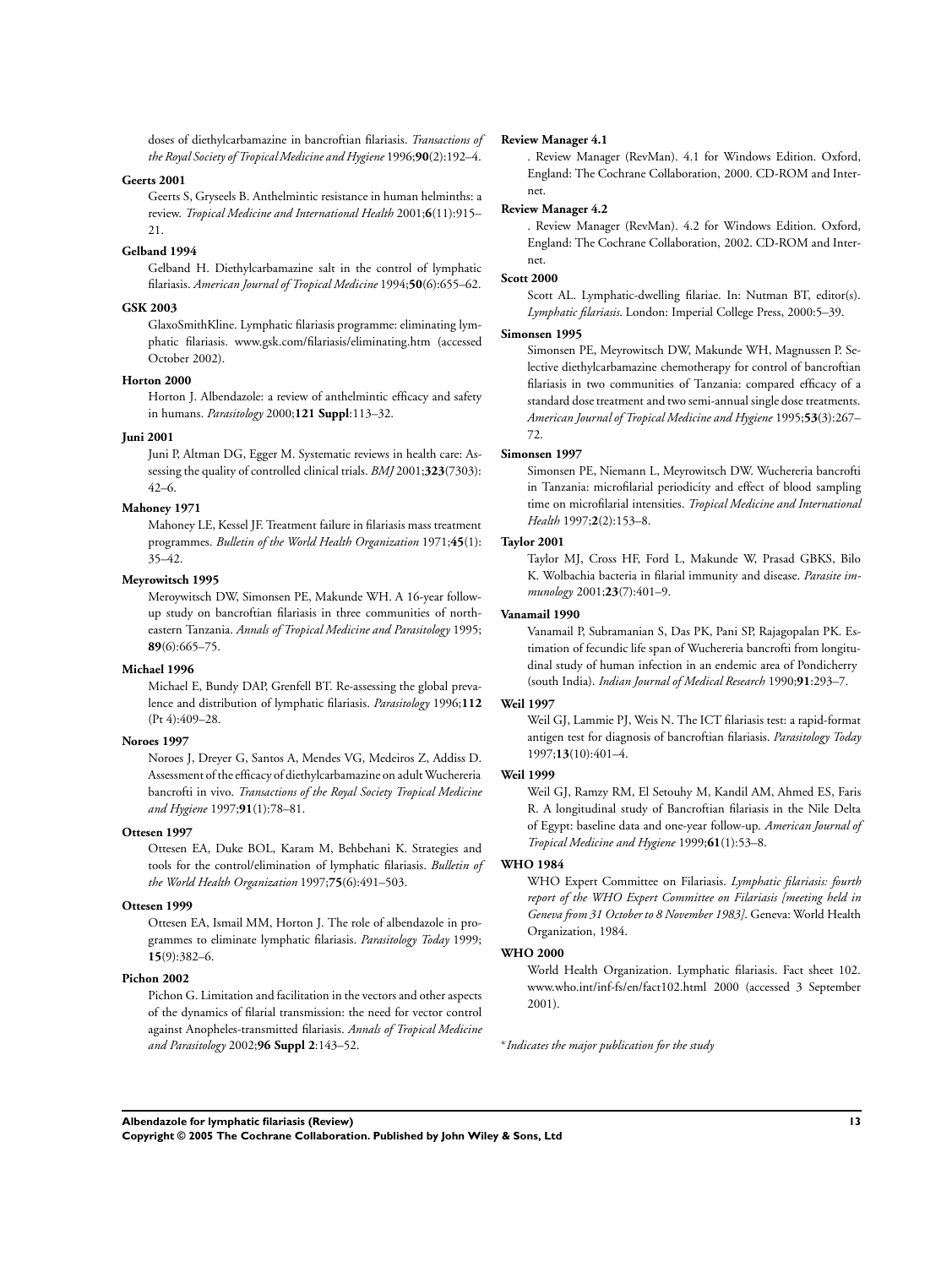# **T A B L E S**

# **Characteristics of included studies**

| Study                  | Ghana (Dunyo 2000)                                                                                                                                                                                                                                                                                                                                                                                                                                                                                       |  |  |  |  |  |
|------------------------|----------------------------------------------------------------------------------------------------------------------------------------------------------------------------------------------------------------------------------------------------------------------------------------------------------------------------------------------------------------------------------------------------------------------------------------------------------------------------------------------------------|--|--|--|--|--|
| Methods                | Study design: randomized controlled trial.                                                                                                                                                                                                                                                                                                                                                                                                                                                               |  |  |  |  |  |
|                        | Follow up: 12 months.                                                                                                                                                                                                                                                                                                                                                                                                                                                                                    |  |  |  |  |  |
|                        | Method of microfiliarial assessment/volume of blood: microfilariae in 100 µl of finger-prick blood using the<br>counting chamber technique, daytime collection.                                                                                                                                                                                                                                                                                                                                          |  |  |  |  |  |
|                        | Antigen testing by ELISA from fingerprick blood specimens.                                                                                                                                                                                                                                                                                                                                                                                                                                               |  |  |  |  |  |
| Participants           | Individuals (male and female) 6 to 87 years with or without Wuchereria bancrofti.                                                                                                                                                                                                                                                                                                                                                                                                                        |  |  |  |  |  |
|                        | 1425 people randomized, of whom 340 microfilariae-positive individuals are followed up.                                                                                                                                                                                                                                                                                                                                                                                                                  |  |  |  |  |  |
| Interventions          | (1) Albendazole 400 mg (88 participants).<br>(2) Ivermectin 150 to 200 µg/kg (79 participants).<br>(3) Albendazole plus ivermectin (90 participants).<br>(4) Placebo (83 participants).                                                                                                                                                                                                                                                                                                                  |  |  |  |  |  |
| Outcomes               | (1) Number of individuals microfilariae positive at 12 months post-treatment.<br>(2) Geometric mean microfiliarial density.<br>(3) Percentage of pretreatment microfilarial concentration.<br>(4) Geometric mean circulating filarial antigen intensity.<br>(5) Geometric mean circulating filarial antigen intensity as percentage of pretreatment value.<br>(6) New infections (appearance of antigenaemia).<br>(7) New disease events (lymphoedema or hydrocoele).<br>(8) Mortality during follow up. |  |  |  |  |  |
| Notes                  | Study location: southern Ghana (Butre, Achowa, Adjan, and Miamia villages).                                                                                                                                                                                                                                                                                                                                                                                                                              |  |  |  |  |  |
|                        | Endemicity level: 18 to 25%.                                                                                                                                                                                                                                                                                                                                                                                                                                                                             |  |  |  |  |  |
|                        | Adjusted and unadjusted geometric mean microfilarial intensities given.                                                                                                                                                                                                                                                                                                                                                                                                                                  |  |  |  |  |  |
|                        | Standard deviation not reported for geometric mean microfilarial density.                                                                                                                                                                                                                                                                                                                                                                                                                                |  |  |  |  |  |
| Allocation concealment | B                                                                                                                                                                                                                                                                                                                                                                                                                                                                                                        |  |  |  |  |  |
| Study                  | Haiti (Beach 1999)                                                                                                                                                                                                                                                                                                                                                                                                                                                                                       |  |  |  |  |  |
| Methods                | Study design: randomized controlled trial.                                                                                                                                                                                                                                                                                                                                                                                                                                                               |  |  |  |  |  |
|                        | Method of microfilarial assessment/volume of blood: thick smear, 20 µl of finger-prick blood.                                                                                                                                                                                                                                                                                                                                                                                                            |  |  |  |  |  |
| Participants           | Children (male and female) 5 to 11 years with Wuchereria bancrofti filariasis.                                                                                                                                                                                                                                                                                                                                                                                                                           |  |  |  |  |  |
|                        | Number randomized: 965 children, of whom 113 were microfilariae positive.                                                                                                                                                                                                                                                                                                                                                                                                                                |  |  |  |  |  |
| Interventions          | (1) Albendazole 400 mg (244 participants).<br>(2) Ivermectin 200 to 400 µg/kg (240 participants).<br>(3) Albendazole plus ivermectin (245 participants).<br>(4) Placebo (229 participants).                                                                                                                                                                                                                                                                                                              |  |  |  |  |  |
| Outcomes               | (1) Post-treatment reduction in percentage microfiliarial prevalence.<br>(2) Percentage reduction in geometric mean microfilarial density.<br>(3) Prevalence of Wuchereria bancrofti among all children in each treatment group.                                                                                                                                                                                                                                                                         |  |  |  |  |  |

**Albendazole for lymphatic filariasis (Review) 14**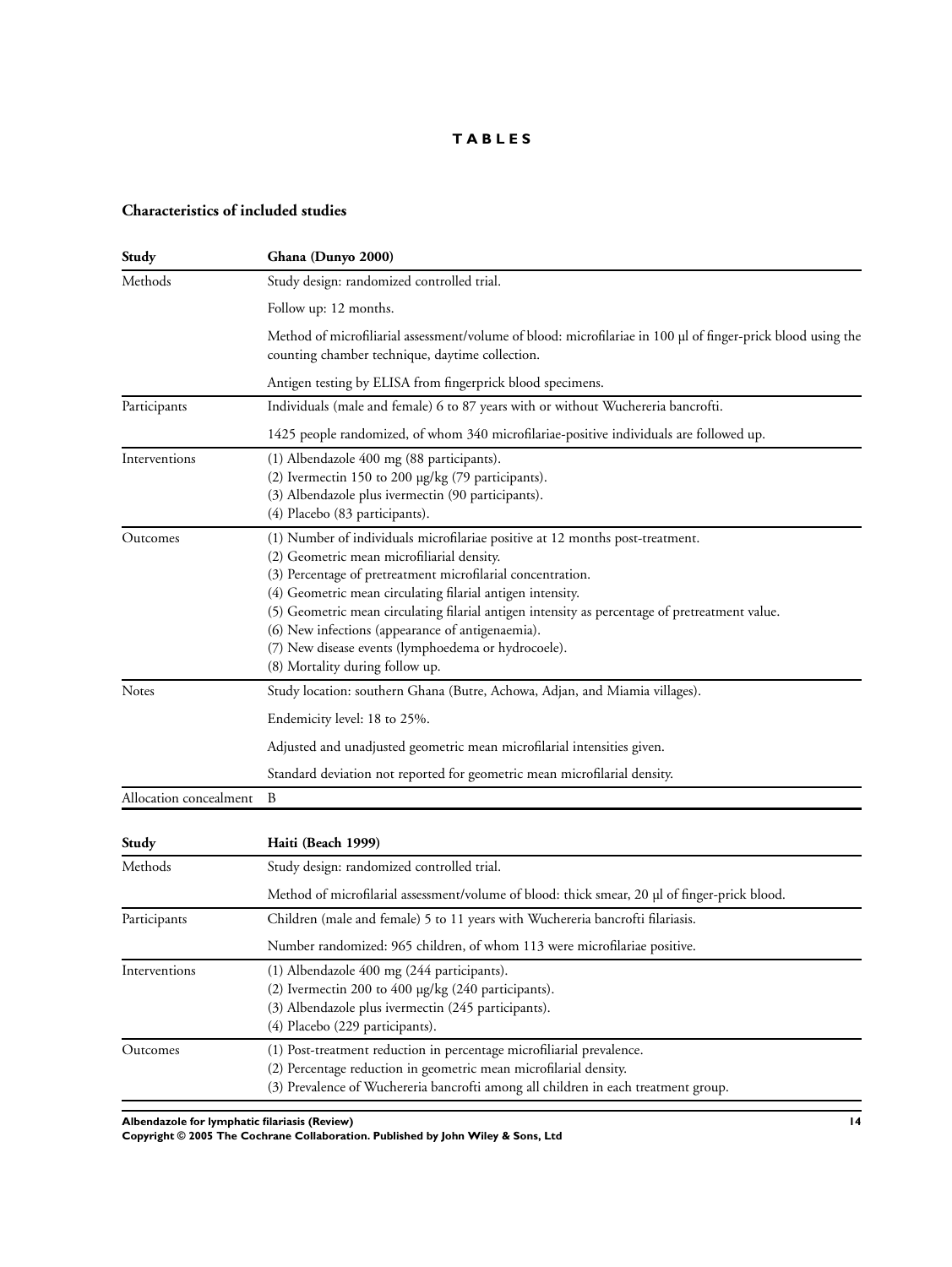#### **Characteristics of included studies (***Continued* **)**

| <b>Notes</b>             | Study location: Leogane, Haiti.                                                                    |
|--------------------------|----------------------------------------------------------------------------------------------------|
|                          | Endemicity level: not stated.                                                                      |
|                          | Standard deviation not reported for geometric mean microfilarial density.                          |
|                          | No values reported for the albendazole group in geometric mean microfilarial percentage reduction. |
| Allocation concealment A |                                                                                                    |

**Study India (Pani 2002)** Methods Study design: randomized controlled trial. Method of microfilarial assessment/volume of blood: not clear, 1 ml venous blood collected between 7:30 and 8:30 pm. Antigen testing by immuno-chromatographic card test and by Og4C3 ELISA test kit on 50 µl serum. Participants Asymptomatic volunteers (male and female) between 10 and 57 years, microfilariae positive. Interventions (1) Albendazole 400 mg (19 participants). (2) Diethylcarbamazine 6 mg/kg (17 participants). (3) Albedazole plus diethylcarbamazine (18 participants). Outcomes (1) Percentage of individuals microfilariae positive post-treatment. (2) Percentage reduction in geometric mean microfiliarial density. (3) Percentage reduction in filarial antigen prevalence. (4) Proportion of individuals reporting any systemic adverse event and intensity of events. Notes Study location: Pondicherry, India. Endemicity level: not stated. No standard deviation reported for geometric mean microfilarial density. Allocation concealment A

| Study                  | Sri Lanka (Jaya1993)                                                                                                                               |
|------------------------|----------------------------------------------------------------------------------------------------------------------------------------------------|
| Methods                | Study design: randomized controlled trial.                                                                                                         |
|                        | Method of microfilarial assessment/volume of blood: membrane filtration for microfilariae using a Nucleopore<br>filter with a $3 \mu m$ pore size. |
|                        | Participants with mf density in night blood films > 100 microfilariae/ml at least once during previous week<br>included.                           |
| Participants           | Asymptomatic men aged 18 to 65 years with Wuchereria bancrofti microfilariae.                                                                      |
| Interventions          | (1) Albendazole 400 mg given twice daily for 21 days (16 participants).<br>(2) Diethylcarbamazine 6 mg/kg daily for 21 days (13 participants).     |
| Outcomes               | (1) Post-treatment percentage prevalence reduction.<br>(2) Percentage reduction in geometric mean microfilariae density.                           |
| <b>Notes</b>           | Study location: Colombo, Sri Lanka.                                                                                                                |
|                        | Endemicity level: not stated.                                                                                                                      |
| Allocation concealment | B                                                                                                                                                  |

**Albendazole for lymphatic filariasis (Review) 15**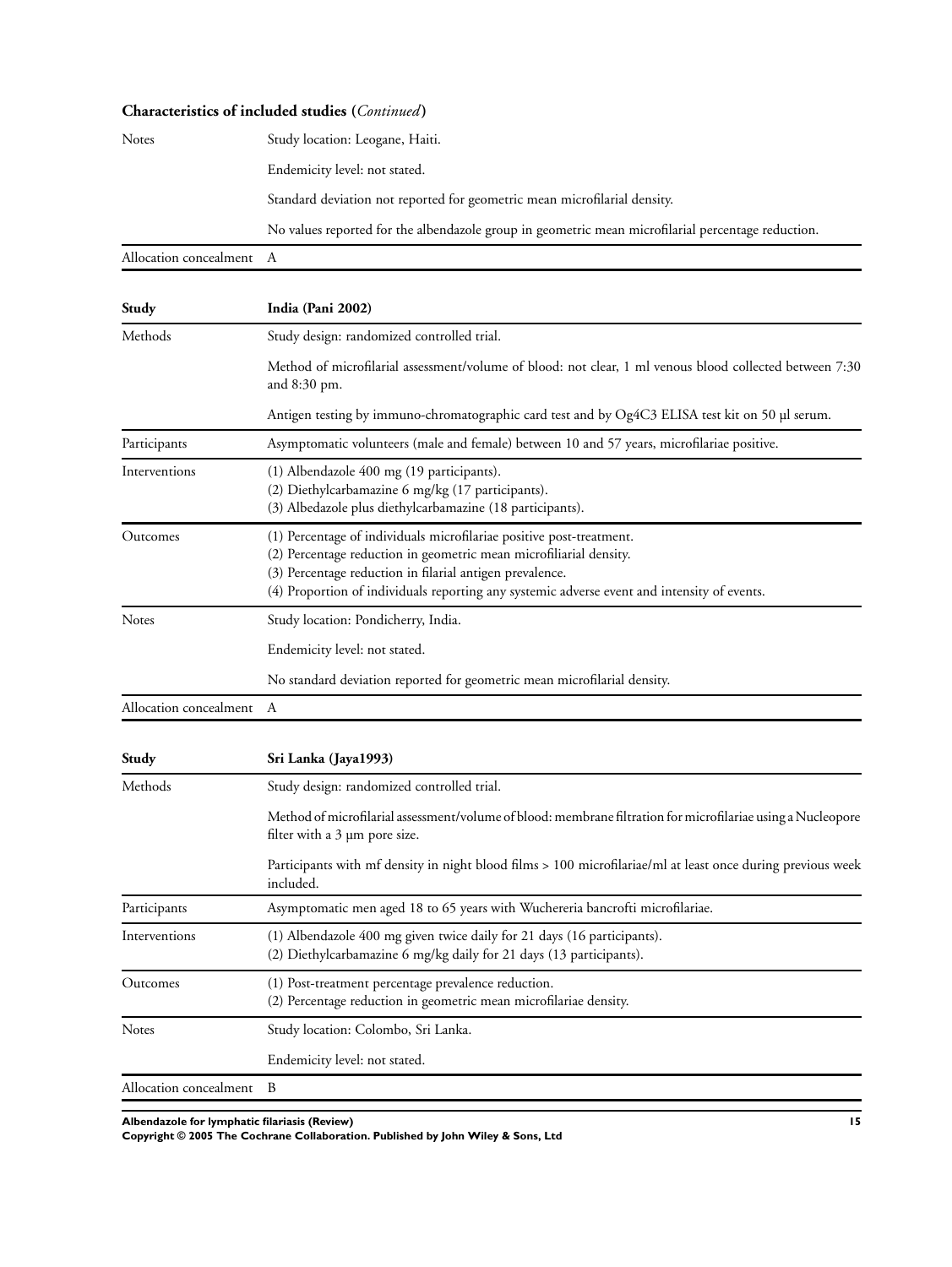ELISA: enzyme-linked immunosorbent assay

# **Characteristics of excluded studies**

| Study       | <b>Reason for exclusion</b>                                                                                                                                                                                                                   |
|-------------|-----------------------------------------------------------------------------------------------------------------------------------------------------------------------------------------------------------------------------------------------|
| Dunyo 2002  | Update of Ghana (Dunyo 2000) following retreatment of each intervention group. Retreatment was only with alben-<br>dazole plus ivermectin, hence no comparison group received ivermectin alone.                                               |
| Ismail 1998 | The comparison groups - albendazole versus (albendazole plus ivermectin) versus (albendazole plus diethylcarbamazine)<br>versus (diethylcarbamazine plus ivermectin) - do not meet the inclusion criteria.                                    |
| Ismail 2001 | Same study as Ismail 1998 with continued follow up, and excluded for the same reasons.                                                                                                                                                        |
| Shenoy 1999 | The comparison groups - albendazole versus (albendazole plus ivermectin) versus (albendazole plus diethylcarbamazine)<br>versus (diethylcarbamazine plus ivermectin) - do not meet the inclusion criteria.                                    |
| Shenoy 2000 | Same study as Shenoy 1999 with follow up of individuals from previous study who were retreated. Comparison groups:<br>(albendazole plus ivermectin) versus (albendazole plus diethylcarbamazine) versus (ivermectin plus diethylcarbamazine). |
| Shenoy 2002 | Study of safety and tolerability of adding albendazole to diethylcarbamazine. Carried out only in patients without<br>microfilariaemia, that is, presumably uninfected.                                                                       |

# **Characteristics of ongoing studies**

| Study               | Beach (ongoing)                             |
|---------------------|---------------------------------------------|
| Trial name or title | No details.                                 |
| Participants        | No details.                                 |
| Interventions       | (1) Diethylcarbamazine.<br>(2) Albendazole. |
| Outcomes            | No details.                                 |
| Starting date       | No details.                                 |
| Contact information | Michael Beach, CDC US.<br>mjb3@cdc.gov      |
| <b>Notes</b>        |                                             |

| Study               | Dahoma (ongoing)                                                                                                              |  |  |  |  |  |
|---------------------|-------------------------------------------------------------------------------------------------------------------------------|--|--|--|--|--|
| Trial name or title | Assessment of safety and efficacy of ivermectin and albendazole co-administration.                                            |  |  |  |  |  |
| Participants        | 1000 participants living in an area endemic for lymphatic filariasis and soil transmitted helminths in Zanzibar,<br>Tanzania. |  |  |  |  |  |
| Interventions       | (1) Ivermectin.<br>(2) Albendazole plus ivermectin.                                                                           |  |  |  |  |  |
| Outcomes            | (1) Reappearance of microfilariae at 12 months.<br>(2) Microfilariae at 3 and 6 months.<br>(3) Adverse drug reactions.        |  |  |  |  |  |
| Starting date       | No details.                                                                                                                   |  |  |  |  |  |
| Contact information | Mark Bradley,<br>SmithKline Beecham<br>GlaxoWellcome House West,<br>Berkeley Avenue,                                          |  |  |  |  |  |

**Albendazole for lymphatic filariasis (Review) 16**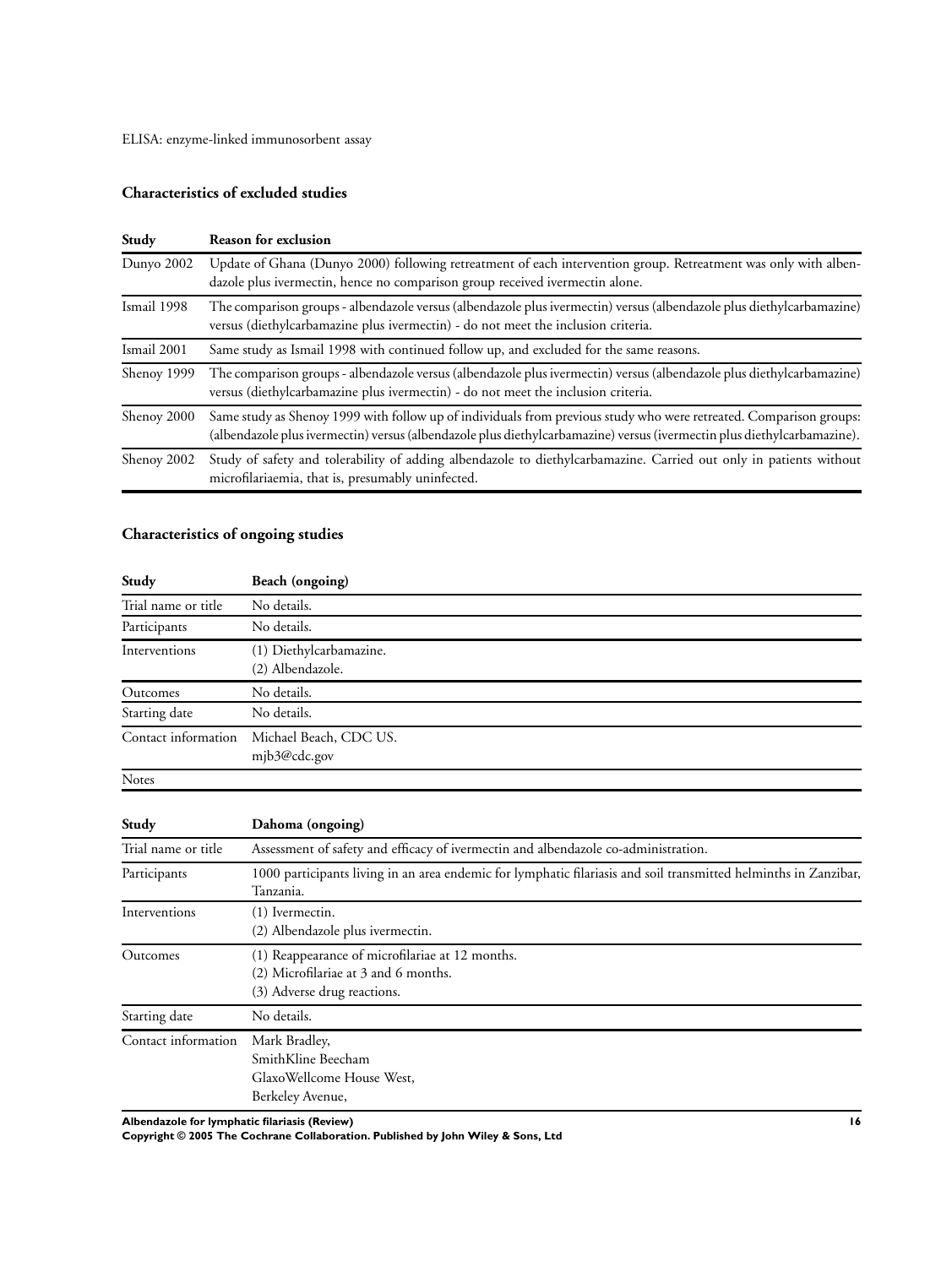# **Characteristics of ongoing studies (***Continued* **)**

Greenford, Middlesex UB6 0NN, UK

Phone: +44 (0)208 966 8543 Fax: +44 (0)208 966 8827 E-mail: mhb38319@GlaxoWellcome.co.uk

Notes

| Study               | Das (ongoing)                                                                                                                                                         |
|---------------------|-----------------------------------------------------------------------------------------------------------------------------------------------------------------------|
| Trial name or title | Cluster randomized trial of ivermectin, DEC, and albendazole.                                                                                                         |
| Participants        | Villages.                                                                                                                                                             |
| Interventions       | (1) Ivermectin<br>(2) Diethylcarbamazine.<br>(3) Albendazole and diethylcarbamazine.                                                                                  |
| Outcomes            | No details.                                                                                                                                                           |
| Starting date       | No details.                                                                                                                                                           |
| Contact information | Dr PK Das vcrc@vsnl.com                                                                                                                                               |
| Notes               |                                                                                                                                                                       |
| Study               | Kshirsagar (ongoing)                                                                                                                                                  |
| Trial name or title | Assessment of safety, tolerability, efficacy, and population pharmacokinetics of diethylcarbamazine and alben-<br>dazole co-administration in a field study in India. |
| Participants        | 3500 participants infected or healthy in areas endemic for lymphatic filariasis in India.                                                                             |
| Interventions       | (1) Diethylcarbamazine.<br>(2) Albendazole plus diethylcarbamazine.                                                                                                   |
| Outcomes            | (1) Microfilariae clearance at 3, 6, and 12 months.<br>(2) Microfilariae positive at 3, 6, and 12 months.                                                             |
| Starting date       | No details.                                                                                                                                                           |
| Contact information | Mark Bradley,<br>SmithKline Beecham<br>GlaxoWellcome House West,<br>Berkeley Avenue,<br>Greenford,<br>Middlesex UB6 0NN, UK                                           |
|                     | Phone: +44 (0)208 966 8543<br>Fax: +44 (0)208 966 8827<br>E-mail: mhb38319@GlaxoWellcome.co.uk                                                                        |
| Notes               |                                                                                                                                                                       |
| Study               | Makunde (ongoing)                                                                                                                                                     |

| otuay               | Makunde (ongoing)                                                                                                         |
|---------------------|---------------------------------------------------------------------------------------------------------------------------|
| Trial name or title | Assessment of safety, tolerability, and efficacy of albendazole alone or in combination with ivermectin in Tan-<br>zania. |
| Participants        | 41 participants living in an area endemic for lymphatic filariasis.                                                       |
| Interventions       | (1) Albendazole.<br>(2) Albendazole plus ivermectin.                                                                      |
| Outcomes            | $(1)$ Microfilariae counts at 6, 9, and 12 months.                                                                        |

**Albendazole for lymphatic filariasis (Review) 17**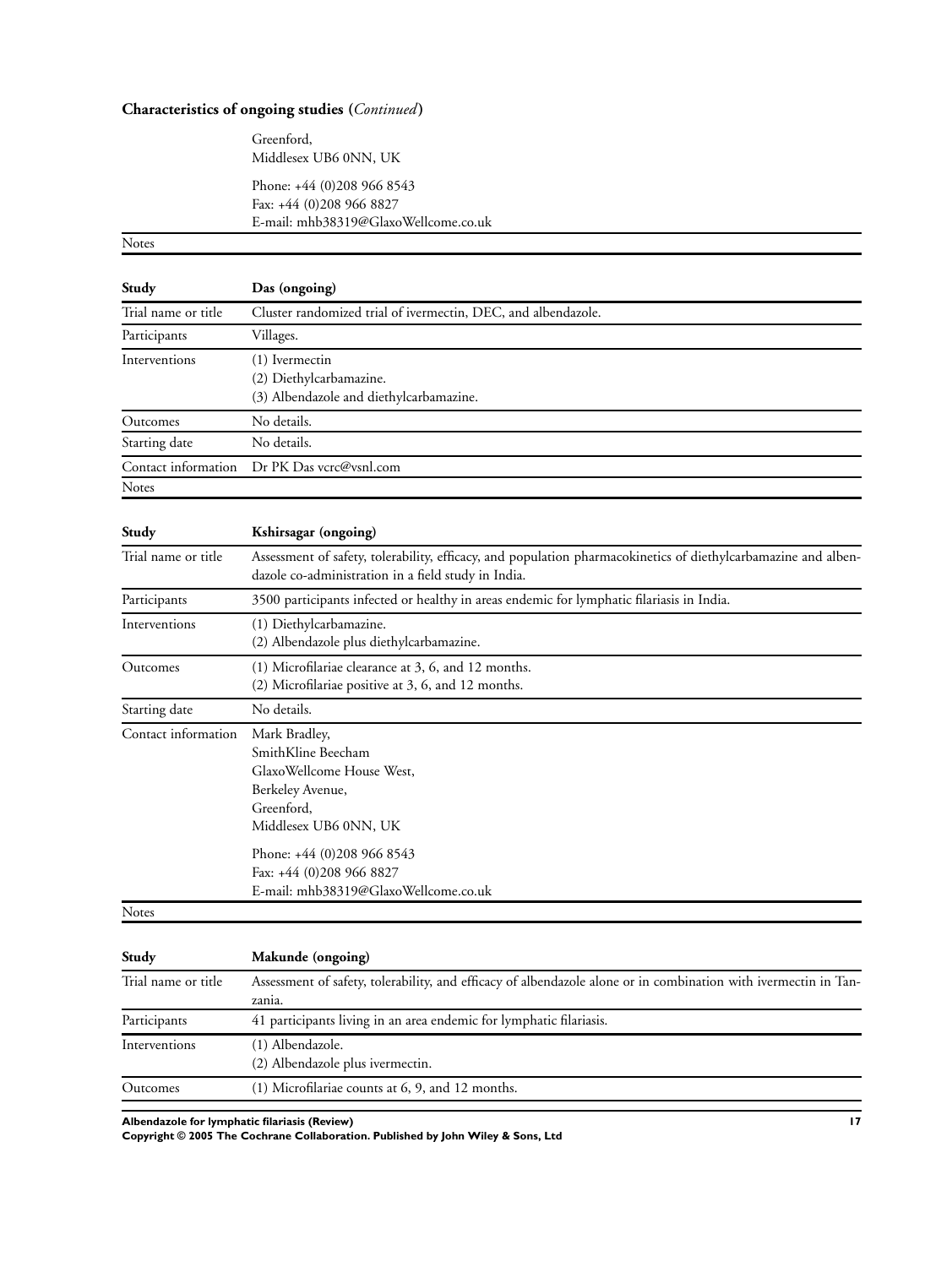# **Characteristics of ongoing studies (***Continued* **)**

| Starting date | No details.                                                                                                  |
|---------------|--------------------------------------------------------------------------------------------------------------|
|               | Contact information Mark Taylor, Liverpool School of Tropical Medicine, Pembroke Place, Liverpool L3 5QA, UK |
| Notes         | Study in press                                                                                               |

The names of principal investigators are used as study ID.

# **A D D I T I O N A L T A B L E S**

# **Table 01. Assessment of methodological quality**

| Trial                | Alloc. sequence                              | Alloc. concealment                                    | <b>Blinding</b>                                                                                                                                    | Follow up                                                                                          |
|----------------------|----------------------------------------------|-------------------------------------------------------|----------------------------------------------------------------------------------------------------------------------------------------------------|----------------------------------------------------------------------------------------------------|
| Ghana (Dunyo 2000)   | Adequate: computer-<br>generated             | Unclear                                               | Double blind: identical<br>placebos used for each<br>group                                                                                         | Inadequate: 273<br>$(80\%)$ analysed of $340$<br>microfilarial-positive<br>participants randomized |
| Haiti (Beach 1999)   | Adequate: random-<br>number table            | Adequate: concealed by<br>third party                 | "Double blind" stated,<br>although drugs were not<br>identical, participants<br>had no way of identifying<br>them. Outcome assessors<br>were blind | Inadequate: 585 analysed<br>of 965 randomized<br>$(61\%)$                                          |
| India (Pani 2002)    | Unclear                                      | Adequate: concealed by<br>third party                 | Double blind:<br>comparable placebo and<br>outcome assessors blind                                                                                 | Adequate: implies no<br>losses to follow up (54)<br>analyzed out of 54<br>randomized)              |
| Sri Lanka (Jaya1993) | Unclear: predetermined<br>randomization list | Unclear: states<br>randomization list<br>'restricted' | Unclear                                                                                                                                            | Inadequate: 20 analysed<br>of 29 randomized (74%)                                                  |

# **Table 02. Microfilaraemia**

| Study                                                                                        | Intervention                   | No. participants | +ve at baseline | +ve post-<br>treatment | % of baseline % reduction |    |
|----------------------------------------------------------------------------------------------|--------------------------------|------------------|-----------------|------------------------|---------------------------|----|
| Ghana (Dunyo<br>2000)                                                                        | Placebo                        | 66               | --              | 6 months: 62           | 93.9                      |    |
| ,                                                                                            | Albendazole                    | 71               | --              | $6$ months: $62$       | 87.3                      |    |
| , 22                                                                                         | Ivermectin                     | 70               | --              | 6 months: 52           | 74.3                      | -- |
| , 2                                                                                          | Albendazole plus<br>ivermectin | 75               | --              | 6 months: 58           | 77.3                      | -- |
| Haiti (Beach<br>1999)<br>(only participants<br>positive for<br>microfilariae at<br>baseline) | Placebo                        | 29               | --              | 4 months: 20           | 69.0                      | -- |
| ,                                                                                            | Albendazole                    | 29               | --              | 4 months: 22           | 75.9                      | -- |

**Albendazole for lymphatic filariasis (Review) 18**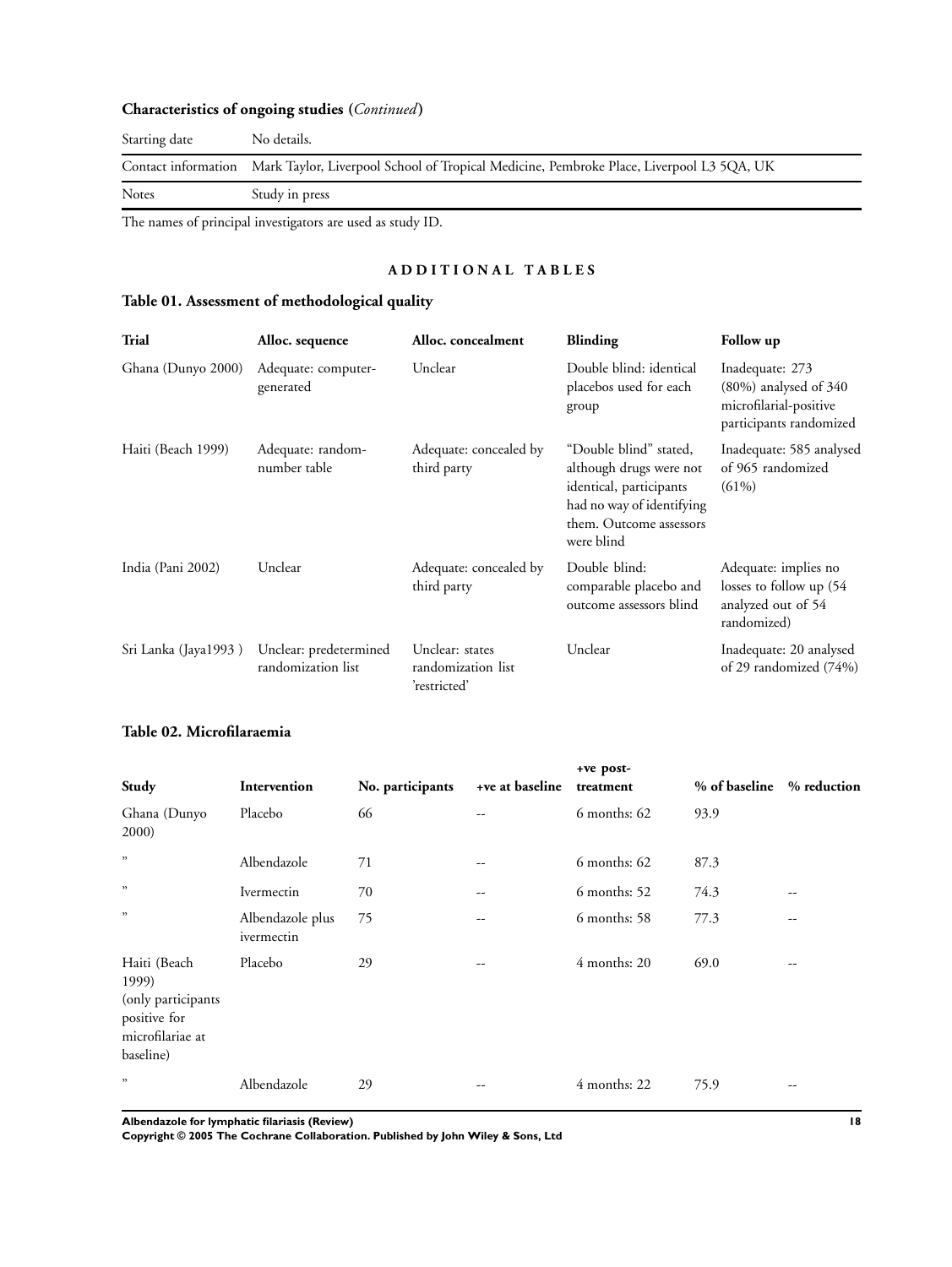| Study                                                                                              | Intervention                                | No. participants | +ve at baseline          | +ve post-<br>treatment                                                                                | % of baseline | % reduction |
|----------------------------------------------------------------------------------------------------|---------------------------------------------|------------------|--------------------------|-------------------------------------------------------------------------------------------------------|---------------|-------------|
| $\boldsymbol{\mathcal{D}}$                                                                         | Ivermectin                                  | 28               | $\overline{\phantom{a}}$ | 4 months: 17                                                                                          | 60.7          | --          |
| $\boldsymbol{\mathcal{D}}$                                                                         | Albendazole plus<br>ivermectin              | 24               |                          | 4 months: 4                                                                                           | 16.7          |             |
| Haiti (Beach<br>1999)<br>(Participants<br>microfilariae<br>positive or<br>negative at<br>baseline) | Placebo                                     | 139              | 25 (18.0%)               | 4 months: 20<br>(14.4%)                                                                               | --            | 20.0        |
| ,                                                                                                  | Albendazole                                 | 145              | 26 (17.9%)               | 4 months: 22<br>$(15.2\%)$                                                                            | --            | 15.4        |
| $\boldsymbol{\mathcal{D}}$                                                                         | Ivermectin                                  | 150              | 26 (17.3%)               | 4 months: 20<br>$(13.3\%)$                                                                            | --            | 23.1        |
| $\boldsymbol{\mathcal{D}}$                                                                         | Albendazole plus<br>ivermectin              | 151              | 19 (12.6%)               | 4 months: 7<br>$(4.6\%)$                                                                              | --            | 63.2        |
| India (Pani 2002)                                                                                  | Albendazole                                 | 19               | --                       | Day 30: none<br>showed complete<br>clearance<br>Day 90: 18<br>$(94.7\%)$<br>Day 360: 14<br>$(73.3\%)$ |               | --          |
| $\boldsymbol{\mathcal{D}}$                                                                         | Diethylcarba-<br>mazine                     | 17               |                          | Day 30: none<br>showed complete<br>clearance<br>Day 90: 17<br>$(100\%)$<br>Day 360: 14<br>$(82.3\%)$  |               | --          |
| $, ,$                                                                                              | Albendazole plus<br>diethylcarba-<br>mazine | 18               | --                       | Day 30: none<br>showed complete<br>clearance<br>Day 90: 18<br>$(100\%)$<br>Day 360: 13<br>$(72.2\%)$  |               | --          |
| Sri Lanka<br>(Jaya1993)                                                                            | Albendazole                                 | 16               | $\overline{a}$           | Day 28: 12/15<br>(80%)<br>3 months:<br>denominator<br>unclear<br>6 months:<br>numbers unclear         | --            |             |

# **Table 02. Microfilaraemia (***Continued* **)**

**Albendazole for lymphatic filariasis (Review) 19**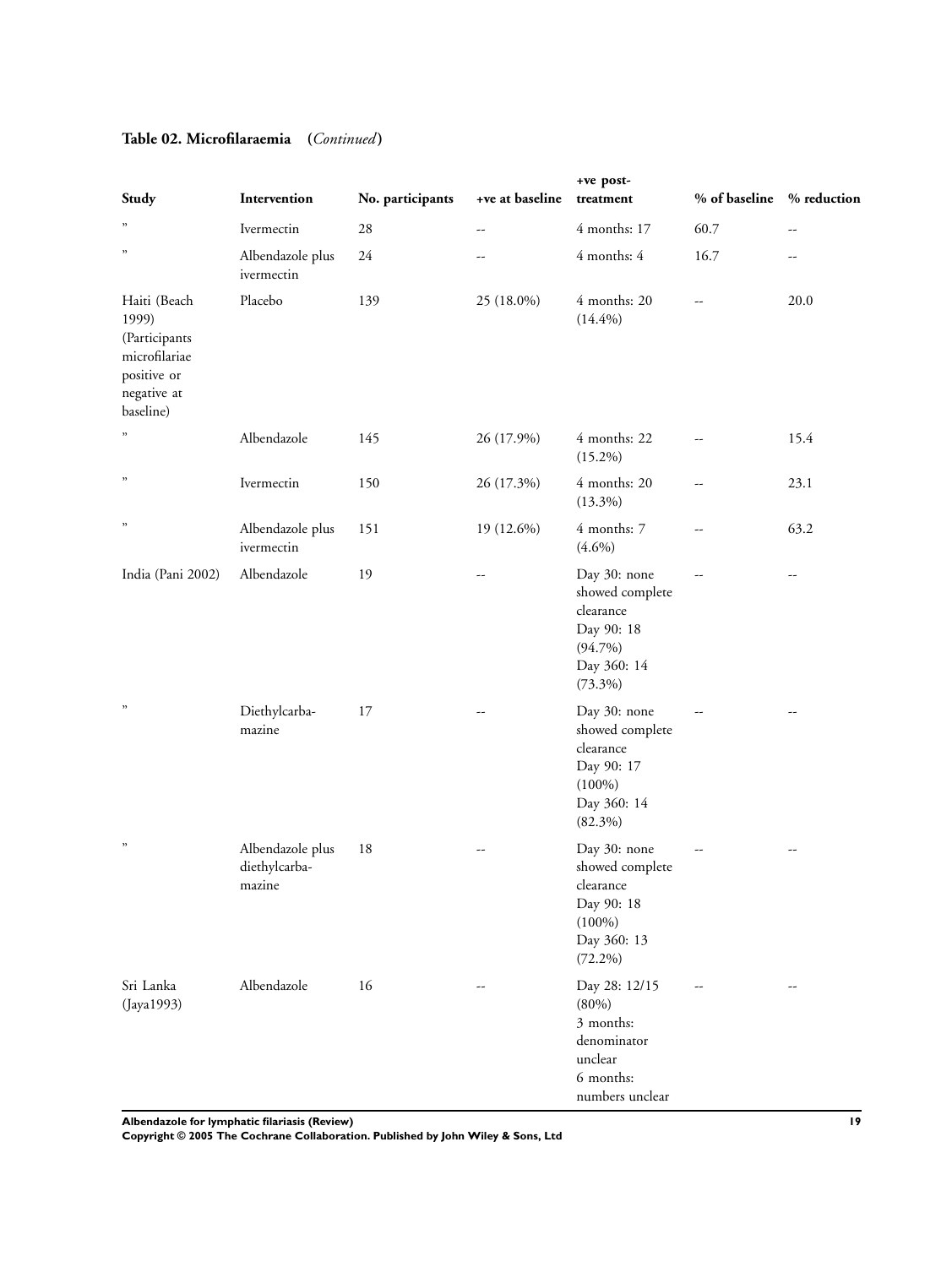# **Table 02. Microfilaraemia (***Continued* **)**

| Study | Intervention            | No. participants | +ve at baseline          | +ve post-<br>treatment                                                                                          | % of baseline            | % reduction |
|-------|-------------------------|------------------|--------------------------|-----------------------------------------------------------------------------------------------------------------|--------------------------|-------------|
|       |                         |                  |                          | (85%)<br>15 to 19 months:<br>5/10 (50%)                                                                         |                          |             |
| ,     | Diethylcarba-<br>mazine | 13               | $\overline{\phantom{m}}$ | Day 28: 7/12<br>(58%)<br>3 months: 9/12<br>(75%)<br>6 months: 8/12<br>(67%)<br>15 to 19 months:<br>$5/10(50\%)$ | $\overline{\phantom{a}}$ | --          |

# **Table 03. Antigenaemia prevalence**

| Study                      | Outcome measure                                                                   | Intervention                           | No. participants | % reduction Baseline 12 months |                          |     |
|----------------------------|-----------------------------------------------------------------------------------|----------------------------------------|------------------|--------------------------------|--------------------------|-----|
| India (Pani 2002)          | Antigen positivity<br>(immuno-<br>chromatographic<br>card test on 50 µl<br>serum) | Albendazole                            | 19               | Day 360: 83                    | $\overline{\phantom{a}}$ |     |
| $\mathfrak{c}\mathfrak{c}$ | "                                                                                 | Diethylcarbamazine                     | 17               | Day 360: 87                    |                          |     |
| $\epsilon\epsilon$         | "                                                                                 | Albendazole plus<br>diethylcarbamazine | 18               | Day 360: 75                    | $\overline{\phantom{a}}$ | --  |
| , 2                        | Antigen positivity<br>(Og4C3 test kit on<br>50 µl serum)                          | Albendazole                            | 19               | Day 360: 83                    | $\overline{\phantom{m}}$ | --  |
| $\mathfrak{c}\mathfrak{c}$ | "                                                                                 | Diethylcarbamazine                     | 17               | Day 360: 80                    | --                       |     |
| $\mathfrak{c}\mathfrak{c}$ | "                                                                                 | Albendazole plus<br>diethylcarbamazine | 18               | Day 360: 81                    | $\overline{\phantom{a}}$ | --  |
| Ghana (Dunyo<br>2000)      | Circulating filarial<br>antigen positive                                          | Albendazole                            | --               |                                | 105                      | 110 |
| $\mathfrak{c}\mathfrak{c}$ | $\mathfrak{p}$                                                                    | Ivermectin                             | --               | --                             | 99                       | 101 |
| $\mathfrak{c}\mathfrak{c}$ | $\mathfrak{p}$                                                                    | Albendazole plus<br>ivermectin         | --               |                                | 121                      | 122 |
| $\epsilon\epsilon$         | $\boldsymbol{\mathfrak{y}}$                                                       | Placebo                                | --               |                                | 103                      | 102 |

**Albendazole for lymphatic filariasis (Review) 20**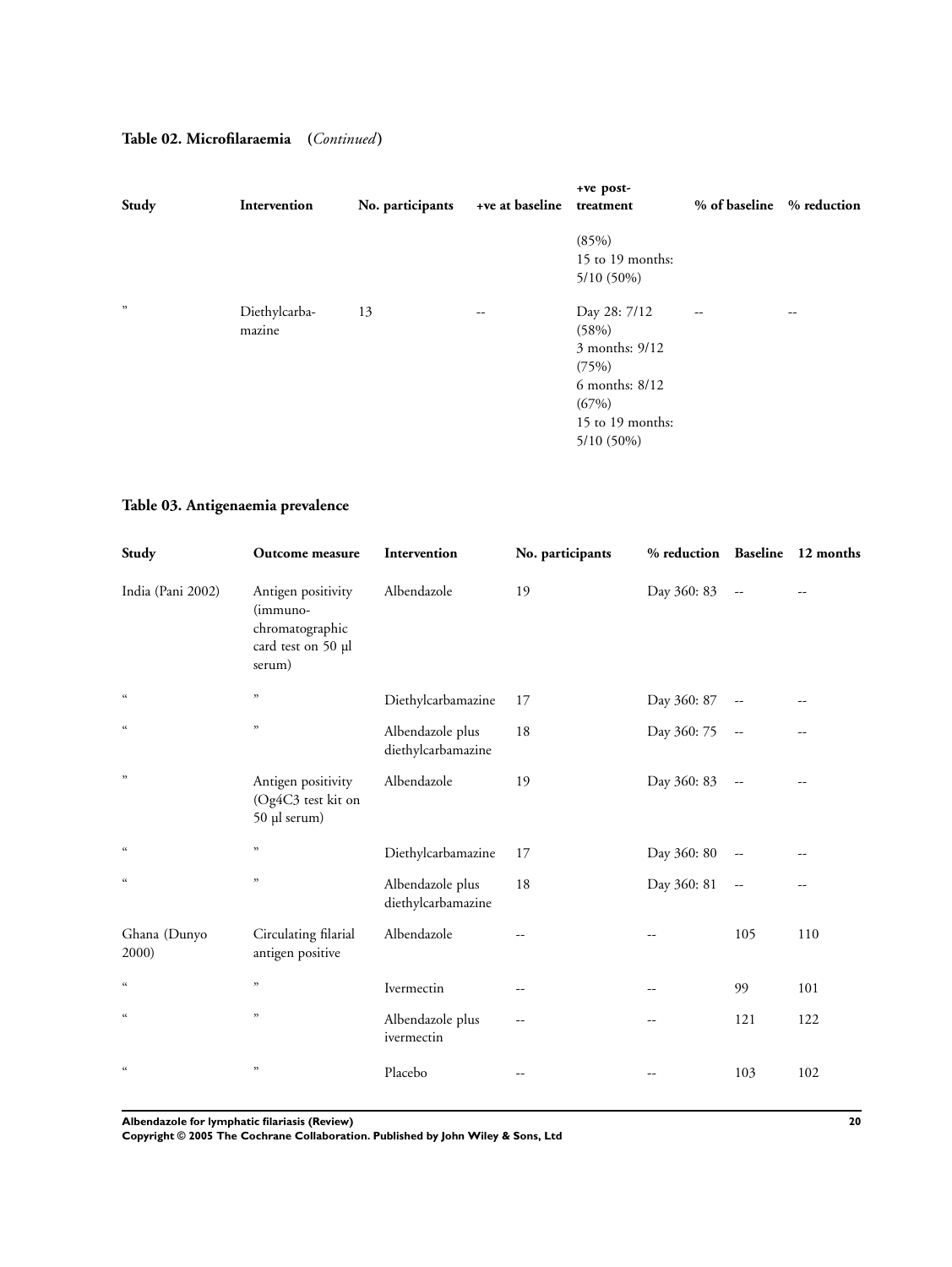|  | Table 04. Microfiliarial density |  |
|--|----------------------------------|--|
|--|----------------------------------|--|

|                                                                                                 | Outcome                                                                                               |                                             | No.          |                              |                   |                                             |
|-------------------------------------------------------------------------------------------------|-------------------------------------------------------------------------------------------------------|---------------------------------------------|--------------|------------------------------|-------------------|---------------------------------------------|
| Study                                                                                           | measure                                                                                               | Intervention                                | participants | Pretreatment                 | Post-treatment*   | % reduction                                 |
| Ghana (Dunyo<br>2000)                                                                           | Geometric mean<br>microfilarial<br>density (mf/100<br>$\mu$ l)                                        | Placebo                                     | 66           | 971                          | 845               | 13.0                                        |
| $\mathfrak{c}\mathfrak{c}$                                                                      | ,                                                                                                     | Albendazole                                 | 71           | 798                          | 251               | 68.5                                        |
| $\mathfrak{c}\mathfrak{c}$                                                                      | $,$                                                                                                   | Ivermectin                                  | 70           | 640                          | 124               | 80.6                                        |
| $\mathfrak{c}\mathfrak{c}$                                                                      | ,                                                                                                     | Albendazole<br>plus ivermectin              | 75           | 614                          | 78                | 87.3                                        |
| ,,                                                                                              | Geometric mean<br>microfiliarial<br>density (mf/100<br>µl) measured by<br>'area under the<br>curve'** | Placebo                                     | 32           | 2536                         | 2740              | 108.4 (8.4%)<br>increase)                   |
| $\mathfrak{c}\mathfrak{c}$                                                                      | $\mathfrak{p}$                                                                                        | Albendazole                                 | 42           | 1535                         | 1233              | 19.7                                        |
| $\alpha$                                                                                        | $\mathfrak{z}$                                                                                        | Ivermectin                                  | 33           | 1731                         | 759               | 43.8                                        |
| $\alpha$                                                                                        | $\mathfrak{z}$                                                                                        | Albendazole<br>plus ivermectin              | 40           | 1280                         | 393               | 69.3                                        |
| Haiti (Beach<br>1999)<br>(only<br>participants<br>positive for<br>microfilariae at<br>baseline) | Geometric mean<br>microfilarial<br>density (mf/20<br>$\mu$ l)                                         | Placebo                                     | 29           | 9.3                          | 5.3               | $17.2(43.0***)$                             |
| $\mathfrak{c}\mathfrak{c}$                                                                      | $,$                                                                                                   | Albendazole                                 | 29           | 14.1                         | 5.1               | $28.7(63.8***)$                             |
| $\mathfrak{c}\mathfrak{c}$                                                                      | ,                                                                                                     | Ivermectin                                  | 28           | 15.5                         | 1.5               | $76.1 (90.2***)$                            |
| $\mathfrak{c}\mathfrak{c}$                                                                      | $,$                                                                                                   | Albendazole<br>plus ivermectin              | 24           | 13.7                         | 0.3               | 98.9 (97.8***)                              |
| India (Pani<br>2002)                                                                            | Geometric mean<br>microfilarial<br>density (mf/50<br>$\mu$ l)                                         | Albendazole                                 | 19           | 77.6 (range 22<br>to 606)    | --                | Day 3: 8.7<br>Day 7: 14.1<br>Day 360: 94.7  |
| $\mathfrak{c}\mathfrak{c}$                                                                      | $, \,$                                                                                                | Diethylcarba-<br>mazine                     | 17           | 81.3 (range 22<br>to $542$   | $\qquad \qquad -$ | Day 3: 26.2<br>Day 7: 36.7<br>Day 360: 89.6 |
| $\mathfrak{c}\mathfrak{c}$                                                                      | $\mathfrak{p}$                                                                                        | Albendazole<br>plus diethylcar-<br>bamazine | 18           | 79.4 (range 22<br>to $223$ ) | --                | Day 3: 35.7<br>Day 7: 45.1<br>Day 360: 95.4 |
| Sri Lanka                                                                                       | Geometric mean                                                                                        | Albendazole                                 | 16           | $633 + 1 - 150$              | $\mathfrak{Z}$    | 1.91 (at 6                                  |

**Albendazole for lymphatic filariasis (Review) 21**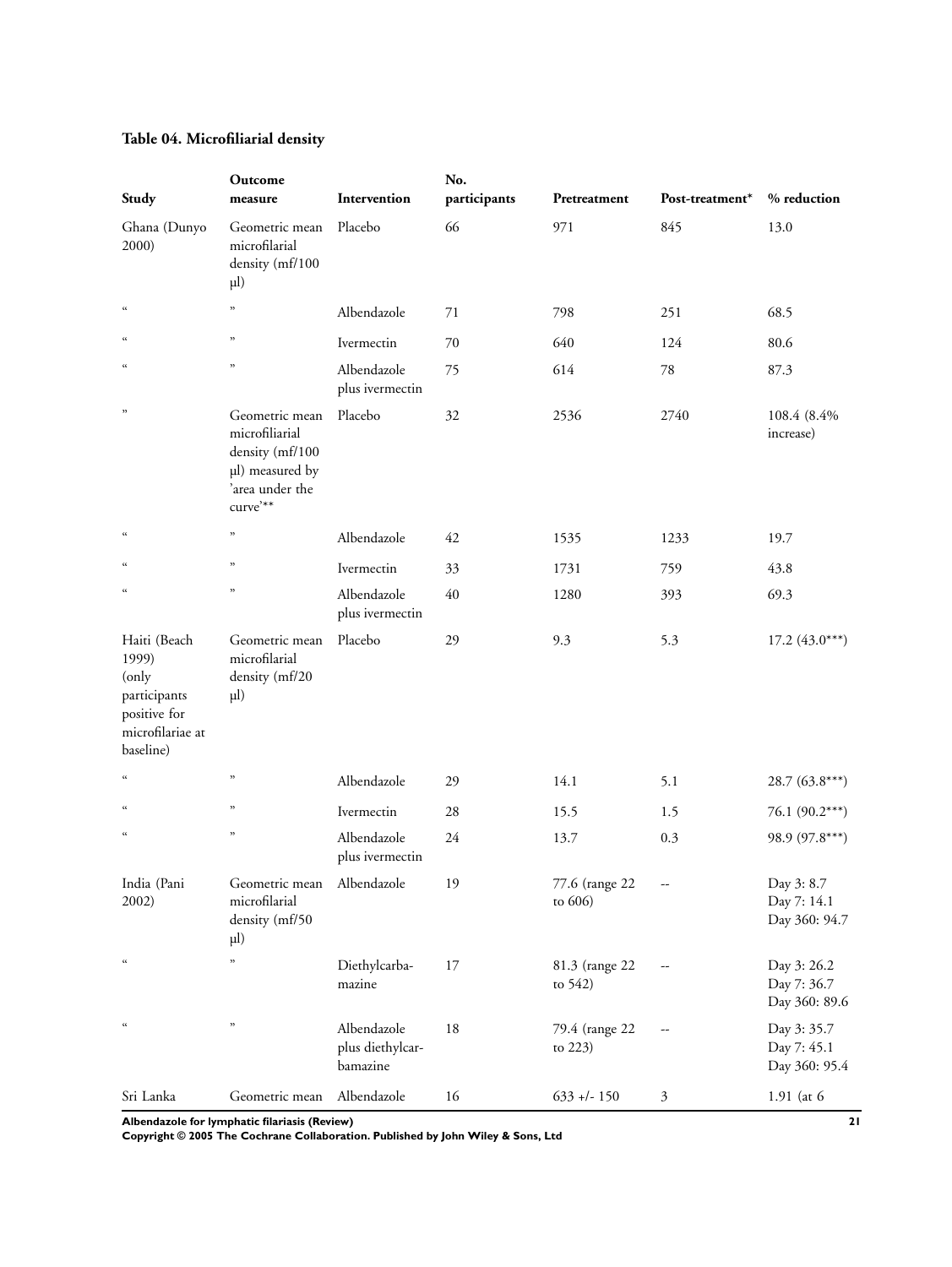| Study                                                                                                                                                                                                                                                                                                                                                           | Outcome<br>measure                    | Intervention            | No.<br>participants | Pretreatment   | Post-treatment* | % reduction            |
|-----------------------------------------------------------------------------------------------------------------------------------------------------------------------------------------------------------------------------------------------------------------------------------------------------------------------------------------------------------------|---------------------------------------|-------------------------|---------------------|----------------|-----------------|------------------------|
| (Jaya1993)                                                                                                                                                                                                                                                                                                                                                      | microfilarial<br>density (mf/1<br>ml) |                         |                     |                |                 | months)                |
| $\mathfrak{c}\mathfrak{c}$                                                                                                                                                                                                                                                                                                                                      | $,$                                   | Diethylcarba-<br>mazine | 13                  | $566 + (-120)$ | $\sqrt{2}$      | 0.81% (at 6<br>months) |
| <b>FOOTNOTES</b><br>*12 months<br>for 'Ghana<br>(Dunyo 2000)',<br>4 months for<br>'Haiti (Beach<br>1999)', 15 to<br>19 months<br>for 'Sri Lanka<br>(Jaya1993)'<br>** Only in those<br>individuals with<br>over 100 mf/µl<br>blood before<br>treatment, and<br>those examined<br>at baseline, 3, 6,<br>and 12 months<br>***Change in<br>group geometric<br>means |                                       |                         |                     |                |                 |                        |

# **Table 04. Microfiliarial density (***Continued* **)**

# **Table 05. Antigenaemia density**

| Study                 | Outcome<br>measure                                                    | Intervention                   | No.<br>participants | Pretreatment                      | Post-treatment*                   | % reduction                |
|-----------------------|-----------------------------------------------------------------------|--------------------------------|---------------------|-----------------------------------|-----------------------------------|----------------------------|
| Ghana (Dunyo<br>2000) | Circulating<br>filarial antigen<br>unit (geometric<br>mean intensity) | Placebo                        | 103                 | 1869                              | 2757                              | 147.5 (47.5%)<br>increase) |
| $\epsilon$            | ,                                                                     | Albendazole                    | 105                 | 1370                              | 1139                              | 83.1                       |
| $\epsilon\epsilon$    | , 2                                                                   | Ivermectin                     | 99                  | 1689                              | 1187                              | 70.3                       |
| $\epsilon\epsilon$    | ,                                                                     | Albendazole<br>plus ivermectin | 121                 | 1404                              | 834                               | 59.4                       |
| India (Pani<br>2002)  | Og4C3 test kit<br>on 50 µl serum                                      | Albendazole                    | 19                  | 0.49 (standard<br>deviation 0.16) | 0.08 (standard<br>deviation 0.17) | $-$                        |
| $\epsilon$            | ,                                                                     | Diethylcarba-<br>mazine        | 17                  | 0.39 (standard<br>deviation 0.21) | 0.07 (standard<br>deviation 0.15) | $\overline{\phantom{m}}$   |

**Albendazole for lymphatic filariasis (Review) 22**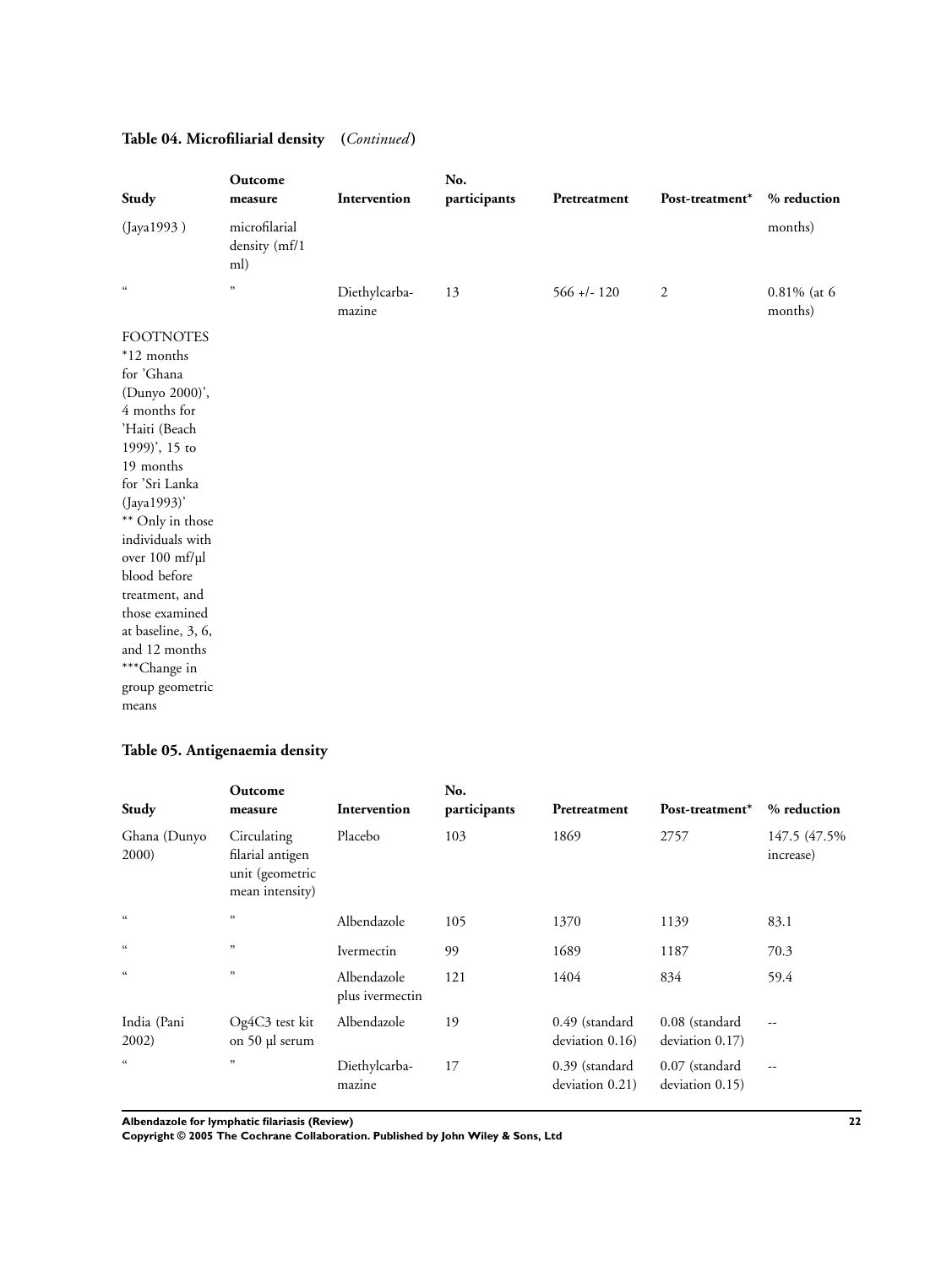# **Table 05. Antigenaemia density (***Continued* **)**

|                                                           | Outcome |                                             | No.          |                                   |                                   |             |
|-----------------------------------------------------------|---------|---------------------------------------------|--------------|-----------------------------------|-----------------------------------|-------------|
| Study                                                     | measure | Intervention                                | participants | Pretreatment                      | Post-treatment <sup>*</sup>       | % reduction |
| $\epsilon\epsilon$                                        | ,       | Albendazole<br>plus diethylcar-<br>bamazine | 18           | 0.47 (standard<br>deviation 0.18) | 0.07 (standard<br>deviation 0.15) | --          |
| <b>FOOTNOTES</b><br>*360 days for<br>'India (Pani<br>2002 |         |                                             |              |                                   |                                   |             |

# **Table 06. Specific adverse events**

| Study                                                                                    | <b>Adverse events</b>                                           | Placebo       | $ALB*$           | <b>IVER*</b>             | ALB + IVER               | $DEC^*$                  | $ALB + DEC$    |
|------------------------------------------------------------------------------------------|-----------------------------------------------------------------|---------------|------------------|--------------------------|--------------------------|--------------------------|----------------|
| Ghana (Dunyo<br>2000)                                                                    | Tactile fever                                                   | $1/70(1.4\%)$ | 3/80 (3.8%)      | $6/66$ $(9.1\%)$         | 16/80 (20.0%)            | $\overline{\phantom{a}}$ |                |
|                                                                                          | Headache                                                        | $0/70(0\%)$   | $1/80$ $(1.3\%)$ | 7/66 (10.6%)             | 14/80 (17.5%)            | $\overline{\phantom{a}}$ | --             |
|                                                                                          | Muscle/joint<br>pain                                            | 2/70 (2.9%)   | $3/80$ $(3.8\%)$ | $9/66$ (13.6%)           | 10/80 (12.5%)            | --                       | --             |
|                                                                                          | Weakness                                                        | $1/70(1.4\%)$ | $1/80$ $(1.3\%)$ | $4/66$ (6.1%)            | 7/80 (8.8%)              | $\overline{\phantom{a}}$ | --             |
|                                                                                          | Abdominal pain                                                  | $1/70(1.4\%)$ | $1/80$ $(1.3\%)$ | $0/66(0\%)$              | 4/80(5%)                 | --                       | $-$            |
|                                                                                          | Diarrhoea                                                       | $2/70(2.9\%)$ | $0/80(0\%)$      | $1/66$ $(1.5\%)$         | $2/80$ $(2.5\%)$         | --                       | --             |
|                                                                                          | Itching                                                         | $0/70(0\%)$   | $1/80$ $(1.3\%)$ | $2/66$ (3.0%)            | $1/80$ $(1.3\%)$         | $\overline{a}$           | $\overline{a}$ |
|                                                                                          | Rash                                                            | $1/70(1.4\%)$ | $0/80(0\%)$      | $1/66$ $(1.5\%)$         | $1/80$ $(1.3\%)$         | --                       | --             |
| Haiti (Beach<br>1999)<br>(participants<br>microfilariae<br>positive at<br>baseline only) | Self-reported<br>fever                                          | 7/29 (24%)    | 5/27 (19%)       | $\overline{\phantom{a}}$ |                          |                          | $-$            |
|                                                                                          | Headache                                                        | 12/29 (41%)   | 6/27(22%)        | $\overline{\phantom{a}}$ |                          |                          |                |
|                                                                                          | Myalgias                                                        | 3/29 (10%)    | 3/27(11%)        | $\overline{\phantom{a}}$ | --                       | --                       | --             |
|                                                                                          | Cough                                                           | 2/29(7%)      | 3/27 (11%)       | $\overline{\phantom{a}}$ | $\overline{\phantom{a}}$ | --                       | $\overline{a}$ |
| India (Pani<br>2002)                                                                     | Any adverse<br>reaction (mainly<br>fever, headache,<br>myalgia) |               | 42.1%            | --                       | --                       | 52.9%                    | 61.1%          |
|                                                                                          | Mean intensity<br>score** (standard<br>deviation)               |               | 1.8(3.0)         |                          |                          | 5.6(7.1)                 | 6.7(6.6)       |
| Sri Lanka<br>(Jaya1993)                                                                  | Severe scrotal<br>syndrome***                                   | Ξ.            | 2/15 (13%)       | $\overline{\phantom{a}}$ |                          | $\boldsymbol{0}$         |                |

**Albendazole for lymphatic filariasis (Review) 23**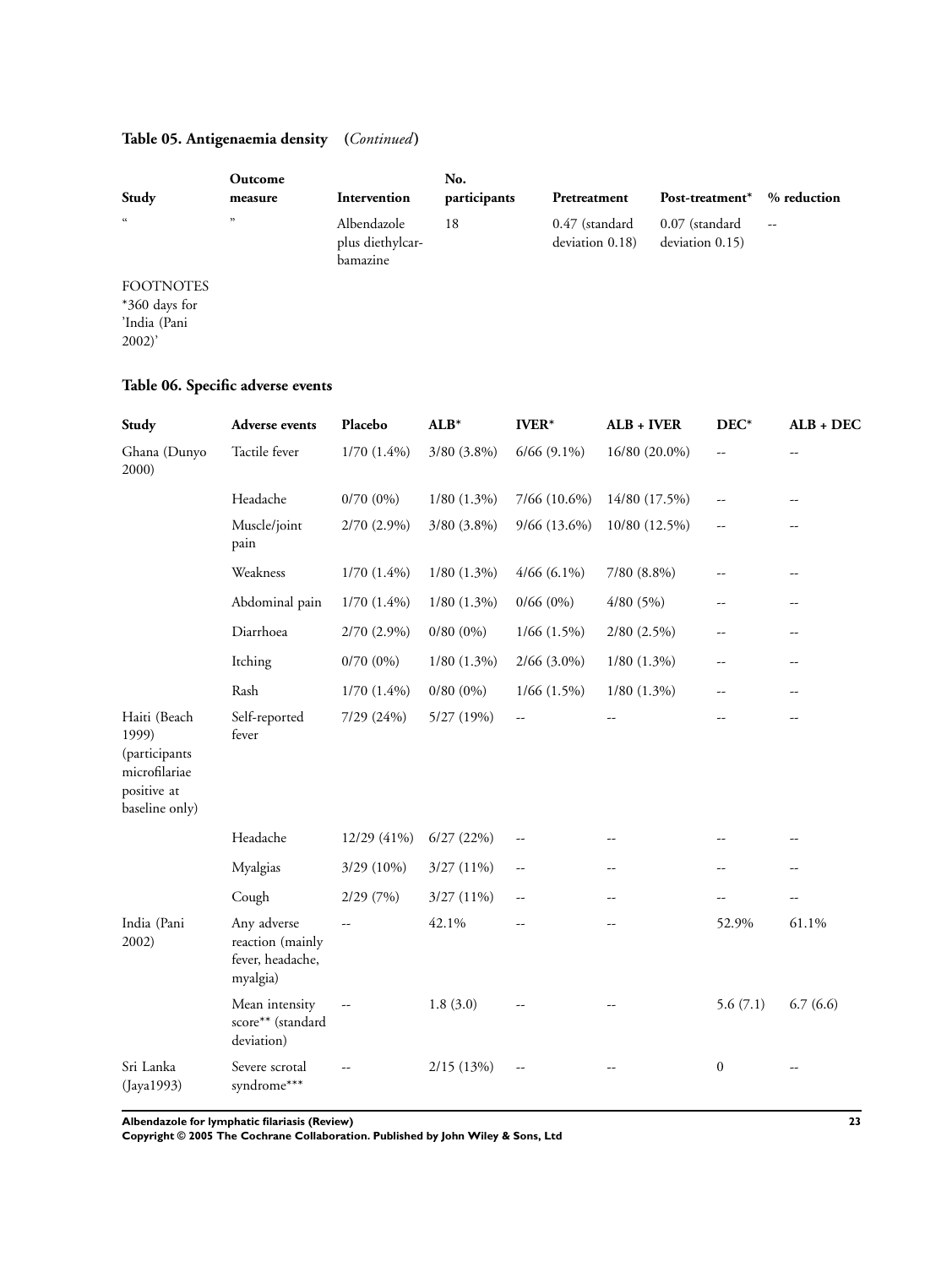| Study                                                                                                                                                                                                                                                                                                                                                                                                                                                                                                                                                                                                                                       | Adverse events                                                    | Placebo | $ALB*$      | $\textbf{IVER}^*$        | $ALB + IVER$ | $\rm DEC^*$      | $ALB + DEC$ |
|---------------------------------------------------------------------------------------------------------------------------------------------------------------------------------------------------------------------------------------------------------------------------------------------------------------------------------------------------------------------------------------------------------------------------------------------------------------------------------------------------------------------------------------------------------------------------------------------------------------------------------------------|-------------------------------------------------------------------|---------|-------------|--------------------------|--------------|------------------|-------------|
|                                                                                                                                                                                                                                                                                                                                                                                                                                                                                                                                                                                                                                             | Scrotal<br>syndrome - mild,<br>moderate, or<br>severe             |         | 11/15 (73%) | $\overline{\phantom{a}}$ | --           | $\boldsymbol{0}$ | --          |
|                                                                                                                                                                                                                                                                                                                                                                                                                                                                                                                                                                                                                                             | Fever, right<br>hypochondrial<br>pain and<br>repeated<br>vomiting |         | 0/15        | --                       | --           | 1/13(8%)         | $\sim$      |
| <b>FOOTNOTES</b><br>*ALB: alben-<br>dazole; IVER:<br>ivermectin;<br>DEC: diethyl-<br>carbamazine<br>**All systemic<br>adverse reactions<br>recorded by<br>assigning score 0<br>(none), 1 (mild),<br>2 (moderate), or<br>3 (severe)<br>***Mild:<br>epididymis felt<br>enlarged and<br>tender, and<br>spermatic cord<br>was tender and<br>nodular, scrotal<br>sac swollen;<br>moderate:<br>swelling<br>of scrotal<br>sac, tender<br>epididymis,<br>swelling,<br>nodularity<br>or cord, and<br>some systemic<br>features, eg fever<br>malaise; severe:<br>whole scrotal<br>sac swollen<br>and palpation<br>quite painful,<br>features of acute |                                                                   |         |             |                          |              |                  |             |
| inflammation, eg<br>redness, warmth,                                                                                                                                                                                                                                                                                                                                                                                                                                                                                                                                                                                                        |                                                                   |         |             |                          |              |                  |             |

# **Table 06. Specific adverse events (***Continued* **)**

**Albendazole for lymphatic filariasis (Review) 24**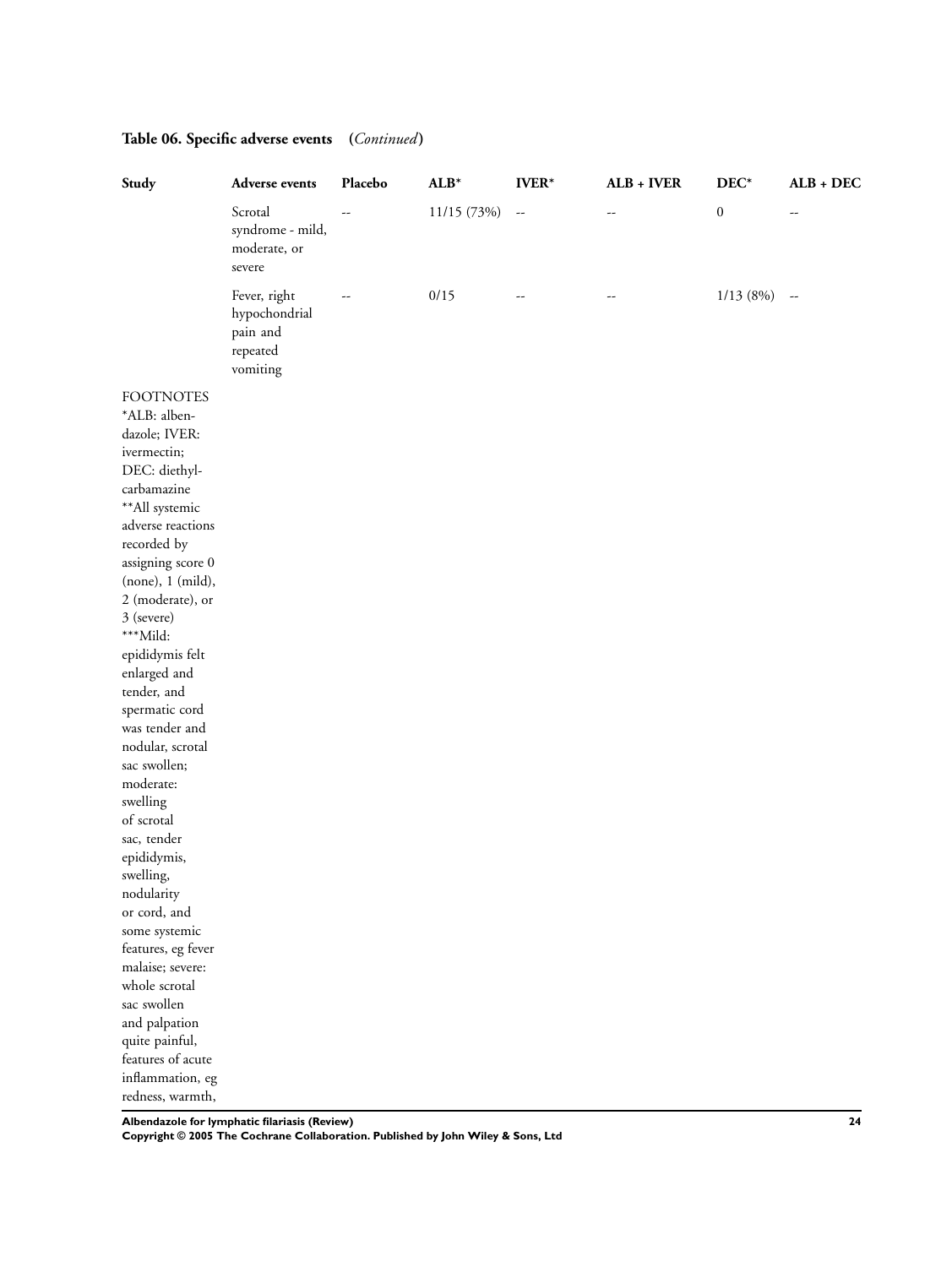# **Table 06. Specific adverse events (***Continued* **)**

| Study                                                                                     | <b>Adverse events</b> | Placebo | $ALB*$ | $IVER*$ | $ALB + IVER$ | $DEC^*$ | $ALB + DEC$ |
|-------------------------------------------------------------------------------------------|-----------------------|---------|--------|---------|--------------|---------|-------------|
| pain, swelling,<br>and systemic<br>features such<br>as fever, chills,<br>anorexia, nausea |                       |         |        |         |              |         |             |

# **G R A P H S**

# **Comparison 01. Albendazole versus placebo**

| Outcome title                                                                                                    | No. of<br>studies | No. of<br>participants | Statistical method                                           | <b>Effect</b> size                         |
|------------------------------------------------------------------------------------------------------------------|-------------------|------------------------|--------------------------------------------------------------|--------------------------------------------|
| 01 Microfilaraemia in all<br>participants (both microfilariae<br>positive or negative at baseline)               |                   |                        | Relative Risk (Fixed) 95% CI                                 | Subtotals only                             |
| 02 New clinical disease                                                                                          |                   |                        | Relative Risk (Fixed) 95% CI                                 | Totals not selected                        |
| 03 Pre-existing clinical disease<br>04 Adverse events                                                            |                   |                        | Relative Risk (Fixed) 95% CI<br>Relative Risk (Fixed) 95% CI | Totals not selected<br>Totals not selected |
| 05 Microfilaraemia in participants<br>microfilariae positive at<br>baseline (microfilariae negative<br>excluded) | 2                 | 195                    | Relative Risk (Fixed) 95% CI                                 | $0.97$ [0.87, 1.09]                        |

# **Comparison 02. Albendazole versus ivermectin**

| Outcome title                                                                                                    | No. of<br>studies | No. of<br>participants | <b>Statistical method</b>                                    | <b>Effect</b> size                         |
|------------------------------------------------------------------------------------------------------------------|-------------------|------------------------|--------------------------------------------------------------|--------------------------------------------|
| 01 Microfilaraemia in all<br>participants (both microfilariae<br>positive or negative at baseline)               |                   |                        | Relative Risk (Fixed) 95% CI                                 | Totals not selected                        |
| 02 New clinical disease<br>03 Pre-existing clinical disease                                                      |                   |                        | Relative Risk (Fixed) 95% CI<br>Relative Risk (Fixed) 95% CI | Totals not selected<br>Totals not selected |
| 04 Adverse events                                                                                                |                   |                        | Relative Risk (Fixed) 95% CI                                 | Totals not selected                        |
| 05 Microfilaraemia in participants<br>microfilariae positive at<br>baseline (microfilariae negative<br>excluded) | 2                 | 198                    | Relative Risk (Fixed) 95% CI                                 | $0.84$ [0.72, 0.98]                        |

# **Comparison 03. Albendazole plus ivermectin versus ivermectin**

| Outcome title                                                                                      | No. of<br>studies | No. of<br>participants | <b>Statistical method</b>                                    | <b>Effect</b> size                         |
|----------------------------------------------------------------------------------------------------|-------------------|------------------------|--------------------------------------------------------------|--------------------------------------------|
| 01 Microfilaraemia in all<br>participants (both microfilariae<br>positive or negative at baseline) |                   |                        | Relative Risk (Fixed) 95% CI                                 | Totals not selected                        |
| 02 New clinical disease                                                                            |                   |                        | Relative Risk (Fixed) 95% CI                                 | Totals not selected                        |
| 03 Pre-existing clinical disease<br>04 Adverse events                                              |                   |                        | Relative Risk (Fixed) 95% CI<br>Relative Risk (Fixed) 95% CI | Totals not selected<br>Totals not selected |

**Albendazole for lymphatic filariasis (Review) 25**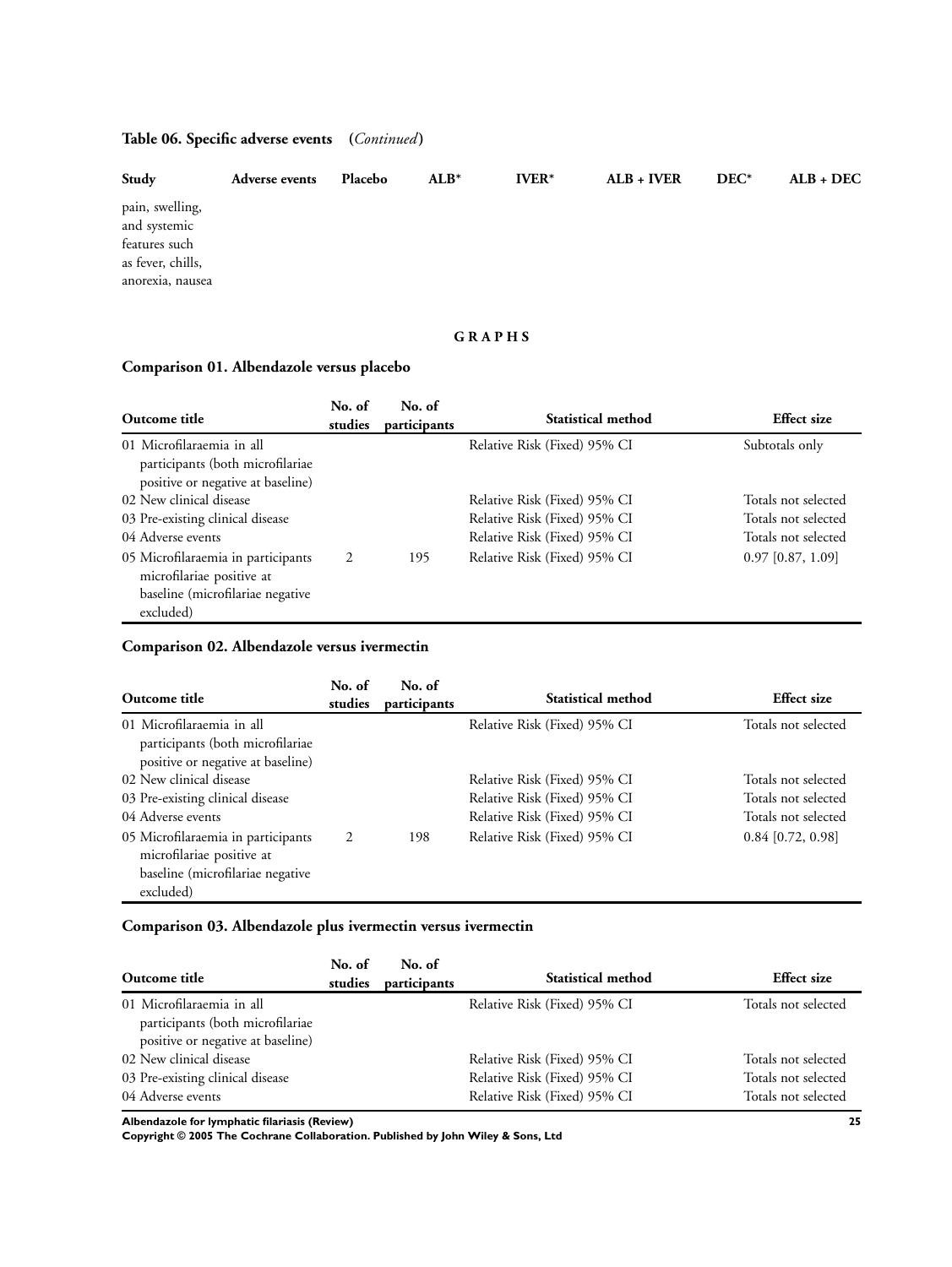# **Comparison 04. Albendazole versus DEC**

| Outcome title                          | No. of<br>studies | No. of<br>participants | <b>Statistical method</b>    | <b>Effect</b> size  |
|----------------------------------------|-------------------|------------------------|------------------------------|---------------------|
| 01 Microfilaraemia                     |                   | 56                     | Relative Risk (Fixed) 95% CI | $0.92$ [0.65, 1.30] |
| 02 Adverse events                      |                   |                        | Relative Risk (Fixed) 95% CI | Totals not selected |
| 03 Adverse events: scrotal<br>syndrome |                   |                        | Relative Risk (Fixed) 95% CI | Totals not selected |

# **Comparison 05. Albendazole plus DEC versus DEC**

| Outcome title      | No. of<br>studies | No. of<br>participants | Statistical method           | <b>Effect</b> size |
|--------------------|-------------------|------------------------|------------------------------|--------------------|
| 01 Microfilaraemia |                   |                        | Relative Risk (Fixed) 95% CI | Subtotals only     |
| 02 Adverse events  |                   |                        | Relative Risk (Fixed) 95% CI | Subtotals only     |

# **I N D E X T E R M S**

# **Medical Subject Headings (MeSH)**

Albendazole [therapeutic use]; Diethylcarbamazine [therapeutic use]; Elephantiasis, Filarial [∗drug therapy]; Filaricides [<sup>∗</sup> therapeutic use]; Ivermectin [therapeutic use]; Randomized Controlled Trials

# **MeSH check words**

Humans

## **C O V E R S H E E T**

| <b>Title</b>                                        | Albendazole for lymphatic filariasis                                                                                                                                                                                                                                                                                                                                                                                                                                |
|-----------------------------------------------------|---------------------------------------------------------------------------------------------------------------------------------------------------------------------------------------------------------------------------------------------------------------------------------------------------------------------------------------------------------------------------------------------------------------------------------------------------------------------|
| <b>Authors</b>                                      | International Filariasis Review Group (David Addiss, Julia Critchley, Henry Ejere, Paul<br>Garner, Hellen Gelband, Carrol Gamble)                                                                                                                                                                                                                                                                                                                                   |
| Contribution of author(s)                           | Julia Critchley assessed studies for inclusion, extracted data, and is responsible for preparing<br>the review. Henry Ejere wrote the protocol, assessed studies for inclusion, and extracted<br>data. Paul Garner edited the protocol and review, extracted data, and assessed study method-<br>ological quality. David Addiss and Hellen Gelband edited the protocol and review. Carrol<br>Gamble edited the protocol and review, and provided statistical input. |
| Issue protocol first published                      | 2002/3                                                                                                                                                                                                                                                                                                                                                                                                                                                              |
| <b>Review first published</b>                       | 2004/1                                                                                                                                                                                                                                                                                                                                                                                                                                                              |
| Date of most recent amendment                       | 26 May 2005                                                                                                                                                                                                                                                                                                                                                                                                                                                         |
| Date of most recent<br><b>SUBSTANTIVE amendment</b> | 24 October 2003                                                                                                                                                                                                                                                                                                                                                                                                                                                     |
| <b>What's New</b>                                   | DEVIATIONS FROM PROTOCOL<br>(1) Reviewers: Julia Critchley was invited to join the review team.<br>(2) Objectives: These have been reworded.<br>(3) Methods: Subgroups dropped because no longer appropriate.                                                                                                                                                                                                                                                       |

**Albendazole for lymphatic filariasis (Review) 26**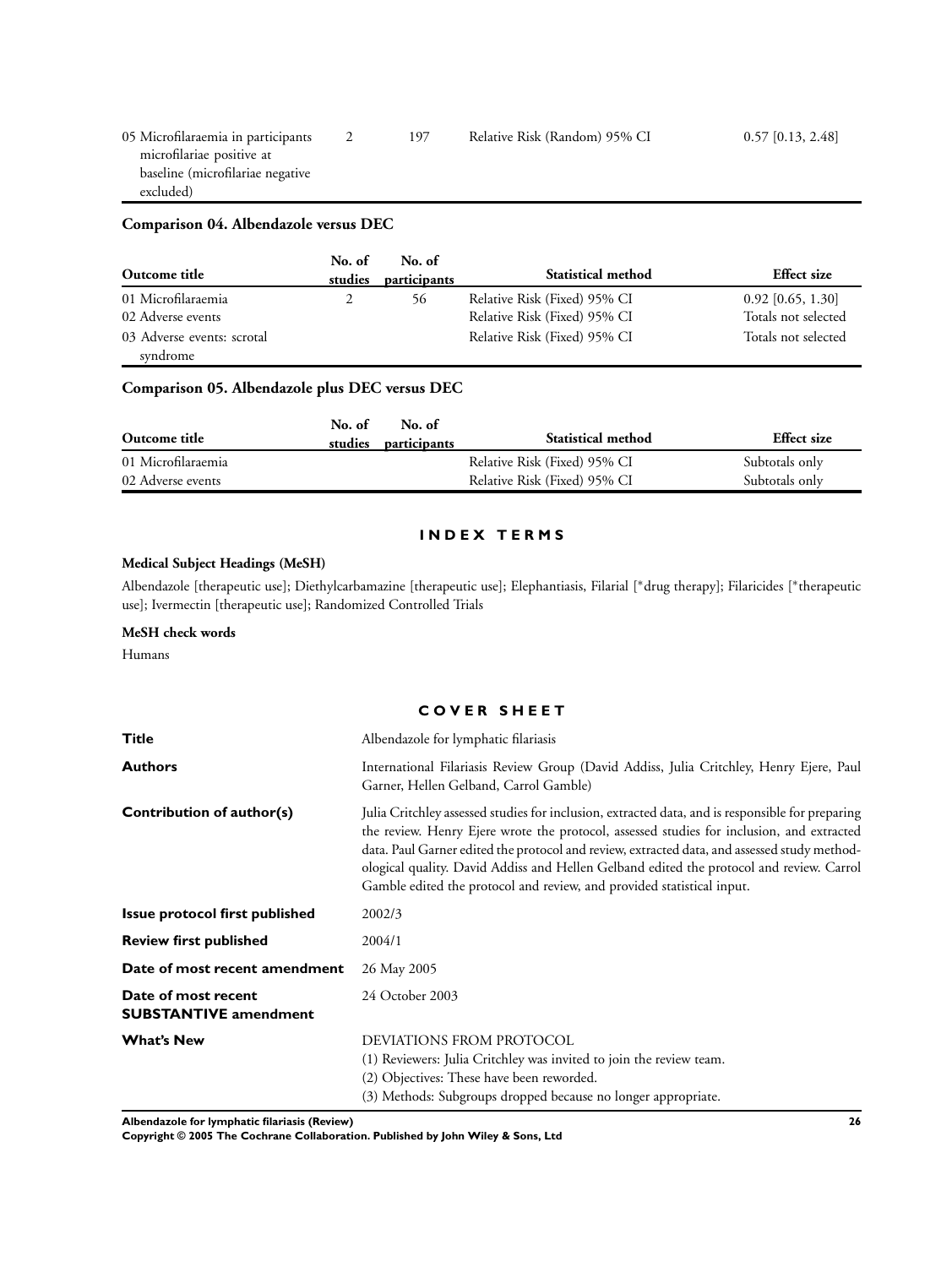| Information not supplied by author |
|------------------------------------|
| 05 April 2005                      |
| Information not supplied by author |
| Information not supplied by author |
| 10.1002/14651858.CD003753.pub2     |
| CD003753                           |
| Cochrane Infectious Diseases Group |
| HM-INFECTN                         |
|                                    |

# **G R A P H S A N D O T H E R T A B L E S**

# **Comparison 05. 01 Microfilaraemia in all participants (both microfilariae positive or negative at baseline)**

Review: Albendazole for lymphatic filariasis

Comparison: 01 Albendazole versus placebo

Outcome: 01 Microfilaraemia in all participants (both microfilariae positive or negative at baseline)

| Study                                                                                                                                                   | Albendazole<br>n/N | Placebo<br>n/N |                            |     | Relative Risk (Fixed)<br>95% CI   |   | Weight<br>$(\%)$ | Relative Risk (Fixed)<br>95% CI |
|---------------------------------------------------------------------------------------------------------------------------------------------------------|--------------------|----------------|----------------------------|-----|-----------------------------------|---|------------------|---------------------------------|
| Haiti (Beach 1999)                                                                                                                                      | 22/145             | 20/139         |                            |     |                                   |   | 100.0            | $1.05$ $[0.60, 1.84]$           |
| Subtotal (95% CI)<br>Total events: 22 (Albendazole), 20 (Placebo)<br>Test for heterogeneity: not applicable<br>Test for overall effect $z=0.19$ $p=0.9$ | 145                | 39             |                            |     |                                   |   | 100.0            | $1.05$ $[0.60, 1.84]$           |
|                                                                                                                                                         |                    |                | 0.2<br>Favours albendazole | 0.5 | $\overline{2}$<br>Favours placebo | 5 |                  |                                 |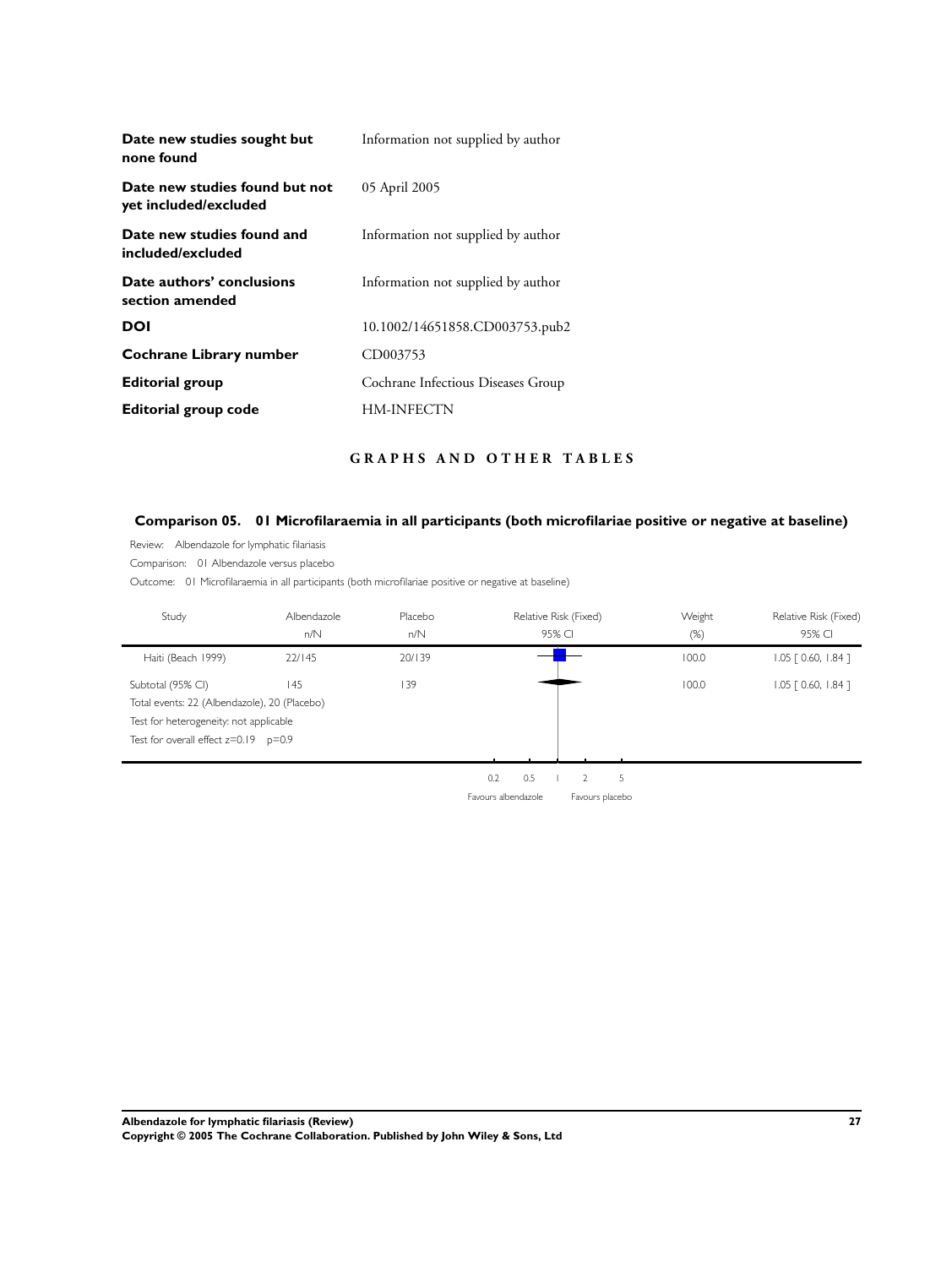## **Comparison 05. 02 New clinical disease**

Review: Albendazole for lymphatic filariasis Comparison: 01 Albendazole versus placebo Outcome: 02 New clinical disease

| Study                               | Albendazole<br>n/N | Placebo<br>n/N | Relative Risk (Fixed)<br>95% CI                                    | Relative Risk (Fixed)<br>95% CI |
|-------------------------------------|--------------------|----------------|--------------------------------------------------------------------|---------------------------------|
| 01 Hydrocoele<br>Ghana (Dunyo 2000) | 1/129              | 1/126          |                                                                    | $0.98$ $[0.06, 15.45]$          |
|                                     |                    |                | 0.1<br>0.01<br>10<br>100<br>Favours albendazole<br>Favours placebo |                                 |

# **Comparison 05. 03 Pre-existing clinical disease**

|                                              | Albendazole        | Placebo                          |                                                                  |                                 |
|----------------------------------------------|--------------------|----------------------------------|------------------------------------------------------------------|---------------------------------|
| Study                                        | n/N                | n/N                              | Relative Risk (Fixed)<br>95% CI                                  | Relative Risk (Fixed)<br>95% CI |
| 01 Improvement in lymphoedema                |                    |                                  |                                                                  |                                 |
| Ghana (Dunyo 2000)                           | 3/13               | 2/9                              |                                                                  | $1.04$ $[0.22, 5.01]$           |
|                                              |                    |                                  |                                                                  |                                 |
| 02 Improvement in hydrocoele                 |                    |                                  |                                                                  |                                 |
| Ghana (Dunyo 2000)                           | 3/8                | 5/10                             |                                                                  | $0.75$ $[0.25, 2.23]$           |
|                                              |                    |                                  |                                                                  |                                 |
|                                              |                    |                                  | $0.1 \quad 0.2$<br>0.5<br>$\overline{2}$<br>5<br>$\overline{10}$ |                                 |
|                                              |                    |                                  |                                                                  |                                 |
|                                              |                    |                                  | Favours albendazole<br>Favours placebo                           |                                 |
|                                              |                    |                                  |                                                                  |                                 |
|                                              |                    |                                  |                                                                  |                                 |
|                                              |                    | Comparison 05. 04 Adverse events |                                                                  |                                 |
| Review: Albendazole for lymphatic filariasis |                    |                                  |                                                                  |                                 |
| Comparison: 01 Albendazole versus placebo    |                    |                                  |                                                                  |                                 |
| Outcome: 04 Adverse events                   |                    |                                  |                                                                  |                                 |
|                                              |                    |                                  |                                                                  |                                 |
| Study                                        | Albendazole<br>n/N | Placebo<br>n/N                   | Relative Risk (Fixed)<br>95% CI                                  | Relative Risk (Fixed)<br>95% CI |
|                                              |                    |                                  |                                                                  |                                 |
| 01 Systemic adverse events                   | 31/336             | 33/314                           |                                                                  |                                 |
| Ghana (Dunyo 2000)                           |                    |                                  |                                                                  | 0.88 [ 0.55, 1.40 ]             |
|                                              |                    |                                  |                                                                  |                                 |
|                                              |                    |                                  | 0.5<br>5<br>0.2<br>$\overline{2}$                                |                                 |

**Albendazole for lymphatic filariasis (Review) 28**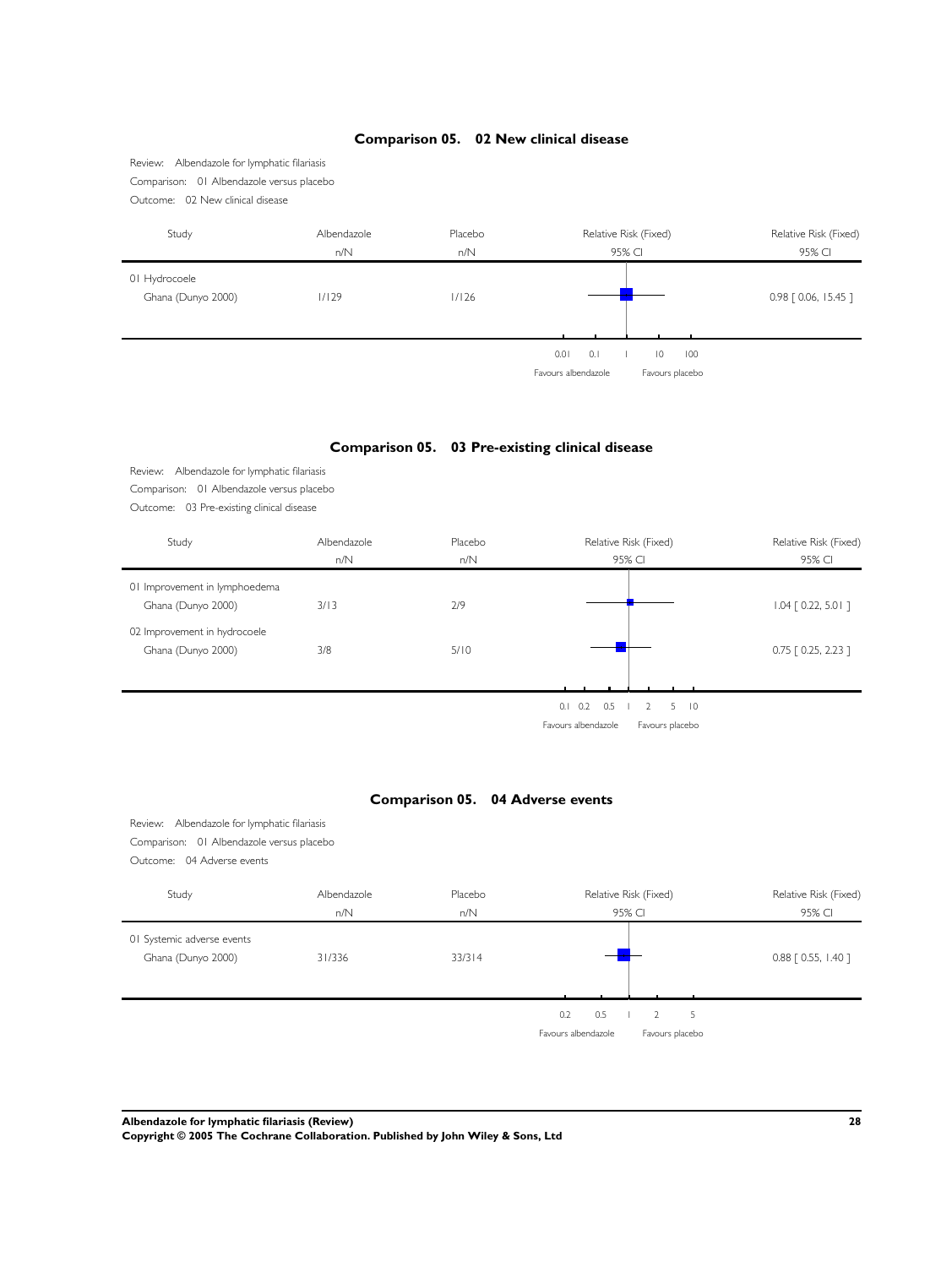# **Comparison 05. 05 Microfilaraemia in participants microfilariae positive at baseline (microfilariae negative excluded)**

Review: Albendazole for lymphatic filariasis

Comparison: 01 Albendazole versus placebo

Outcome: 05 Microfilaraemia in participants microfilariae positive at baseline (microfilariae negative excluded)

| Study                                                          | Albendazole | Placebo |                     |     | Relative Risk (Fixed) | Weight | Relative Risk (Fixed) |
|----------------------------------------------------------------|-------------|---------|---------------------|-----|-----------------------|--------|-----------------------|
|                                                                | n/N         | n/N     |                     |     | 95% CI                | $(\%)$ | 95% CI                |
| Ghana (Dunyo 2000)                                             | 62/71       | 62/66   |                     |     |                       | 76.3   | $0.93$ [ 0.83, 1.04 ] |
| Haiti (Beach 1999)                                             | 22/29       | 20/29   |                     |     |                       | 23.7   | $1.10$ $[0.80, 1.51]$ |
| Total (95% CI)                                                 | 100         | 95      |                     |     |                       | 100.0  | $0.97$ $[0.87, 1.09]$ |
| Total events: 84 (Albendazole), 82 (Placebo)                   |             |         |                     |     |                       |        |                       |
| Test for heterogeneity chi-square=1.20 df=1 $p=0.271 = 16.5\%$ |             |         |                     |     |                       |        |                       |
| Test for overall effect $z=0.52$ $p=0.6$                       |             |         |                     |     |                       |        |                       |
|                                                                |             |         |                     |     |                       |        |                       |
|                                                                |             |         | 0.5                 | 0.7 | 1.5<br>$\overline{2}$ |        |                       |
|                                                                |             |         | Favours albendazole |     | Favours placebo       |        |                       |

## **Comparison 05. 01 Microfilaraemia in all participants (both microfilariae positive or negative at baseline)**

Review: Albendazole for lymphatic filariasis

Comparison: 02 Albendazole versus ivermectin

Outcome: 01 Microfilaraemia in all participants (both microfilariae positive or negative at baseline)

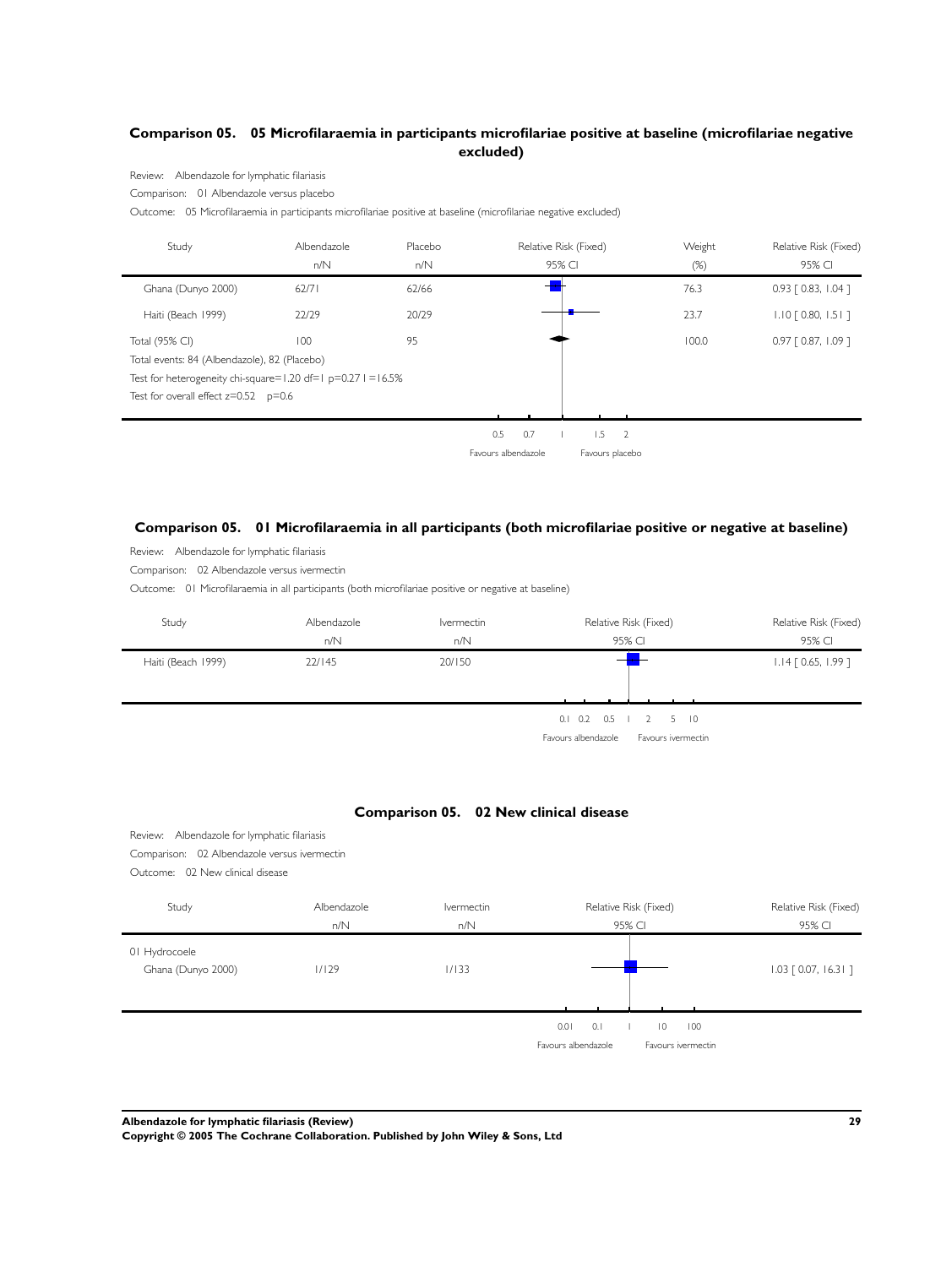## **Comparison 05. 03 Pre-existing clinical disease**

Review: Albendazole for lymphatic filariasis Comparison: 02 Albendazole versus ivermectin Outcome: 03 Pre-existing clinical disease

Study **Albendazole** Ivermectin Relative Risk (Fixed) Relative Risk (Fixed) Relative Risk (Fixed) n/N n/N 95% CI 95% CI 01 Improvement in lymphoedema Ghana (Dunyo 2000) 3/13 2/13 2/13 1.50 [ 0.30, 7.55 ] 02 Improvement in hydrocoele Ghana (Dunyo 2000) 3/8 2/9 2000 2000 3/8 2010 2010 2010 2020 2037, 7.67 ] 0.1 0.2 0.5 1 2 5 10 Favours albendazole Favours ivermectin **Comparison 05. 04 Adverse events** Review: Albendazole for lymphatic filariasis Comparison: 02 Albendazole versus ivermectin Outcome: 04 Adverse events Study **Albendazole** Ivermectin Relative Risk (Fixed) Relative Risk (Fixed) Relative Risk (Fixed) n/N n/N 95% CI 95% CI 01 Systemic adverse effects Ghana (Dunyo 2000) 31/336 36/295 <del>1.1</del> 1.19 **0.76** [ 0.48, 1.19 ]  $0.2$  0.5  $1$  2 5 Favours albendazole Favours ivermectin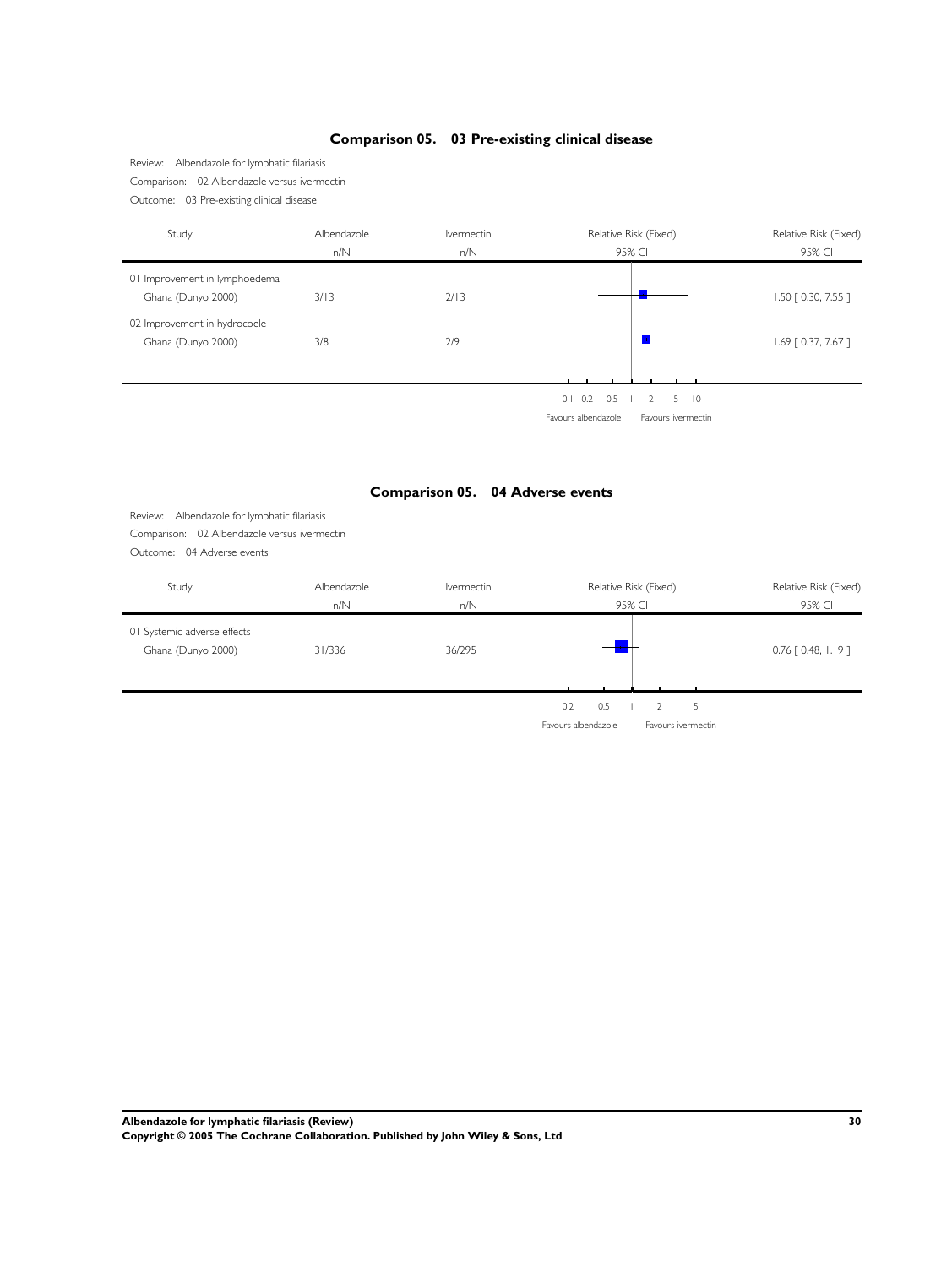# **Comparison 05. 05 Microfilaraemia in participants microfilariae positive at baseline (microfilariae negative excluded)**

Review: Albendazole for lymphatic filariasis

Comparison: 02 Albendazole versus ivermectin

Outcome: 05 Microfilaraemia in participants microfilariae positive at baseline (microfilariae negative excluded)

| Study                                                        | <b>Ivermectin</b> | Albendazole |                    |     | Relative Risk (Fixed) | Weight | Relative Risk (Fixed) |
|--------------------------------------------------------------|-------------------|-------------|--------------------|-----|-----------------------|--------|-----------------------|
|                                                              | n/N               | n/N         |                    |     | 95% CI                | $(\%)$ | 95% CI                |
| Ghana (Dunyo 2000)                                           | 52/70             | 62/71       |                    |     |                       | 74.0   | $0.85$ $[0.72, 1.00]$ |
| Haiti (Beach 1999)                                           | 17/28             | 22/29       |                    |     |                       | 26.0   | $0.80$ [ 0.56, 1.15 ] |
| Total (95% CI)                                               | 98                | 100         |                    |     |                       | 100.0  | 0.84 [ 0.72, 0.98 ]   |
| Total events: 69 (Ivermectin), 84 (Albendazole)              |                   |             |                    |     |                       |        |                       |
| Test for heterogeneity chi-square=0.10 df=1 $p=0.76$ I =0.0% |                   |             |                    |     |                       |        |                       |
| Test for overall effect $z=2.27$ $p=0.02$                    |                   |             |                    |     |                       |        |                       |
|                                                              |                   |             |                    |     |                       |        |                       |
|                                                              |                   |             | 0.5                | 0.7 | $1.5 \t 2$            |        |                       |
|                                                              |                   |             | Favours ivermectin |     | Favours albendazole   |        |                       |

## **Comparison 05. 01 Microfilaraemia in all participants (both microfilariae positive or negative at baseline)**

Review: Albendazole for lymphatic filariasis

Comparison: 03 Albendazole plus ivermectin versus ivermectin

Outcome: 01 Microfilaraemia in all participants (both microfilariae positive or negative at baseline)

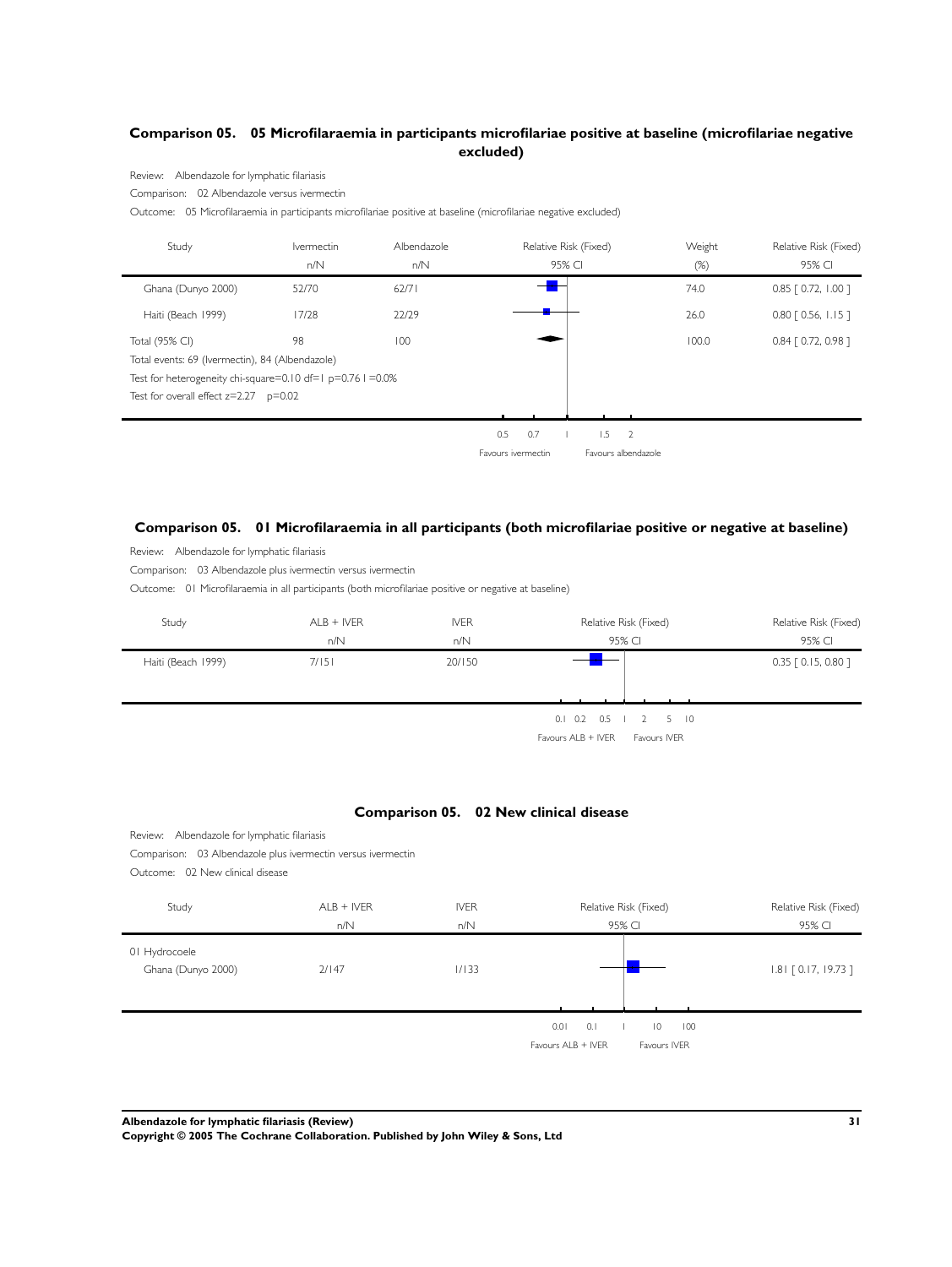# Comparison: 03 Albendazole plus ivermectin versus ivermectin Outcome: 03 Pre-existing clinical disease Study ALB + IVER IVER IVER Relative Risk (Fixed) Relative Risk (Fixed) Relative Risk (Fixed) n/N 100 n/N 100 n/N 95% CI 95% CI 95% CI 95% CI 01 Improvement in lymphoedema Ghana (Dunyo 2000) 2/13 2/13 2/13 2/13 2/13 1.00 [ 0.16, 6.07 ] 02 Improvement in hydrocoele Ghana (Dunyo 2000) 4/10 2/9 2000 2000 4/10 2/9 1.80 [ 0.43, 7.59 ]  $0.1$   $0.2$   $0.5$   $1$   $2$   $5$   $10$ Favours ALB + IVER | Favours IVER **Comparison 05. 04 Adverse events** Review: Albendazole for lymphatic filariasis Comparison: 03 Albendazole plus ivermectin versus ivermectin Outcome: 04 Adverse events Study **ALB + IVER** IVER **IVER** Relative Risk (Fixed) Relative Risk (Fixed) Relative Risk (Fixed) n/N n/N 95% CI 95% CI 01 Systemic adverse effects Ghana (Dunyo 2000) 47/332 47/332 36/295 1.16 [ 0.77, 1.74 ]  $0.2$  0.5  $1$  2 5  $Favours ALB + IVER$   $\parallel$  Favours IVER

## **Comparison 05. 03 Pre-existing clinical disease**

**Albendazole for lymphatic filariasis (Review) 32**

Review: Albendazole for lymphatic filariasis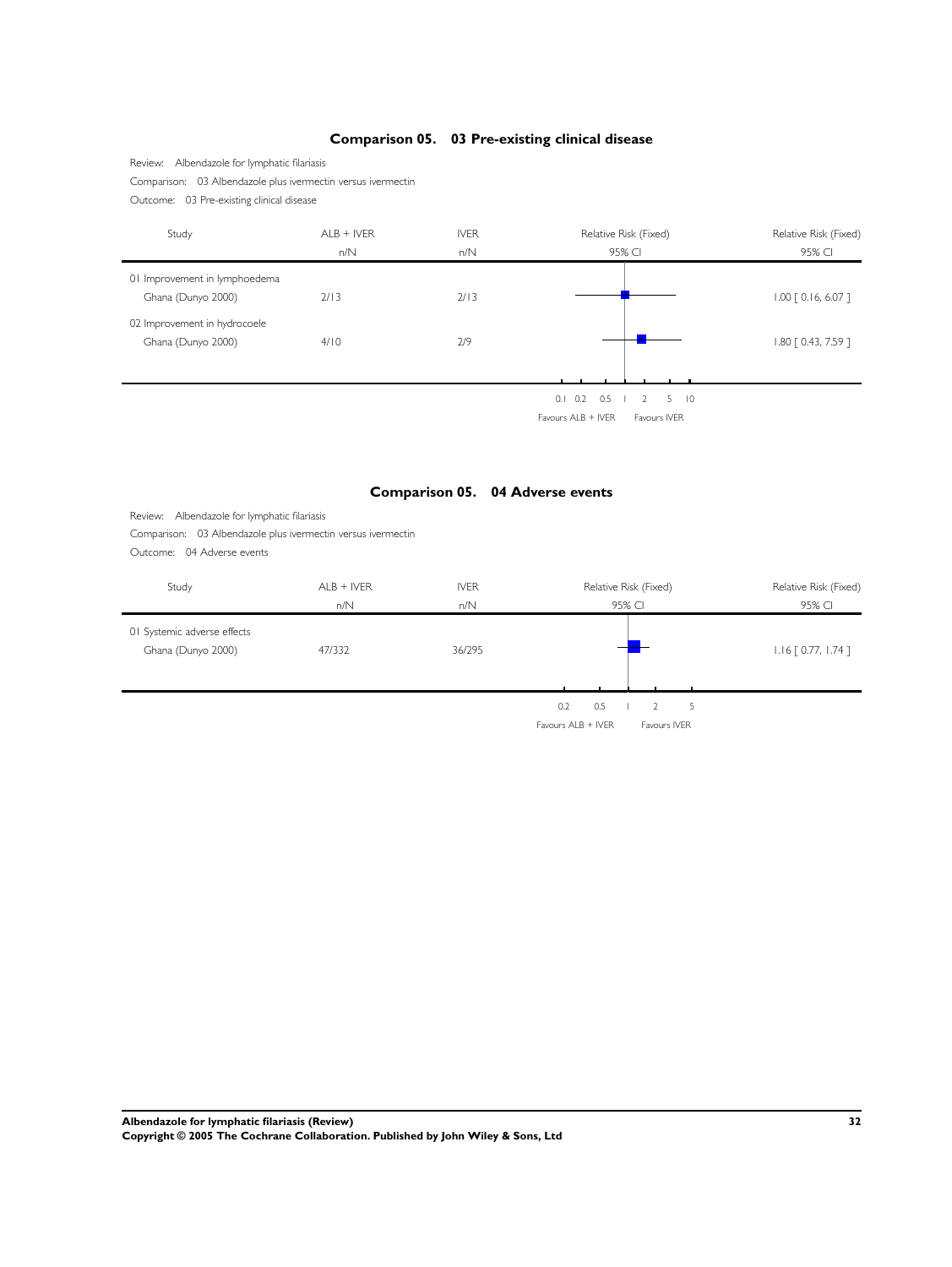# **Comparison 05. 05 Microfilaraemia in participants microfilariae positive at baseline (microfilariae negative excluded)**

Review: Albendazole for lymphatic filariasis

Comparison: 03 Albendazole plus ivermectin versus ivermectin

Outcome: 05 Microfilaraemia in participants microfilariae positive at baseline (microfilariae negative excluded)

| Study                                                        | $ALB + IVER$ | <b>IVER</b> | Relative Risk (Random)                    | Weight | Relative Risk (Random) |
|--------------------------------------------------------------|--------------|-------------|-------------------------------------------|--------|------------------------|
|                                                              | n/N          | n/N         | 95% CI                                    | (%)    | 95% CI                 |
| Ghana (Dunyo 2000)                                           | 58/75        | 52/70       |                                           | 54.9   | $1.04$ $[0.87, 1.25]$  |
| Haiti (Beach 1999)                                           | 4/24         | 17/28       |                                           | 45.1   | $0.27$ $[0.11, 0.70]$  |
| Total (95% CI)                                               | 99           | 98          |                                           | 100.0  | $0.57$ $[0.13, 2.48]$  |
| Total events: $62$ (ALB + IVER), $69$ (IVER)                 |              |             |                                           |        |                        |
| Test for heterogeneity chi-square=9.46 df=1 p=0.002 I =89.4% |              |             |                                           |        |                        |
| Test for overall effect $z=0.75$ $p=0.5$                     |              |             |                                           |        |                        |
|                                                              |              |             |                                           |        |                        |
|                                                              |              |             | 0.5<br>5.<br>0.1<br>0.2<br>$\overline{0}$ |        |                        |



## **Comparison 05. 01 Microfilaraemia**

Review: Albendazole for lymphatic filariasis Comparison: 04 Albendazole versus DEC Outcome: 01 Microfilaraemia

| Study                                                      | Albendazole<br>n/N | <b>DEC</b><br>n/N | Relative Risk (Fixed)<br>95% CI                   | Weight<br>$(\%)$ | Relative Risk (Fixed)<br>95% CI |
|------------------------------------------------------------|--------------------|-------------------|---------------------------------------------------|------------------|---------------------------------|
| India (Pani 2002)                                          | 14/19              | 14/17             |                                                   | 74.7             | $0.89$ $[0.63, 1.27]$           |
| Sri Lanka (Jaya 1993)                                      | 5/10               | 5/10              |                                                   | 25.3             | $1.00$ $[0.42, 2.40]$           |
| Total (95% CI)                                             | 29                 | 27                |                                                   | 100.0            | $0.92$ $[0.65, 1.30]$           |
| Total events: 19 (Albendazole), 19 (DEC)                   |                    |                   |                                                   |                  |                                 |
| Test for heterogeneity chi-square=0.06 df=1 p=0.81 l =0.0% |                    |                   |                                                   |                  |                                 |
| Test for overall effect $z=0.47$ p=0.6                     |                    |                   |                                                   |                  |                                 |
|                                                            |                    |                   |                                                   |                  |                                 |
|                                                            |                    |                   | $5 \quad 10$<br>$0.2$ 0.5<br>0.1<br>$\mathcal{L}$ |                  |                                 |
|                                                            |                    |                   | Favours albendazole<br>Favours DEC                |                  |                                 |

**Albendazole for lymphatic filariasis (Review) 33**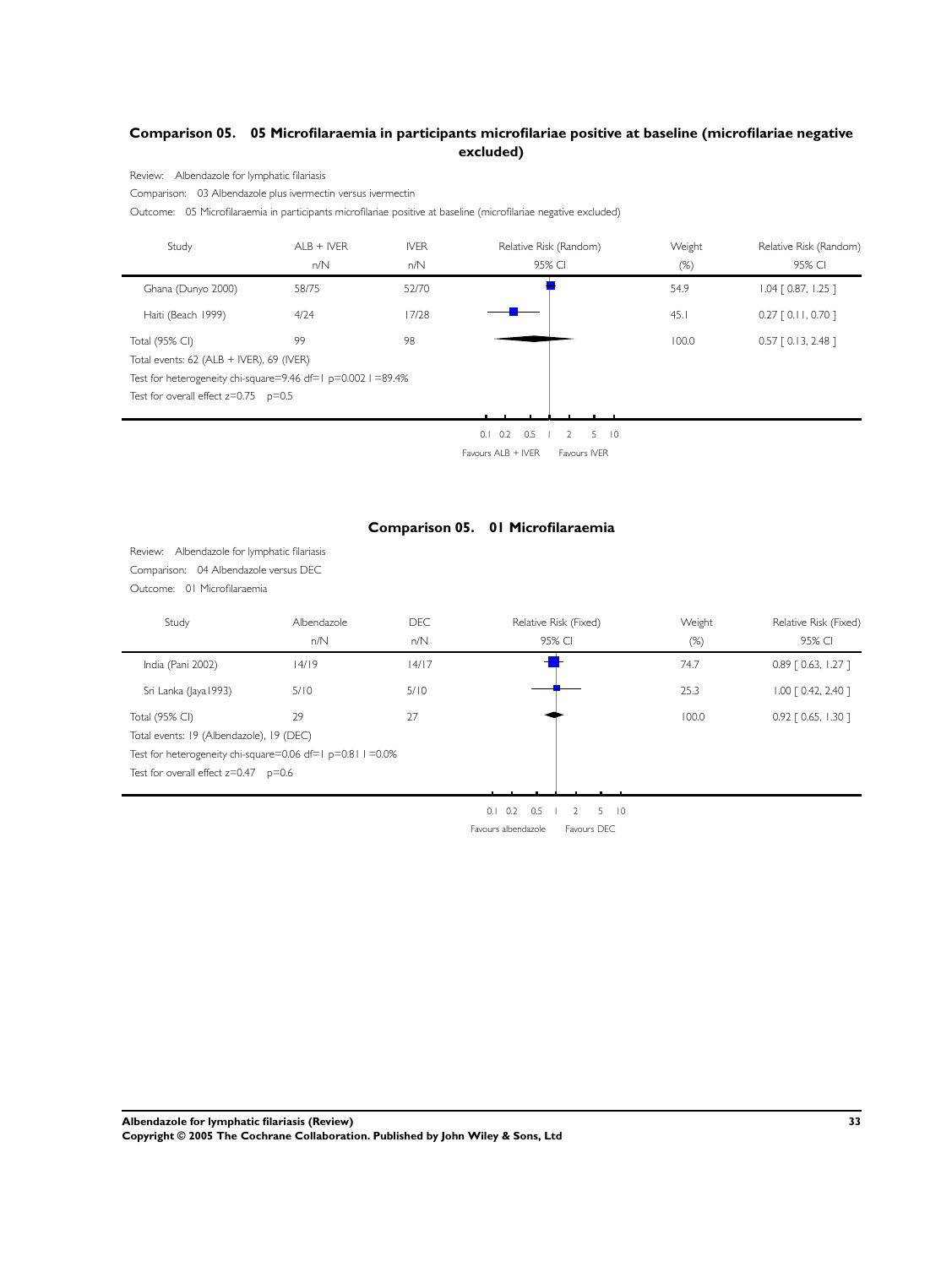

**Albendazole for lymphatic filariasis (Review) 34**